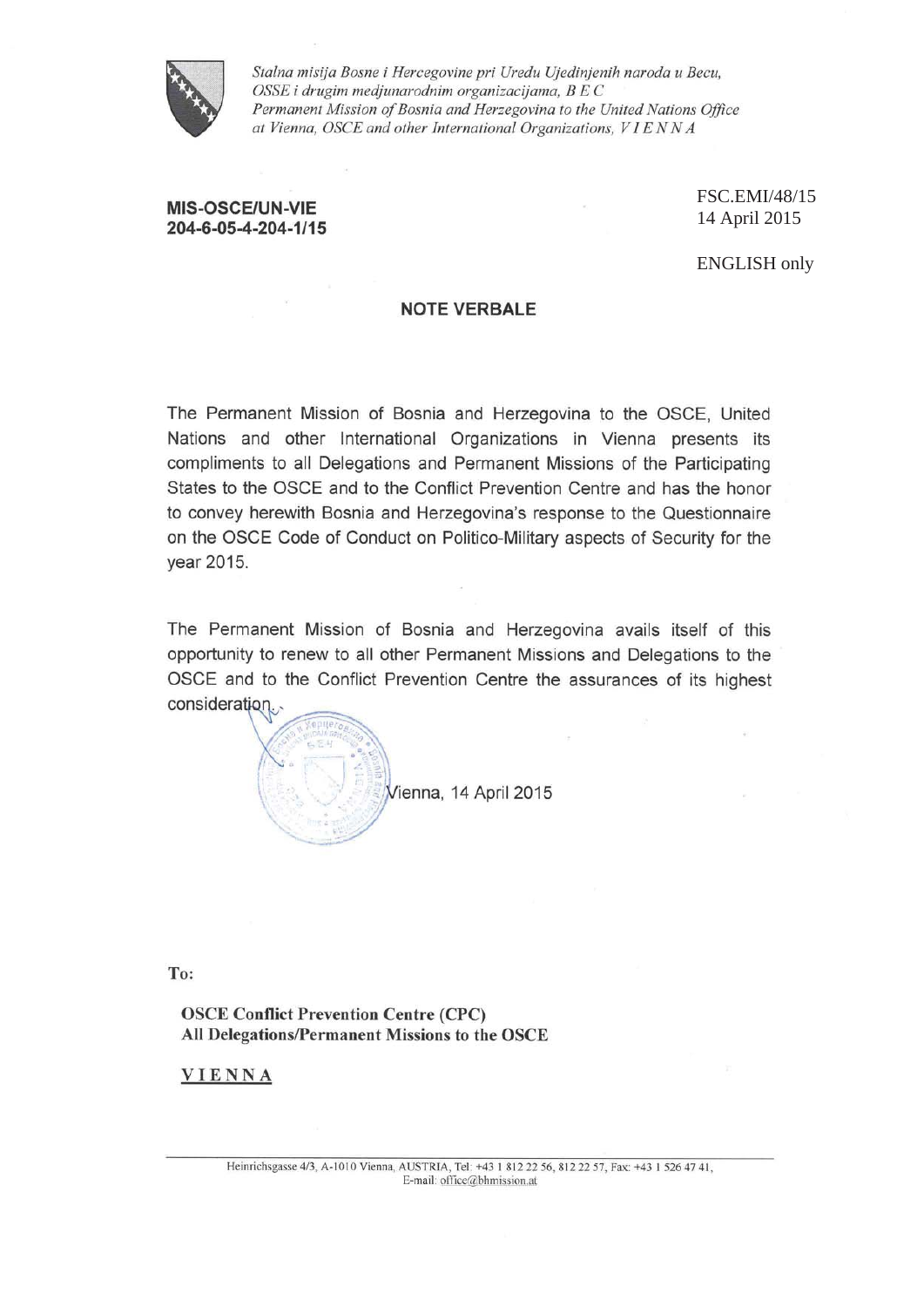# **QUESTIONNAIRE ON THE CODE OF CONDUCT ON POLITICO-MILITARY ASPECTS OF SECURITY**

## **SECTION I: INTER-STATE ELEMENTS**

## **1. Account of measures to prevent and combat terrorism**

## **1.1 To which agreements and arrangements (universal, regional, subregional and bilateral) related to preventing and combating terrorism is your State a party?**

Bosnia and Herzegovina (B&H) is a party to a large number of universal international treaties, conventions, agreements, arrangements, and resolutions that attempt to efficiently regulate prevention and combating of terrorism, terrorism financing, and prevention of proliferation of weapons of mass destruction.

Bosnia and Herzegovina has signed and ratified a series of United Nations (UN) conventions and protocols on the fight against terrorism, it has committed itself to implementing various UN Security Council Resolutions, and it actively cooperates with the Counter Terrorism Committee of the UN Security Council.

As a member of the Council of Europe, Bosnia and Herzegovina is signatory to several conventions pertaining to the fight against terrorism. Also, B&H actively participates in the Council of Europe's initiative in the fight against terrorism, the Committee of Experts on Terrorism (CODEXTER), the Committee of Experts on the Evaluation of Anti Money Laundering Measures and the Financing of Terrorism (MONEYVAL), and it has entered the III evaluation cycle of the Group of States against Corruption (GRECO).

Bosnia and Herzegovina is strongly committed to cooperating with the EU to prevent and combat terrorism, and action is continuously being taken in order to harmonize relevant national legislation with EU standards, to enhance institutional capabilities, and to coordinate operative activities with EU member states.

A full list of agreements and arrangements related to preventing and combating terrorism to which Bosnia and Herzegovina is a party can be found in Annex I.

## **1.2 What national legislation has been adopted in your State to implement the abovementioned agreements and arrangements?**

The establishment of conditions allowing for a peaceful and safe life for all of Bosnia and Herzegovina's citizens, free from violence and fear, democratic, creative and prosperous, respectful of law and order, is of clear significance for the country. Any form of terrorism directed against Bosnia and Herzegovina is considered a grave and intolerable threat to the country's fundamental values and interests, as it would directly affect security and lives of its citizens. Therefore, it is Bosnia and Herzegovina's priority to develop comprehensive measures, national and international, for the prevention of and protection from all forms of terrorism. Those measures should produce, along with direct benefits, a strong deterrence effect against any terrorist act targeting Bosnia and Herzegovina.

In addition to extensive existing legislation (see Annex 1), a **new Law on Prevention of Money Laundering and Financing of Terrorist Activities** was adopted in June 2014. This Law brings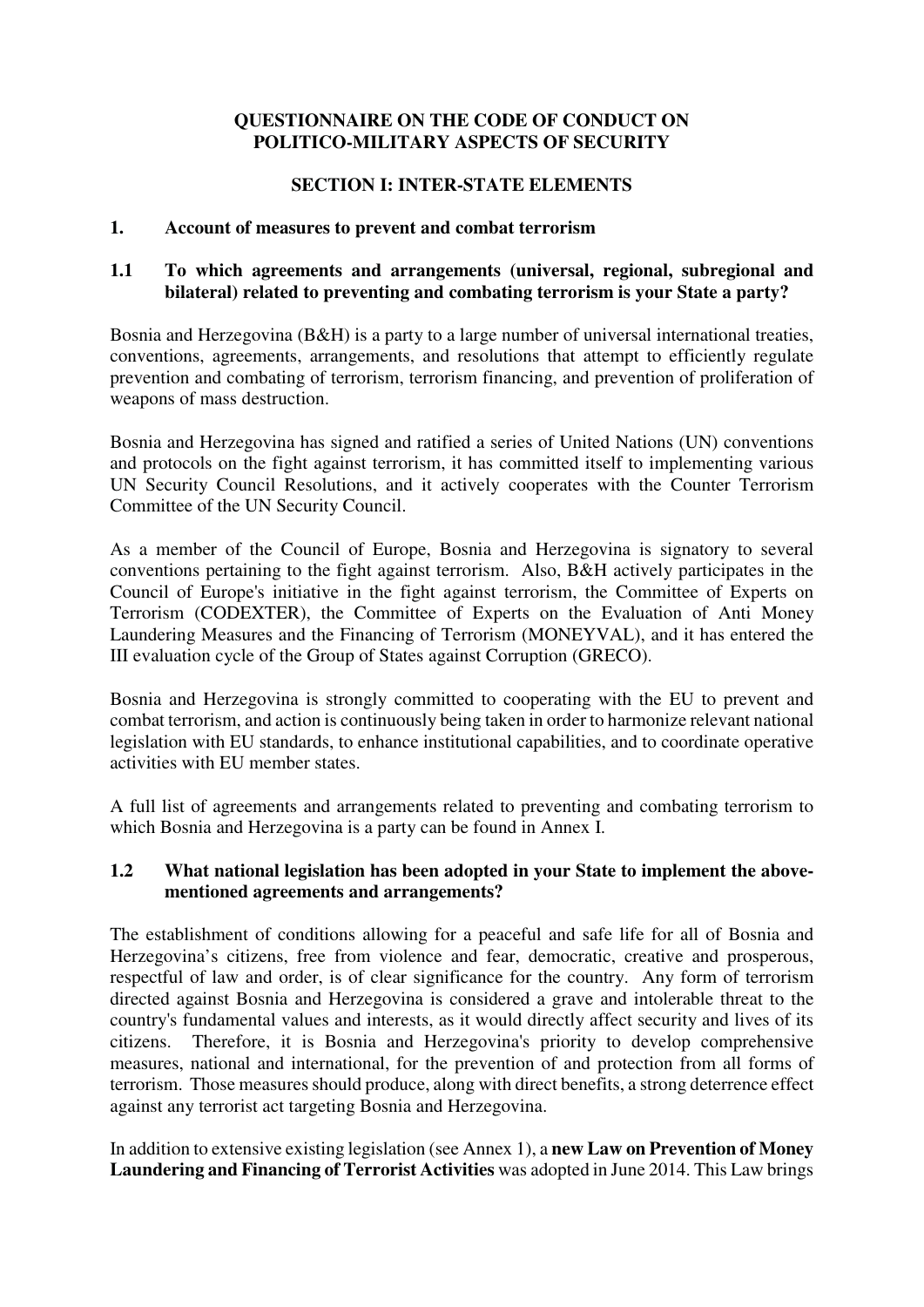significant improvements to the performance of financial and non-financial institutions with regard to prevention of money laundering and financing terrorist activities, and it facilitates and more precisely defines cooperation between the Financial Intelligence Department of Bosnia and Herzegovina's State Protection and Investigation Agency (SIPA) and other law enforcement agencies regarding money laundering and the financing of terrorist activities.

The threat of persons who participate in conflicts, in wars, or crisis-affected regions and countries, such as Iraq and Syria (i.e., foreign terrorist fighters), is obviously greater and to a certain extent different than traditional terrorist threats. Mindful of the specifics of this security challenge, Bosnia and Herzegovina incorporated new offences into its Criminal Code (Article 162b), namely the **illegal establishment of, and/or participation in foreign paramilitary or para-police formations**. This provision supplemented the B&H criminal law framework in reference to the fight against terrorism by opening additional possibilities for the police and judicial bodies to investigate and prosecute individuals and groups who decide to join foreign paramilitary or para-police formations. Article 162b also criminalizes the acts of organizing, managing, training, equipping or mobilizing individuals or groups for the purpose of joining illegal paramilitary or para-police formations. Furthermore, the Article refers to the activities of procuring or facilitating resources, removing obstacles, creating plans or passing agreements which create conditions favorable for committing these criminal acts, as well as instigating, supporting, financing or assisting in any other relevant way individuals or groups in joining the aforementioned illegal formations.

A stable security environment in B&H also means that the country must keep the upper hand in dealing with terrorism, and other related crimes, as it is one of the key requirements for B&H's accession to the EU and NATO. Bosnia Herzegovina is currently developing an updated **Strategy for prevention and fight against terrorism**. Such a strategy will continue to provide a general framework for Bosnia and Herzegovina's actions in its fight against terrorism and offer guidelines for improving existing and developing new measures and instruments for the prevention and suppression of terrorism. It will also present a means for the transfer and application of European antiterrorism standards and regulations into the constitutional and legal system of Bosnia and Herzegovina. The Ministry of Security of Bosnia and Herzegovina<sup>1</sup> is the main institution responsible for creation and implementation of the Strategy. The new strategy is envisioned to be adopted for a four-year period, and activities on development of a new Strategy for Preventing and Combating Terrorism are in progress. It is also important to emphasize that new Action Plans will be developed within the strategy drafting and adopting, in four areas: prevention; protection; investigations and prosecutions; and reaction and managing the consequences of possible terrorist attacks.

General objectives of the strategy will focus on: Conducting continued activities with the aim of deterring any support to terrorism, terrorist activities or radical movements through public awareness activities directed at positive communication; Implementing the Strategy in such a way as to prevent violations of fundamental human rights and freedoms guaranteed by international conventions and regulations; Improving interagency coordination and cooperation and developing capabilities in those institutions or agencies that lack them; Ensuring monitoring and supervision of the Strategy's implementing documents.

When it comes to its **legal framework**, Bosnia and Herzegovina does not have a single law, a "lex specialis", when it comes to fighting terrorism and terrorism-related activities. It has,

<u>.</u>

<sup>1</sup> http://msb.gov.ba/Default.aspx?pageIndex=1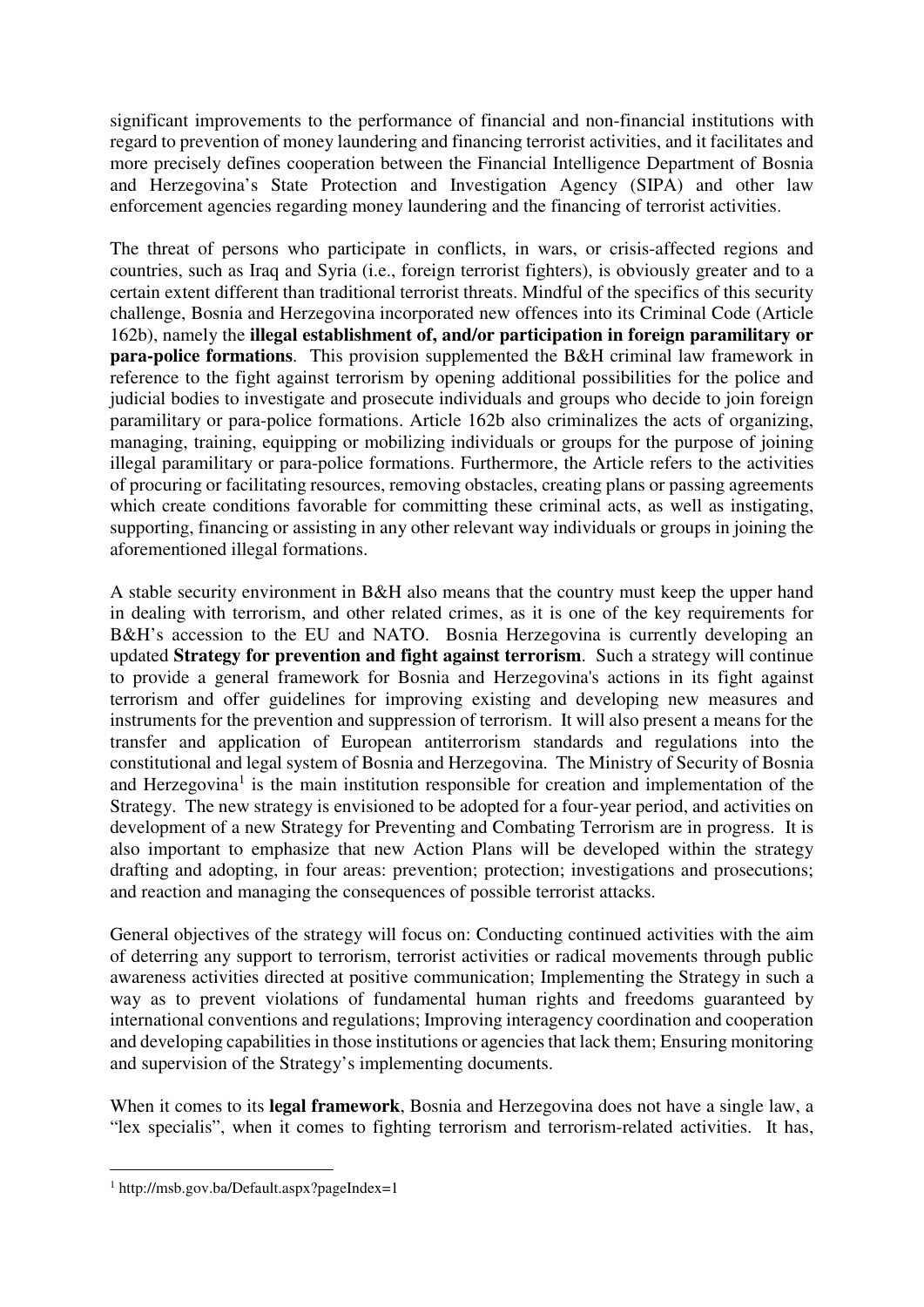nevertheless, established extensive adequate standards in its legal code to effectively combat terrorism. In addition to articles of Bosnia and Herzegovina's Criminal Code dealing specifically with terrorism, there are a number of other articles that are also significant, such as: taking of hostages; endangering internationally protected persons; illicit trafficking in arms and military equipment; illicit procurement and disposal of nuclear material; piracy; hijacking an aircraft or a ship; endangering the safety of air traffic and maritime navigation; destruction and removal of signal devices utilized for safety of air traffic; misuse of telecommunication signals; illicit trade; illicit manufacturing. The articles listed, in addition to a number of other related articles clearly indicate that the general provisions of the Criminal Code of B&H provide for the criminalization of not only organized terrorist activities, but also incitement, accessory, accomplices and similar types of activities mentioned above, which can also be applied to other criminal offences.

A further positive step in the direction of proactive fight against terrorism also represents the establishment of additional operational specific databases at the relevant institutions / agencies to monitor the problem of terrorism, as well as the establishment of a system of coordination and exchange of relevant operational information at lower levels of government in Bosnia and Herzegovina.

Furthermore, the **Parliamentary Assembly of Bosnia and Herzegovina and its Joint Committee for Defense and Security** were involved in several operations and activities during the reporting period. Its engagement is particularly note in its insistence that the relevant agencies and the Ministry of Security define security challenges and methods necessary to face them, resulting an improved level of coordination in their work - especially in times of emergency - contributing to a better security environment, both in Bosnia and Herzegovina and the region. The Joint Commission through a number of activities made a special contribution in the process of transparent and lawful destruction of surplus weapons, ammunition and explosive ordnance, solving current problems in the procurement process, transparency in the conduct of personnel, improving the system of aid to the civilian population during natural disasters and crisis situations, a more efficient system of military mine-clearance and solving current problems related to the status of immovable and movable perspective military property as well as a number of other issues which have often been the subject of discussion during the meetings and workshops organized by the Joint Commission. The Joint Commission has also initiated a number of discussions with the aim of designing and upgrading of strategic documents. First of all, for the upgrading of existing Security Policy, as well as upgrading the Strategy for Small Arms and Light Weapons (SALW), as well as upgrading elements that will make an annual security situation analysis to be more comprehensive when it comes to the status report and the preparation of proposals that will improve the security situation and make the work of the agency more efficient and mutually coordinated.

The process of destruction of ammunition, mines, weapons and military equipment is particularly monitored by the Joint Committee. The progress in this process is visible through implementation of the EXPLODE Programme led by the UNDP in collaboration with the Ministry of Defense of B&H. The Joint Committee is directly involved in activities of the Project Board which meets quarterly and reviews the degree of execution of planned tasks. The Joint Committee also monitors the activities of the SECUP Project which is being implemented with the support of the OSCE Mission to Bosnia and Herzegovina. Visible results of the Joint Commission are evident in terms of disposal of surplus ammunition, mines and explosives; achievement of the adequate status of the AF B&H members, as well as the members of the police agencies at the state level; preparation of more adequate annual information on the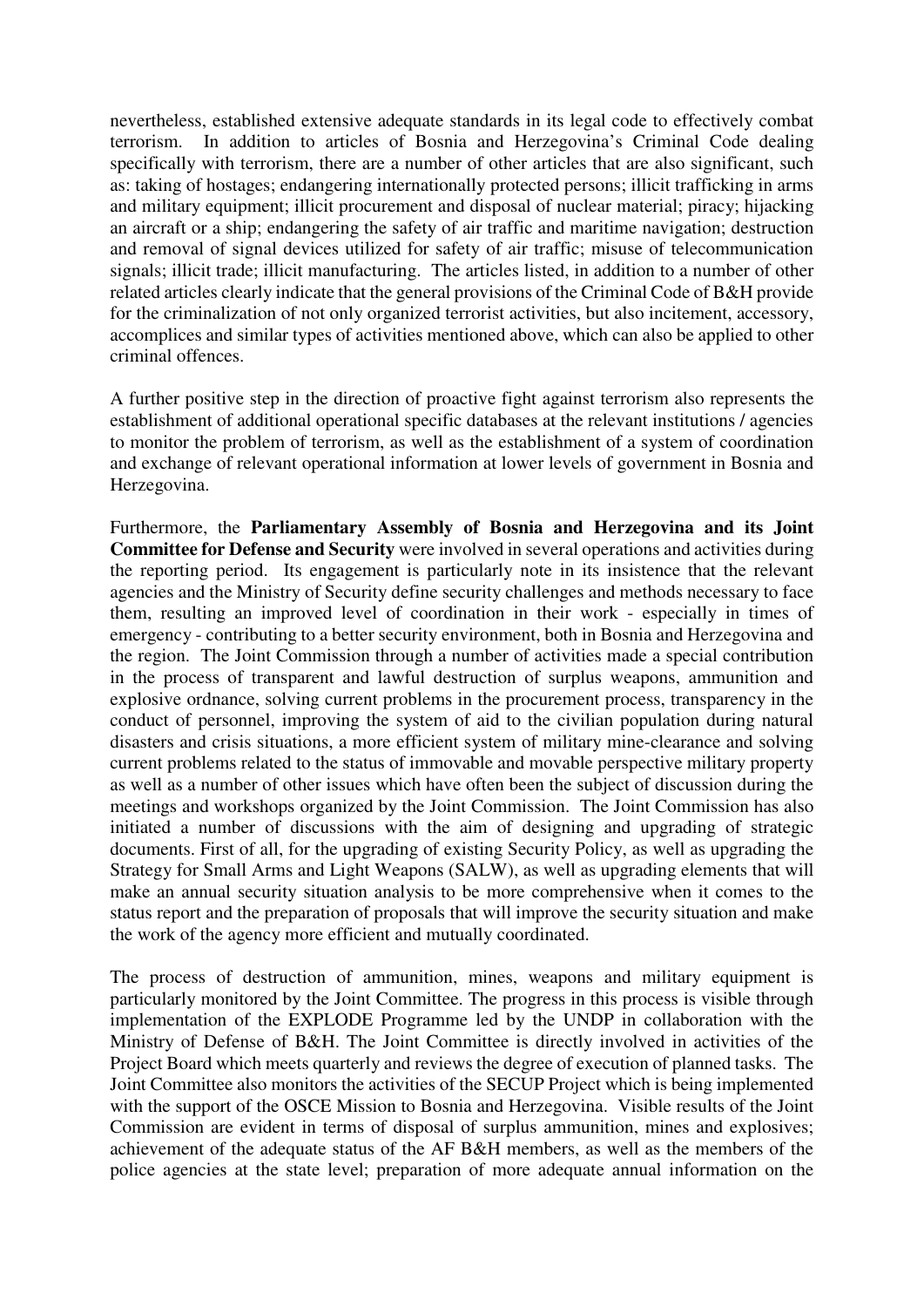security situation in B&H; fight against terrorism and organized crime in B&H; personnel situation in the AF B&H; assistance of the AF B&H to the civilian population during the elementary disasters and extraordinary situations; drafting of proposals of the needed amendments for laws and by-laws which will make the work of the B&H MOD and the Joint Staff of the AF B&H more efficient and operational; identification of security challenges in B&H and strategy for its solution; better coordination with the work of police agencies within the Ministry of Security; improvement of coordination and cooperation between the police agencies with goal to use the available capacities; more efficient activities in the process of so called military de-mining organized by the AF B&H.

Also, as Bosnia and Herzegovina firmly continues on its path toward Euro-Atlantic integrations, continued attention is paid to the harmonization of Bosnia and Herzegovina's national legislation with EU and NATO instruments and standards.

For an extended list of national legislation related to combating terrorism and terrorism-related activities as well as legislation related to democratic control of armed forces, please refer to Annex I.

# **1.3 What are the roles and missions of military, paramilitary and security forces and the police in preventing and combating terrorism in your State?**

The activities of civil-military cooperation that are executed within the legal mission of the Armed Forces of Bosnia and Herzegovina and pertaining to the provision of assistance to the civilian authorities in case of natural and man-made disasters, have undergone significant progress, particularly in the following areas: Passage of the Agreement on Cooperation between the B&H Ministry of Defense and B&H Ministry of Security, which identifies a number of areas of cooperation mutually important to the civilian and military structures; approval of the Standard Operational Procedures (SOPs) for the employment of the B&H Armed Forces for the purpose of providing assistance to the civil authority during the response to natural and other catastrophes; and establishment of the Command and Control Operations Center within the B&H defense institutions and its linkage with the Operations-Communication Center of B&H, through which the provision of assistance to civil authorities in emergency situations is communicated.

For the **Armed Forces of Bosnia and Herzegovina**<sup>2</sup>, the fight against terrorism presents a component of the mission of the Armed Forces, which stipulates "... participation in operations of collective security, peace support operations and self-defense…". The defense policy of B&H specifies terrorism as one of the main challenges and risks for the safety of Bosnia and Herzegovina.

The military doctrine of the B&H Armed Forces specifically highlights that the protection of sovereignty and territorial integrity includes the fight against terrorism. This implies that the B&H Armed Forces take measures of self-protection, cooperate with other forces within the country, and similar forces of other countries (OSCE participating States, partners in the NATO Partnership for Peace program and NATO members) in the process of detection, follow-up, and counter terrorism measures. A Military-Intelligence Branch exists within the Armed Forces of B&H that is tasked to work on a timely detection of terrorist activities, on military controlled areas, as well as developing preventive measures in coordination with complementary services.

 2 mod.gov.ba/OS\_B&H/struktura/Zajednicki\_stab\_OS\_B&H/Archive.aspx?template\_id=144&pageIndex=1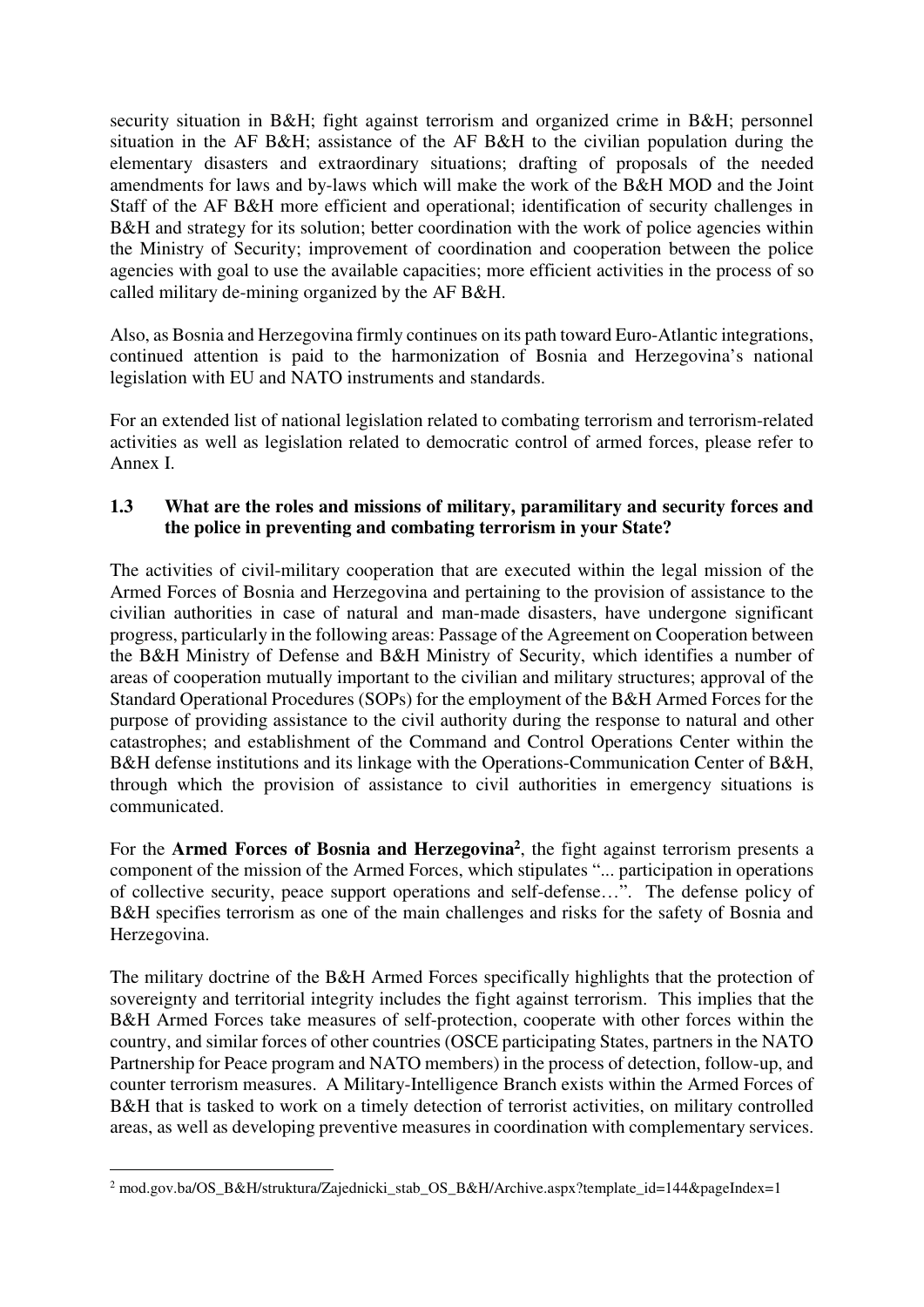In its structure there are no special units that could conduct counter-terrorism activities, but they can be engaged by order of the B&H Presidency for conducting activities to combat terrorism more intensively.

**The Ministry of Security of Bosnia and Herzegovina**, as the country's main security institution, is responsible for the protection of international borders, prevention and tracing of perpetrators of criminal offences of terrorism, drug trafficking, counterfeiting of domestic and foreign currencies, human trafficking, and of other criminal offences with an international or inter-entity element, international cooperation in all areas within the remit of the Ministry, protection of persons and facilities, collection and use of data relevant for security of B&H, organization and harmonization of the activities of, as well as cooperation with, lower-level government institutions in accomplishing the tasks of security, as well as civil defense, meeting of international obligations and cooperation in carrying out of civil defense, adoption of protection and rescue plans and programs, implementing B&H immigration and asylum policy and regulating procedures concerning movement and stay of foreigner in Bosnia and Herzegovina.

Part of the Ministry of Security is the **Department for the Fight against Terrorism** which monitors the implementation of international conventions; is responsible for international cooperation; drafts new legal regulations on fighting terrorism; supervises the timely and effective implementation of laws and regulations relating to the suppression of terrorism, the suppression of the activities of groups smuggling weapons for terrorist groups and nuclear, chemical and biological weapons, the financing of terrorism or groups supporting it, in particular of those suspected of being connected with other types of organized crime. In this respect, the Department co-operates with the Agencies within the Ministry of Security, other institutions, and relevant international organizations. Within the Ministry of Security are the Border Police, the State Investigation and Protection Agency  $(SIPA)^3$ , the Service for Foreigners, the Directorate for the Coordination of Police Bodies, as administrative organizations whose rights, duties, and operational autonomies are regulated by separate laws.

The **Service for Foreigners<sup>4</sup>** is responsible for: Administrative work regarding move and stay of foreigners in Bosnia and Herzegovina as it is stipulated by the Law on Move and Stay of Foreigners and Asylum (includes tasks as cancellation of visas, issuing of identification and travel documents to alien, revocation of issued identification and travel documents to alien, registration of place of residence or change of residence place of foreign citizens, notarization of guarantee letters and affidavit of support; approval of temporary or permanent stay in B&H, extension of temporary stay, revocation of temporary or permanent stay, measures of aliens' supervision and expulsion, making conclusions on execution of a decision on alien expulsion). The Service also controls implementation of the Law on Move and Stay of Foreigners and Asylum and deals with statistical and analytical work refers to foreigners.

The **Directorate for the Coordination of Police Bodies (DCPB)5,** beside the earlier established police agencies (Border Police, SIPA, Service for Foreigners' Affairs), is an administrative organization with operational autonomy whose work is regulated by special laws and above all by the Law on Directorate for the Coordination of Police Bodies of B&H and Agencies for Police Structure Support. The DCPB performs its role in combating terrorism through: Communication, cooperation and coordination among police bodies of B&H and

-

<sup>3</sup> http://sipa.gov.ba/en/

<sup>4</sup> http://www.sps.gov.ba/index.php?lang=en

<sup>5</sup> http://www.dkpt.ba/Default.aspx?pageIndex=1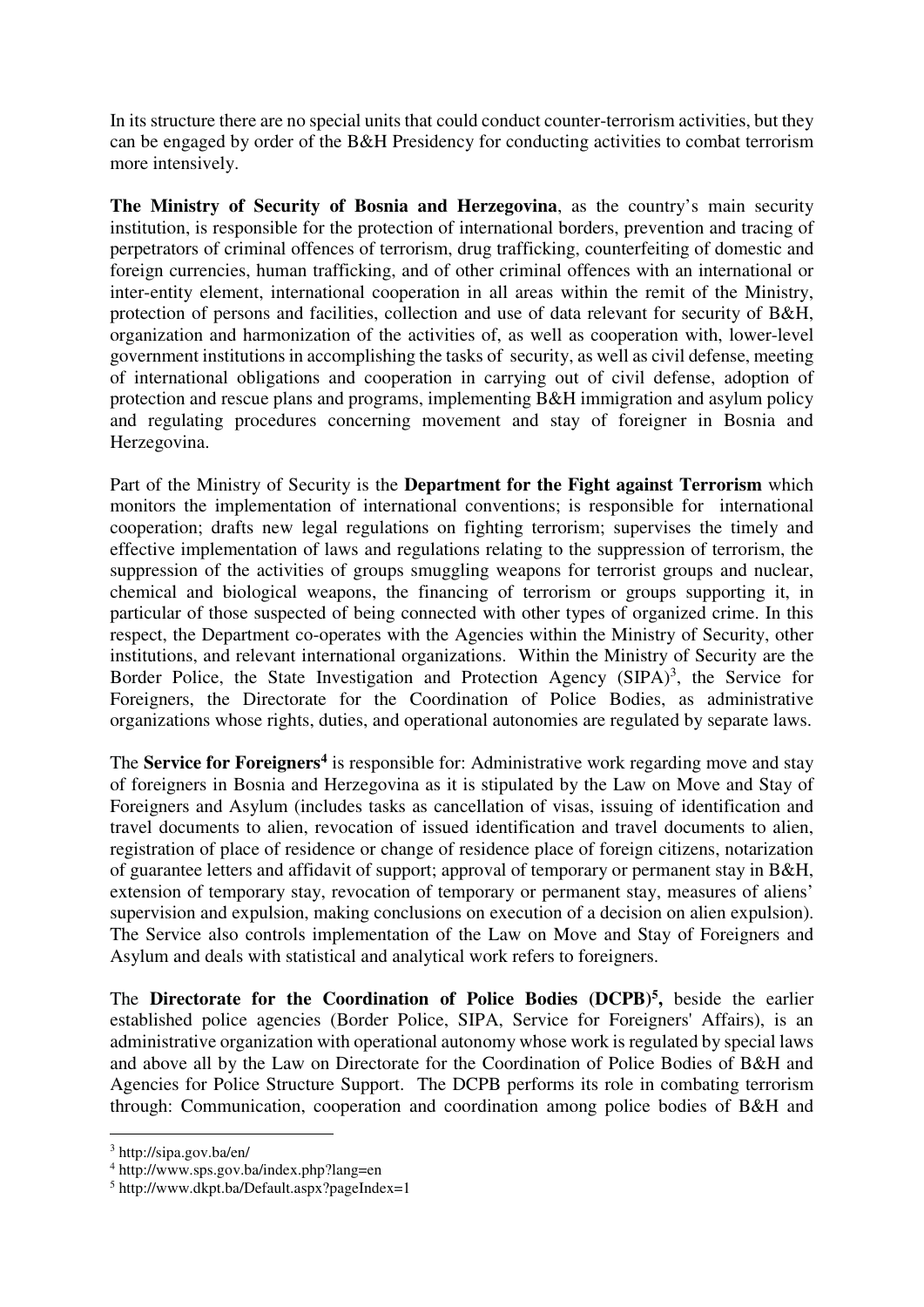relevant bodies in Bosnia and Herzegovina with relevant foreign and international bodies; Application of the best European and other international practices relating to the police matters in Bosnia and Herzegovina; Daily integration of security-related information of relevance for Bosnia and Herzegovina; Organizing and performing of the physical and technical protection of VIPs and facilities of B&H institutions and diplomatic and consular institutions; Gathering, monitoring, analysis, and use of data of relevance for security of Bosnia and Herzegovina.

In 2014, the **Border Police of Bosnia and Herzegovina** (BP)<sup>6</sup> undertook intensified measures of prevention, especially at airports and important events which took place in Bosnia and Herzegovina. During 2014, Border Police of Bosnia and Herzegovina forwarded 871 pieces of information about border crossings of 180 persons of interest to relevant authorities in Bosnia and Herzegovina, some of which were related with border crossings of persons who may be associated with terrorism. Also, the Border Police of Bosnia and Herzegovina has submitted information on travel documents of persons of interest, information on persons in their company, and vehicles used during border crossings.

Pursuant to the Law on Intelligence-Security Agency of B&H, the **Intelligence and Security Agency of Bosnia and Herzegovina** (OSA) is responsible for information gathering regarding the threats posed to BIH security, as well as for their analysis and dissemination to authorized B&H officials and institutions, where terrorism as one of the important current threats posed both to global and B&H security is also included. The Agency's organizational structure is such that significant number of its human and technical resources is focused on gathering and processing of data useful for the prevention and suppression of terrorist threats. Continued constant education of its members in the field of counterterrorism is executed, with the additional improving of high-quality IT and technical equipment, as well as Agency's staff training, in accordance with current needs and necessities in the contemporary intelligence work. It is exactly in the field of counterterrorism that the Agency developed not only constructive cooperation with B&H agencies and institutions, being legally relevant in regard to that security threat, but also various intensive and dynamic forms of international cooperation, as defined by the Law on Intelligence and Security Agency of BIH.

In regards to **police agencies in Bosnia and Herzegovina7**, at the state level as well as at lower levels of government, their role in regards to the prevention and combating of terrorism is:

- Exchange of information, co-ordination and cooperation between all security agencies
- Investigation of cases characterized as terrorism
- Criminal-intelligence operations
- Initiative for amendments of the legislative framework in accordance with the needs related to the fight against terrorism
- Security assessments and analyses
- Protection of witnesses and other persons who can provide the valuable information about potential terrorist activities as well as their consequences
- Initiative to simplify the procedures for use of special investigative techniques when there is suspicion that a terrorist act might occur
- Education of officers on the issues related to the fight against terrorism and financing of terrorism, with a special emphasis on new forms of terrorism
- Protection of members of foreign offices in our country
- Prevention through intelligence activities, including all levels of police structures, and particularly through community policing

-

<sup>6</sup> http://www.granpol.gov.ba/Home.aspx

<sup>7</sup> http://www.fmup.gov.ba; http://www.mup.vladars.net/index\_eng.php; http://www.policijabdB&H.gov.ba/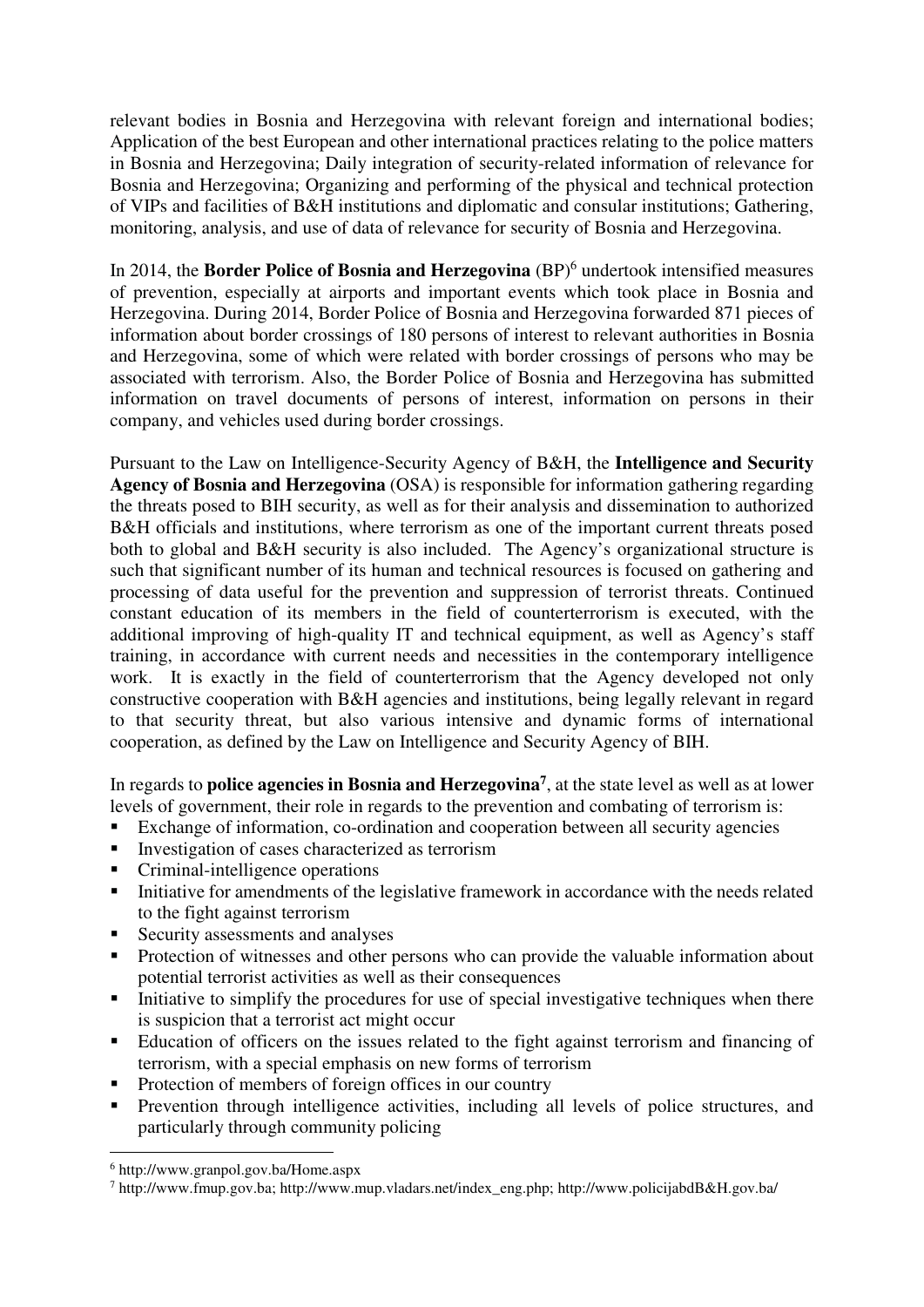- **Prevention of terrorism by acting directly with the aim of eliminating terroristic groups and** breaking down organized terrorist networks
- Monitoring of radical groups whose behavior can lead to any form of violence
- **Preventive measures through prevention of support and recruitment in sensitive and isolated** communities
- Detection and prevention of terrorism, the financing terrorism, taking hostages, illicit traffic and manufacture in arms and explosives, criminal organizations,
- Resolving the hostage situation by releasing the hostages
- Detection of environmental pollution by waste and poisonous materials

In order to achieve preconditions for a successful fight against terrorism, the cooperation between police agencies in Bosnia and Herzegovina is conducted through the Group for Fight against Terrorism (Task Force), which operates under the leadership of the Office of Prosecutor of Bosnia and Herzegovina.

# **1.4 Provide any additional relevant information on national efforts to prevent and combat terrorism, e.g., those pertaining inter alia to:**

# **- Financing of terrorism**

In order to achieve the preconditions for a successful fight against terrorism, the cooperation between police agencies in B&H is conducted through the Group for Fight against Terrorism and Strengthening Capacities for Fight against Terrorism (Task Force), which was established by the decision of the Council of Ministers of Bosnia and Herzegovina. This taskforce operates under the leadership of the Office of Prosecutor of Bosnia and Herzegovina, and under supervision of the Ministry of Security of B&H. It cooperates with representatives from SIPA, Border Police, DCPB, Intelligence and Security Agency, Ministries of Interior of Federation of Bosnia and Herzegovina (FB&H) and Republika Srpska (RS), and Police of Brcko District (BD).

A **new Law on Prevention of Money Laundering and Financing of Terrorist Activities** was adopted in June 2014. This Law brings significant improvements to the performance of financial and non-financial institutions with regard to prevention of money laundering and financing terrorist activities, and it facilitates and more precisely defines cooperation between the Financial Intelligence Department of Bosnia and Herzegovina's State Protection and Investigation Agency (SIPA) and other law enforcement agencies regarding money laundering and the financing of terrorist activities. This law shall meet the requirements of MONEYVAL, specifically in terms of defining money laundering and terrorist financing terminology, further strengthening of the operational independence of the Financial Intelligence Department, strengthening cooperation and exchange of information among law enforcement agencies, establishing enhanced control and monitoring of taxpayers.

The State Investigation and Protection Agency (SIPA), through its Financial – Intelligence Department, conducts continuous activities on prevention and fight against terrorism financing. According to the obligations of Bosnia and Herzegovina as a UN member country, and in cooperation with other competent institutions in our country, SIPA collects data and information related to persons and organizations designated by the UN Security Council Resolutions and implements the measures against them as provided for by the resolutions. As part of operations carried out by SIPA in relation to individuals and legal subjects linked with terrorism financing, SIPA collects information and data for the purpose of prevention, detection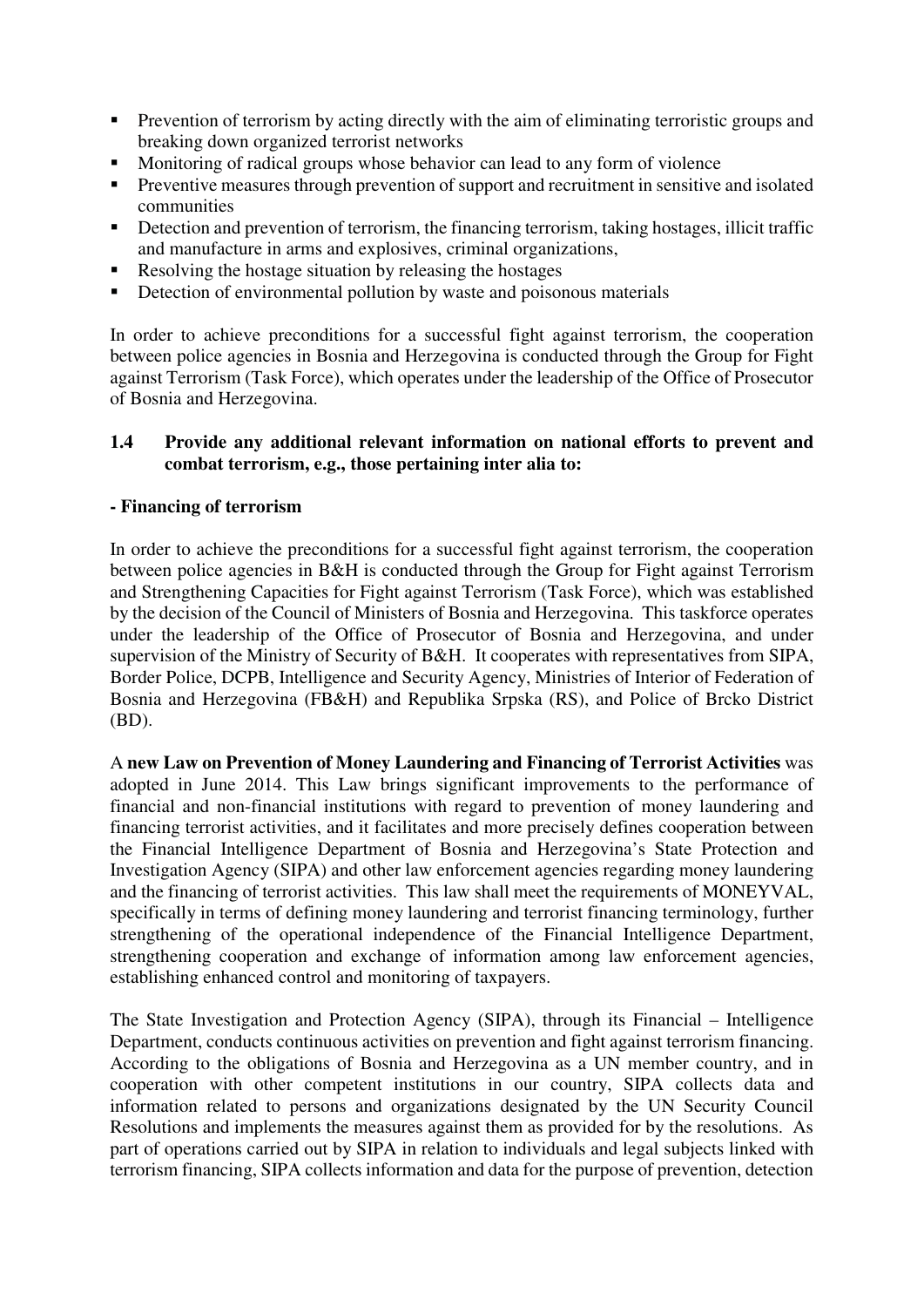and investigation of connections between the persons and legal subjects and potential financing of terrorist activities. SIPA's Financial-Intelligence Department has achieved a considerable degree of international cooperation as a member of EGMONT Group that enables an efficient exchange of information and data at international level. In addition to the activities carried out by the Financial-Intelligence Department of the State Investigative and Protective Agency (SIPA), the officials of SIPA's Criminal-Investigation Department and SIPA's Regional Offices collect information relevant for prevention and fighting terrorism financing as part of their regular activities on collection and analysis of criminal intelligence and field operative activities.

Furthermore, the Intelligence-Security Agency of Bosnia and Herzegovina, being aware of transitional challenges, particularly in the field of economy, which create fertile ground for the development of various forms of illicit activities, constantly pays special attention, while gathering and analyzing data, to disclosing possible activities that may refer to terrorism financing in any of its phases. In this respect, the Agency especially investigates possible covert activities of some organizations and individuals that used to be brought in the same context before, for various reasons and causes, as well as criminal groups that may serve as potential sources of funds for terrorist activities. The Agency obtained, through its activities, information indicating that in the previous period of time, in the area of our country activities were conducted on fundraising for financing certain activities, such as volunteers' departure to foreign battlefields (Syria, Iraq, and Ukraine). Currently, there is not enough reliable information on the methods used for financing volunteers departures from B&H to the battlefields, but it known that certain amounts of money for covering travel expenses to Syria and Iraq come to B&H from private donators from abroad, or self-financing takes place. Those are usually smaller amounts of money, about 200-300 Euros, coming to B&H via mediators. In addition, some data indicate that financing process also involve other individuals who live in countries in Western Europe, but are of B&H origin, or via individuals of Afro-Asian origin, who live and work in West European countries for a longer period of time. Some information indicates that behind the work of some humanitarian organizations and associations that raise funds for Syrian people are members of radical structures in B&H. Due to the non-transparent work of these humanitarian organizations and associations, it is possible that aforementioned individuals use part of the raised funds for financing departures to Syrian war, as well as for providing financial and material support to the families of volunteers being already in Syria, or who were killed there.

# **- Border controls**

The Border Police of Bosnia and Herzegovina has established a centralized information system at the level of the Head of Office and telecommunication connection of all lower organizational units, which is under constant improvement. The information system of border checks has been established at 53 border crossing points and in all other organizational units of the Border Police of Bosnia and Herzegovina. Border check system includes an application of control of crossings that allows control of biometric documents. It has access to INTERPOL, IDDEEA, ROS and ISM databases; access to records of wanted persons of the RS and FB&H Ministries of Interior and Police of Brcko District; access to the databases of Border Police of Bosnia and Herzegovina, and it has higher security, better reporting and a better monitoring system.

### **- Travel document security**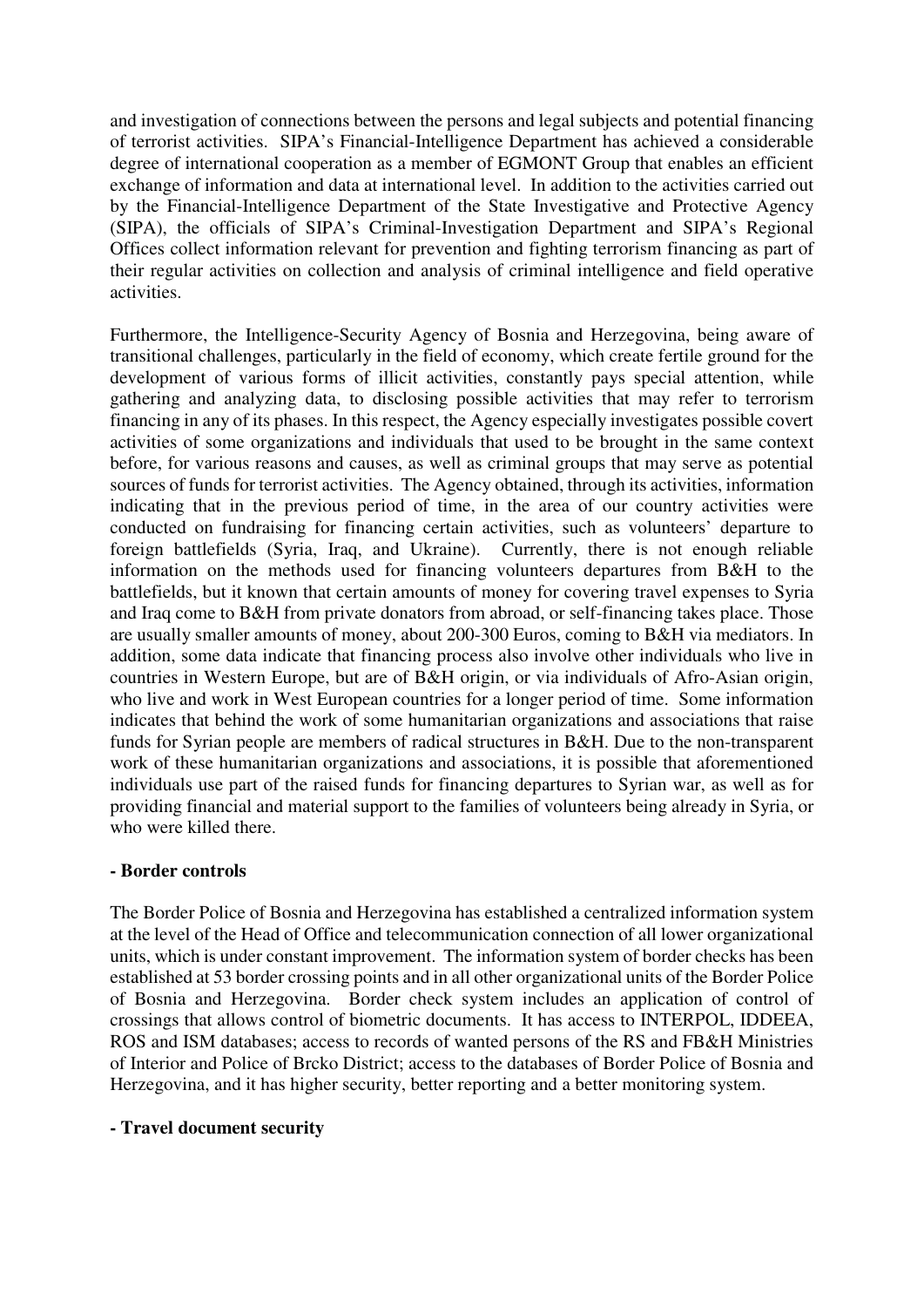The Law on Travel Documents of Bosnia and Herzegovina regulates the type and form of travel documents of B&H, authorities responsible for issuing travel documents, the procedure to issue travel documents, the personalization of travel documents of Bosnia and Herzegovina and central registry. Through legislative amendments, Bosnia and Herzegovina has defined the legal framework for the **introduction of the third generation of biometric passports**. European Commission Decision No. 5499 defines that it is necessary to introduce a new generation of chip protection no later than 31-DEC-2014. At the international ICAO conference held in June 2014 in Madrid, the assessment has shown that Bosna and Herzegovina was ready for the beginning of issuance of the third generation of biometric travel documents no later than 01-OCT-2014, two months before the deadline set for the EU member states. Accordingly, in October 2014, the process of personalization SAC (Supplemental access control) passports, whose main characteristic are a safer method of entry and protection of data on the chip and better protection of data page has begun. Unlike passports issued so far, the new data page is made of polycarbonate, personal data, ghost image, and machine readable zone are laserengraved in one of the layers of a polycarbonate page. Color photography of the passport holder is embedded in the second polycarbonate layer and it is highly protected preventing any possible misuse. Additionally, the Border Police of Bosnia and Herzegovina has carried out standardization of travel document readers and implemented usage of 198 new readers - all of which have the ability to read biometric documents.

The security of travel documents is also provided through the adoption of standards for equipment and software, security standards at the locations and recommendations for the work of the officers of the responsible authorities. According to those standards, the security of travel documents is provided on a multi-faceted basis. The security aspects, among others, include:

- Access (special official entrance or access control of official entrance)
- Video surveillance (counter space, a space allowed for clients, entry for officials, rooms for data acquisition, storing video recordings for 6 months minimum, etc).
- Intrusion Detection System
- Physical security of computer systems (physically secured place of communication, access only for the officials of the competent authority, the existence of devices for user identification, etc.)
- Processing of requests (performed by at least two officers, a citizen must be in the visual range of officers during the request processing, etc.)
- **Presence of an authorized employee of the competent authority in charge of physical** security
- Obligatory existence of the security vaults at the locations
- Verification of data based on which travel documents are issued.
- Verification of data contained in the travel document this recommendation refers to the work of the authorities carrying out the issuance of travel documents.
- Biometric checks checking fingerprints and photographs is made during the process of issuing biometric travel documents, or it is checked whether a person with certain biometric data has another document with different identity.
- Authorities can request additional evidence through the administrative procedure in regards to a person's identity
- All international border-crossing points are equipped with basic equipment for document detection, including device with three different sources of light (retro-check) and mobile magnifiers for up to 10 times magnification.
- Some, due to their geographical position and traffic frequency, where it's realizable, are also equipped with stereo microscopes, cold light sources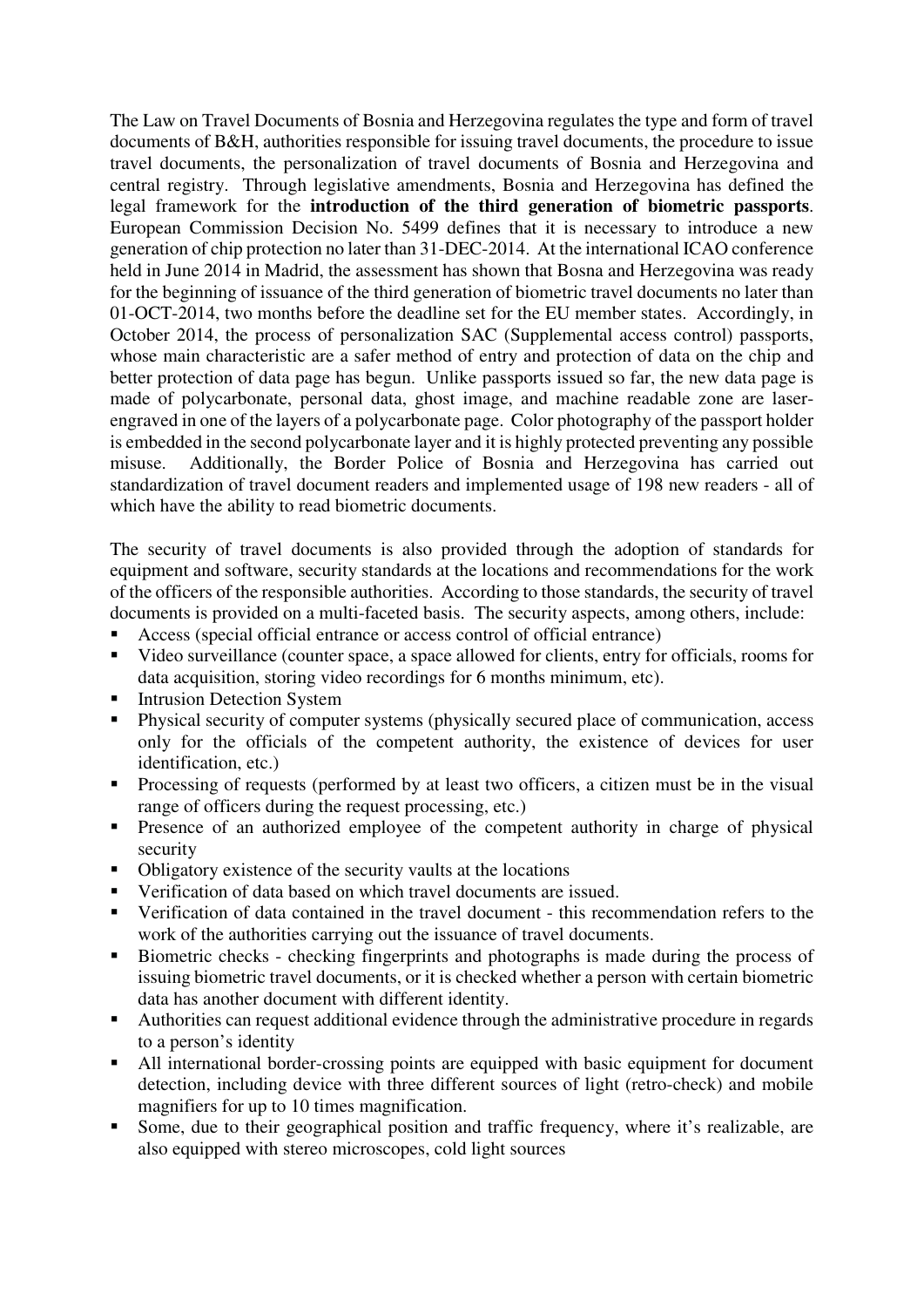- International Airport Sarajevo possesses two stereo microscopes, one of which is with an integrated camera and independent source of cold light.
- The Training Centre also possesses 5 stereo microscopes primarily used for staff training. Three Field Offices have mobile devices for document analysis
- Border Police has access to INTERPOL database of stolen travel documents, through MIND system available at 39 international border-crossing points and in all BP units.

Additionally, the Law on Identity Cards of Citizens of Bosnia and Herzegovina stipulates that citizens of Bosnia and Herzegovina can use their ID card for crossing state limits in certain circumstances and subject to the conditions laid down by international agreement between B&H and other countries. A phase of improving the safety of the system of personal documents (commitments adopted by Bosnia and Herzegovina adopted in the process of negotiations for visa liberalization) was the introduction of biometric identity cards. The ID card contains an electronic memory element (chip) whish stores cryptographically protected data, as well as lists a label for type of document, so it can be used for travel outside of Bosnia and Herzegovina – ultimately resulting in the fact that the ID card can also function as travel document. Other protective elements that are on the Identity Cards are fully compliant with EU recommendations. The process of ID card issuance itself involves the implementation of recommendations and standards applied in the process of issuing passports, which is listed above. Thanks to the technology of producing these electronic identity cards, there will be an additional reduction of risk of document falsification.

## **- Container and supply chain security**

The Indirect Taxation Authority of Bosnia and Herzegovina<sup>8</sup>, as the leading agency on this matter, has the tasks and assignments of control of all goods coming in or leaving Bosnia and Herzegovina; control of prohibition and limitation of traffic of goods endangering public policy, public morality, public safety, health of people, animals and plants, industry/commercial property – poisons, drugs, terrorist materials, arms, ammunition, waste substances etc. The Border Police of B&H cooperates with B&H Indirect Taxation Authority in conducting control of goods the transport of which are not allowed, especially in detecting prohibited goods, such as explosives, weapons, including weapons of mass destruction, as well as narcotics. Goods are weighed during their clearance procedure, while partial or detailed control is conducted, depending on the nature of the goods. In 2014, The People's Republic of China donated a number scanners to the Indirect Taxation Authority of Bosnia and Herzegovina, for their use during control procedures. Additionally, those scanners are mobile, further enhancing their usability and operability.

### **- Security of radioactive sources**

The establishment of the State Regulatory Agency for Radiation and Nuclear Safety  $(SRARNS)^9$  and strengthening of its capacities has created conditions for the implementation of treaties in the field of radioactive and nuclear material security, to which Bosnia and Herzegovina is a signatory. SRARNS is in charge of implementing these treaties under the Law on Radiation and Nuclear Safety in Bosnia and Herzegovina. Bosnia and Herzegovina has ratified treaties which are listed in Annex 1 of this document.

-

<sup>8</sup> http://www.uino.gov.ba/

<sup>9</sup> http://darns.gov.ba/en/EnglishDARNS/Index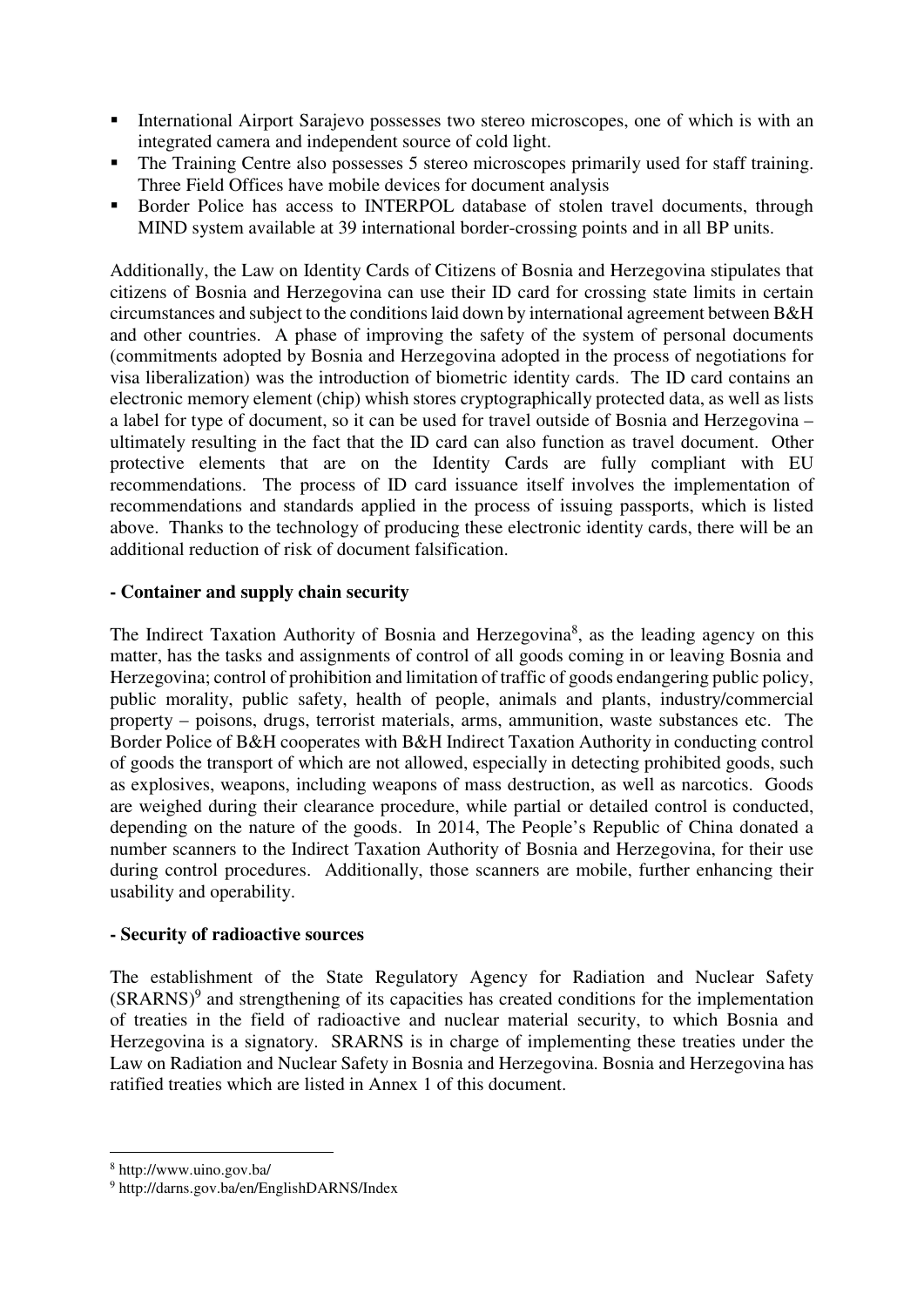As the government partner to IAEA and the responsible authority for the implementation of international agreements in this field, the SRARNS closely cooperates with IAEA Department of Safeguards, whose inspector conducted an inspection of nuclear material in Bosnia and Herzegovina in December 2014. During the conduct of inspection, the inspector was given full support from the SRARNS staff tasked with the monitoring of situation in the field of control of nuclear material in Bosnia and Herzegovina. The inspector conducted his inspection on the base of Bosnia and Herzegovina's regular reports submitted to the IAEA Safeguards Department in 2014. These reports are related to Bosnia and Herzegovina obligations under the Safeguards Agreement between Bosnia and Herzegovina and International Atomic Energy Agency in Connection with the Treaty on the Non-Proliferation of Nuclear Weapons.

Continuous control of nuclear and radioactive material in Bosnia and Herzegovina is conducted by the state inspectors for radiation and nuclear safety. In 2014 there was 273 inspection controls at the locations of the ionizing radiation sources. The inspection controls include both safety and security aspect of the use and possession of the ionizing radiation sources. During 2014 the new "Regulation on Security of Nuclear Material and Radioactive Sources" is implemented. The regulation was adopted at the end of 2013 with the purpose of establishing norms to ensure security of the radioactive and nuclear material in Bosnia and Herzegovina. Under the Regulation, authorization holders are requested to apply security measures for its radiation sources and nuclear material during their use, possession and transport. SRARNS has mandate to control activities of authorization holders in implementation of security measures.

At the beginning of 2014 an initial draft of Integrated Nuclear Security Support Plan for Bosnia and Herzegovina (INSSP) was prepared by the SRARNS, using the established IAEA template. This document is of great importance for Bosnia and Herzegovina nuclear security regime because it provides in one place a summary level of information regarding activities undertaken or planned to be undertaken by a Bosnia and Herzegovina with the specific objective of enhancing nuclear security. The INSSP was officially approved by Council of Ministers of Bosnia and Herzegovina on 01-OCT-2014.

Further enhancing its ability to prevent and combat terrorist threats, which include smuggling of radioactive materials across state borders, the Border Police of Bosnia and Herzegovina has procured sets and pagers for detection of radiation.

# **- Use of the Internet and other information networks for terrorist purposes**

As persons linked with terrorism increasingly use the internet as a means of communication and for exchange of information, as well as to spread certain ideas, doctrines, etc., relevant intelligence and law enforcement agencies in Bosnia and Herzegovina, within their regular activities, monitor contents of web sites that might be of security interest for the aspect of combating terrorism. Upon receiving certain findings, security checks are performed, and based on the results of those checks, other measures and activities are undertaken in accordance with the law. There have also been, in previous years, amendments of the criminal code at the state and lower levels of government in regards to use of the internet and other information networks for terrorist purposes.

In 2014, progress in strengthening the capacity of intelligence and security sector to fight against all forms of cyber-crime was recorded and, within the relevant intelligence security structures, departments to combat high-tech crimes or cybercrime/terrorism have been further strengthened. Progress has also been achieved towards the establishment of the B&H CERT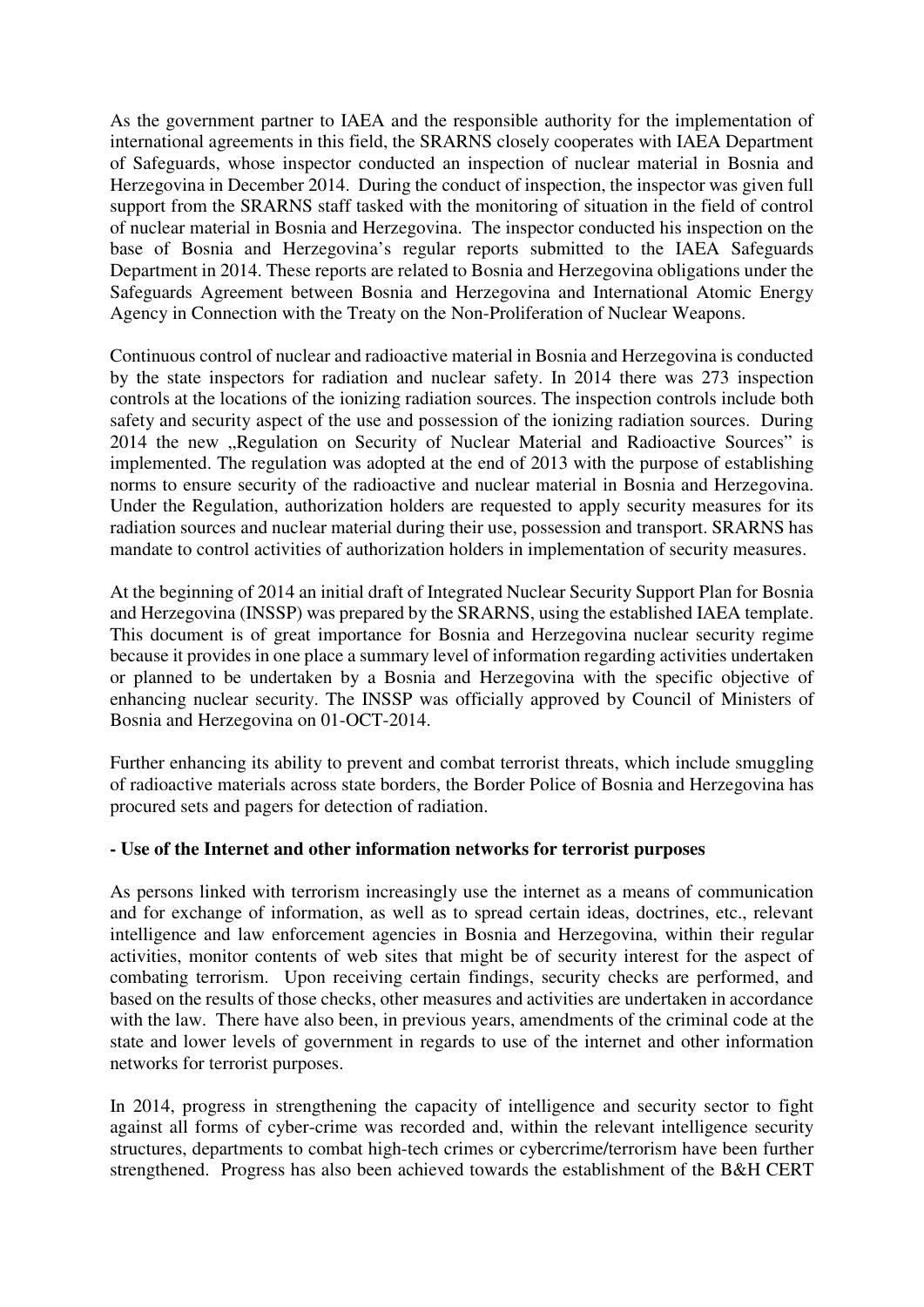(Body for preparedness and response to computer incidents). An Inter-ministerial Group that prepared a set of documents necessary for the establishment and operation of concerned body was established after the adoption of the Strategy for the establishment of this body.

Since the internet may be used by terrorists for communication, recruiting, radicalization, financing, cyber-attacks and similar actions, there are also plans to improve this area in many segments: training of staff in more efficient usage of Internet for the purpose of collection of intelligence and conducting investigative and special investigative techniques, improvement of technical capacities and international cooperation, planning initiatives to amend B&H criminal codes in relation to application of investigative and special investigative techniques on the internet. Moreover, intelligence officials and investigators dealing with fight against terrorism and trafficking in ABC weapons cooperate daily and intensively with police officials of the Joint Operational Anti-Terrorism Task Force with the purpose of supervising internet web sites used by extremist groups; as another example, the RS Ministry of Interior maintains a specialized Department for Combating High-Tech Crime, and a new chapter was added to the RS Criminal Code titled "Criminal offences against the security of computer data"

As part of their regular activities, SIPA intelligence officials and investigators engaged in combating terrorism and proliferation of atomic, biological, and chemical (ABC) weapons, conduct oversight over internet web sites used by extremist groups and they accordingly undertake other investigative activities in cooperation with the Prosecutor's Office of B&H.

The Intelligence and Security Agency of Bosnia and Herzegovina has an established organizational unit to deal only with the misuse of various forms of cyber technology, with special emphasis on their extremist and possible terrorist misuse. Their information indicates that the overall security surrounding in BIH is ever more directly and indirectly influenced by the intentions of some identified security relevant elements (individuals, groups, organizations, associations, etc.) from BIH, region and wider, that operate from certain radical-extreme positions (national, religious, ideological, etc.), that they very intensively use communication systems, in other words IT technologies (primarily internet portals, social networks (i.e., Facebook), Twitter, Skype, Viber, cell phones, including other global mass media, e.g. printed and electronic documents, fliers, books, audio/video materials, etc.) for spreading, indoctrinating and distributing extreme/radical ideology. Common characteristic of the aforementioned security relevant subjects in B&H and the world is that some social networks are, besides for communication and propagating radical ideology, ever more used for gathering and sharing information about fundraising, recruiting, mobilization and training of new members, as well as mutual networking and connecting. It has been noticed that extremeradical structures in BIH have fully recognized huge potential, advantage and usefulness of the sophisticated IT technologies, because they offer maximal result with minimal costs, with small technical knowledge and no big use of personal resources. Fully aware of possible IT technologies misuse, even for terrorist purposes, the Agency made possible, through its everyday activities, information gathering from Internet communication via cyber space, with the aim of increasing capacities in preventing and fighting against cyber-terrorism, so its currently has relatively adequate abilities (in personnel, expert and technical sense) for monitoring misuse of cyber technologies for extremist and possible terrorist purposes.

# **- Legal co-operation including extradition**

In proceedings of providing international legal assistance requested State, based on the multilateral or bilateral treaties, or reciprocity, provides legal assistance to the competent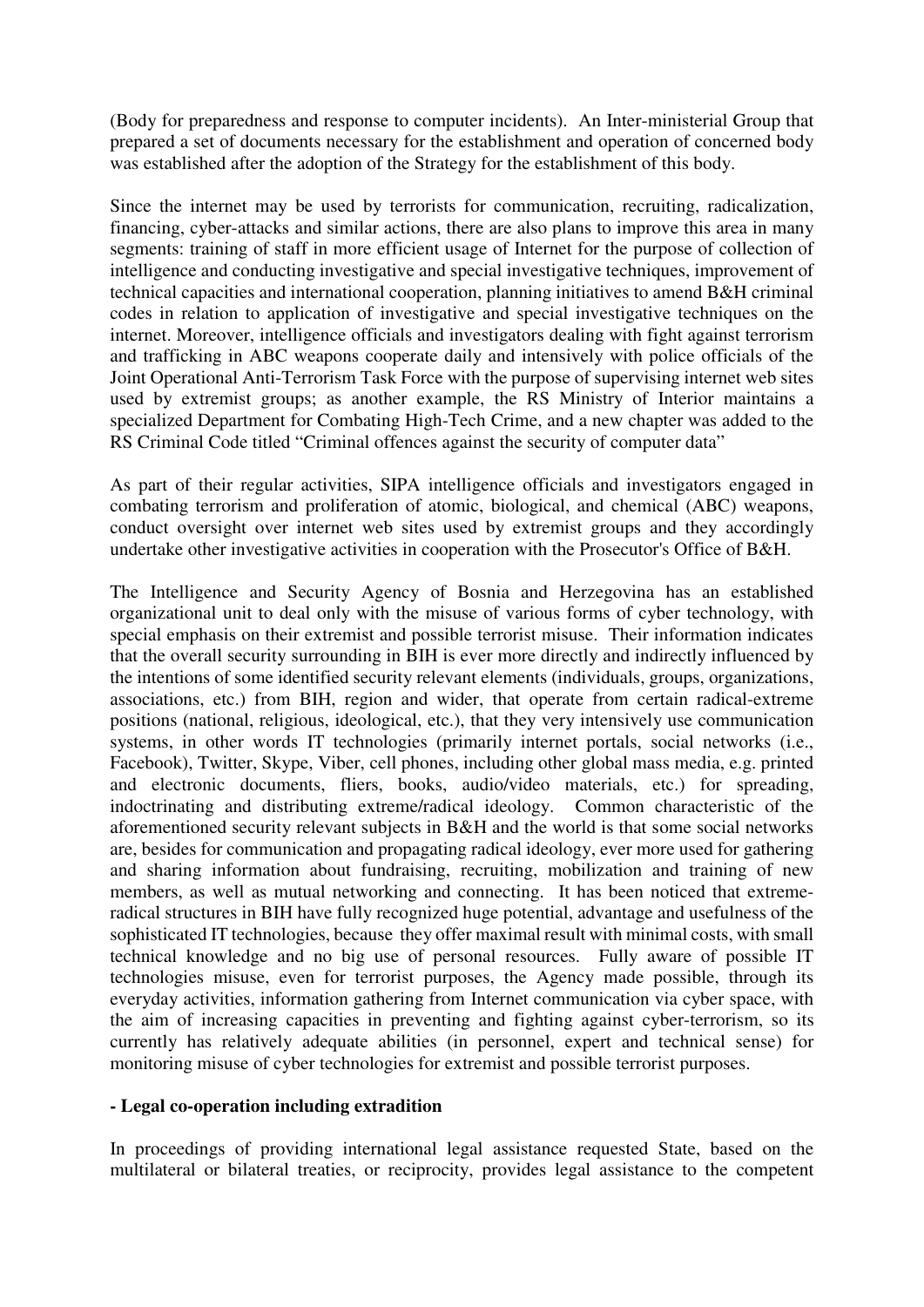authorities of the requesting State. International legal assistance includes providing legal assistance in civil and criminal matters. The most important aspects of legal assistance in criminal matters are extradition, transfer of the sentenced person, examination of witnesses, expert witnesses, and suspects.

The matter of the extradition of suspects, accused and convicted person is among the most complex procedures in the field of providing international legal assistance. The matter of extradition is regulated by domestic legislation and international, bilateral and multilateral treaties. The most important domestic legislation that regulates this issue is the Law on International Legal Assistance in Criminal Matters and The Criminal Procedure Code of Bosnia and Herzegovina, which in specific details regulate the issue of extradition, and specifies the competencies of individual authorities in carrying out that procedure. This law regulates the manner and procedure of providing international legal assistance in criminal matters.

The most important international treaty which regulates the issue of extradition is European Convention on Extradition of 1957, the Additional Protocol of 1975 and the Second Additional Protocol of 1978. The European Convention on Extradition, with its additional protocols, is one of the Conventions that were adopted by the largest number of Council of Europe's member states. Also, the procedure of extradition is regulated by other international conventions, such as the UN Convention on Corruption.

The issues of international legal assistance and extradition are also regulated by certain bilateral treaties binding for Bosnia and Herzegovina. It is important to point out that the agreements on legal assistance in criminal matters, including extradition, are concluded with all countries of the former Yugoslavia. In this respect, a significant progress was made in improving bilateral relations regarding extradition procedures; hence the Treaty on Extradition was signed with the Republic of Croatia and Montenegro that allow extradition of one's nationals as well, especially for serious criminal offenses (organized crime, money laundering and corruption). The Agreement on Extradition between Bosnia and Herzegovina and the Republic of Croatia, as well as the Treaty on Extradition, based on the European Convention on Extradition, which was signed with the People's Republic of China, entered into force in 2014. Also in 2014, the instrument of ratification was handed over on the III Additional Protocol to the European Convention on Extradition.

The above-mentioned treaties allow for efficient prosecution of all criminal offenders in one of the signatories to these treaties.

### **- Safe havens and shelter to terrorists and terrorist organizations**

Through intensive criminal-intelligence investigations, i.e. collection and analysis of criminal intelligence related to extremist persons and groups, SIPA and other relevant agencies acquire information whether some locations or groups are used for hiding terrorists or potential terrorists. Activities conducted by SIPA as well as other law enforcement agencies in B&H contribute to the fact that B&H is not a safe place and shelter for terrorists and terrorist organizations. This is confirmed by findings of the Intelligence and Security Agency of Bosnia and Herzegovina, which, while gathering and processing data in regard to prevention and counterterrorism, has not gathered any intelligence indicating the existence of safe shelters and refuges for terrorist and terrorist organizations in Bosnia and Herzegovina.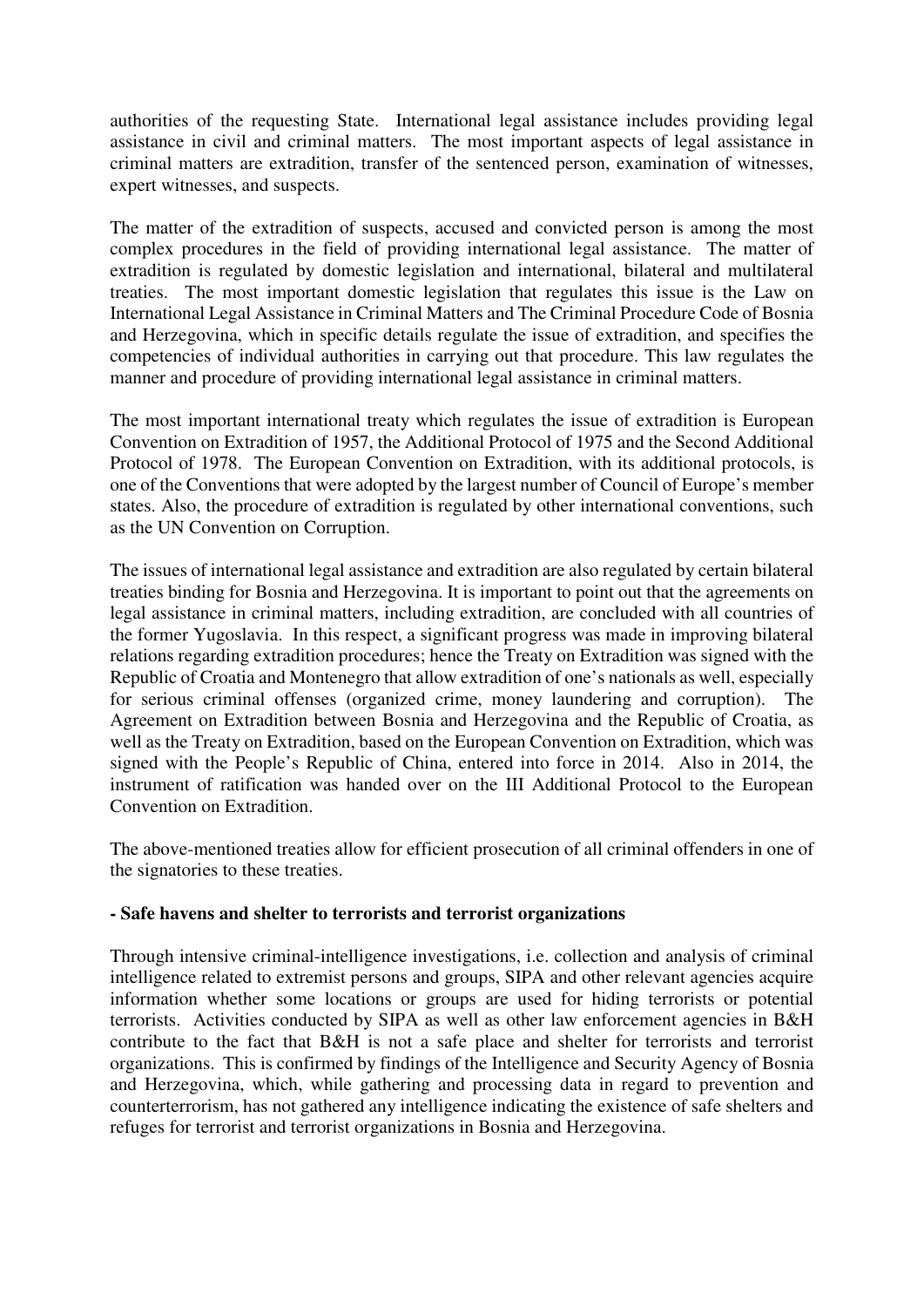**2. Stationing of armed forces on foreign territory** 

## **2.1 Provide information on stationing of your States armed forces on the territory of other participating States in accordance with freely negotiated agreements as well as in accordance with international law.**

The peace-keeping operations of the United Nations Organization represent expression of permanent commitment to peace and general security. These operations are one of the mechanisms of the United Nations Organization for establishing peace and security. These operations are realized through deployment of police and armed forces as well as civilians on the territory of the state where peace had been violated. Bosnia and Herzegovina has been actively committed to participation of police officers in peace-keeping operations, which represents one of the obligations of member states of the United Nations.

In peace-keeping operations since the year 2000 until today, in total 228 police officers (of which are 33 female, or 14.47 %) from Bosnia and Herzegovina participated in peace operations in Liberia, Sudan / South Sudan, Cyprus, East Timor and Haiti. The UN Mandate is reflected through providing support to the implementation of peace agreements, support to governments in the implementation of security reforms, protection of civilians (especially the most vulnerable groups of population: displaced persons, returnees, women and children), providing and organizing various trainings for local police officers, as well as preventing renewal of conflict, restoring public peace and security.

Currently, there are 47 police officers (of which are 10 female, or 21.27%) deployed in peacekeeping mission of the United Nations in Liberia, South Sudan and Cyprus. The extension of mandates for already deployed police officers depends on UN Mission's needs. Usually all of the B&H police officers gets one or two extensions. Participation of B&H police members in UN peacekeeping missions has significantly contributed to the international affirmation of Bosnia and Herzegovina; consequently enabling Bosnia and Herzegovina to become an active member in exporting international security. Keeping in mind that Bosnia and Herzegovina, as one of the UN members, has responsibilities to participate in peacekeeping operations, as well as to affirm the position of Bosnia and Herzegovina on the international scene, the B&H Ministry of Security will take all necessary measures to make the police officers from Bosnia and Herzegovina competent to participate in peacekeeping operations of the United Nations.

The deployment of police officers in peacekeeping operations is regulated by the Law on Deployment of Armed Forces of Bosnia and Herzegovina, police officers, civil servants and other employees in peacekeeping operations and other activities in foreign countries and the Rules of Procedures for deployment of police officers of Bosnia and Herzegovina to peacekeeping operations, and other activities abroad, trainings, rights, obligations and responsibilities, procedures of police services and their members during peacekeeping operations, their rights, obligations and responsibilities of the contingent commander.

Bosnia and Herzegovina also participates in NATO ISAF peacekeeping operations in Afghanistan. Bosnia and Herzegovina decided to participate in the Resolute Support mission which will succeed ISAF with the following capabilities: a 45 strong infantry unit; up to 8 staff officers; and up to 2 military instructors/advisors.

Five officers of the Armed Forces of B&H (13th rotation) have been deployed to serve on the UN mission in Congo (MONUSCO). The rotation will last 12 months. The AFB&H are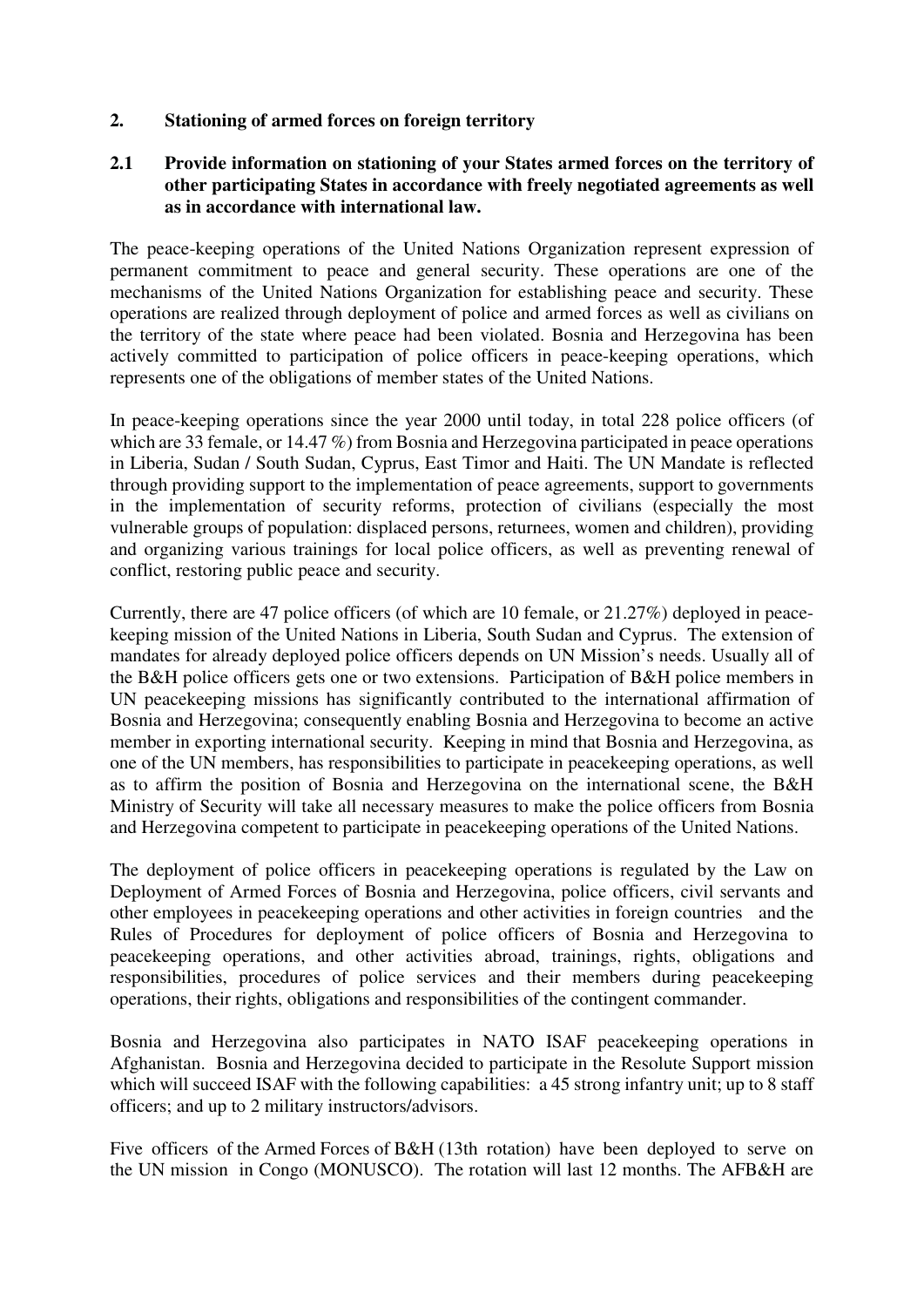considering possible participation in other UN missions, and the decision has been made to participate in the UN mission in Mali (MINUSMA) with up to 10 officers (staff officers and UN observers). Two staff officers deployed to MINUSMA mission in September 2014.

Upon accession of B&H to the NATO Partnership for Peace Program (PfP), negotiations between B&H and NATO concerning the Agreement on the Status of Armed Forces (SOFA) began (signed and ratified). B&H Council of Ministers defined the proposed basis for the Agreement between the NATO member states and other PfP participating states concerning their powers and additional protocols, and the B&H Presidency brought a Decision on the accession.

The Intelligence-Security Agency of Bosnia and Herzegovina regularly submits information to the Ministry of Defense of  $B\&H^{10}$  on developments of security concern, i.e. security incidents in countries where the B&H Armed Forces are deployed as a part of international peacekeeping forces. The purpose of the information is to objectively analyze and assess security situation in peacekeeping mission areas in order to determine the threat level for the peacekeepers in general, including members of the B&H Armed Forces participating in the missions, but also possible indirect reflections of the B&H Armed Forces participation in those missions on B&H.

# **3. Implementation of other international commitments related to the Code of Conduct**

# **3.1 Provide information on how your State ensures that commitments in the field of arms control, disarmament and confidence- and security-building as an element of indivisible security are implemented in good faith.**

Bosnia and Herzegovina, as the first country in the region that introduced the moratorium on the export of Small Arms and Light Weapons (SALW) in the possession of Armed Forces, fully contributes to the stability in the region by eliminating the risk that the exported equipment could end up in the possession of non-democratic regimes or regimes that do not respect human rights, or international terrorist groups. The Law on control of movement of Arms and Military Equipment is being implemented, and by enforcing it we achieve final level of control over export/import of arms and military equipment. Within the implementation framework of the mentioned Law, an Annual plan is drafted for regular audits of economic entities to which this Law applies. Very often, extraordinary controls are conducted on the route of movement itself. Thus established series of cyclic controls represents a quality supervision over export/import of arms and military equipment.

Continuing efforts of Bosnia and Herzegovina's "Strategy for the control of small arms and light weapons in Bosnia and Herzegovina", as well as the decision establishing a Coordination Board for the Control of small arms and light weapons in Bosnia and Herzegovina, the Ministry of Security has since late 2013, assumed the role of contact point for SALW issues, and became the institution for providing support to the work of SALW Coordination board. Also we mention that, in late 2014, Coordination board for SALW control sent Report on the work for 2014 to the government, and its adoption is pending.

The Strategy for the control of SALW in Bosnia and Herzegovina has four main objectives: Improvement of legal framework and implementation of SALW legislation; reducing the presence of illegal SALW; control of SALW in the possession of relevant institutions and

<u>.</u>

<sup>10</sup> http://mod.gov.ba/default.aspx?pageIndex=1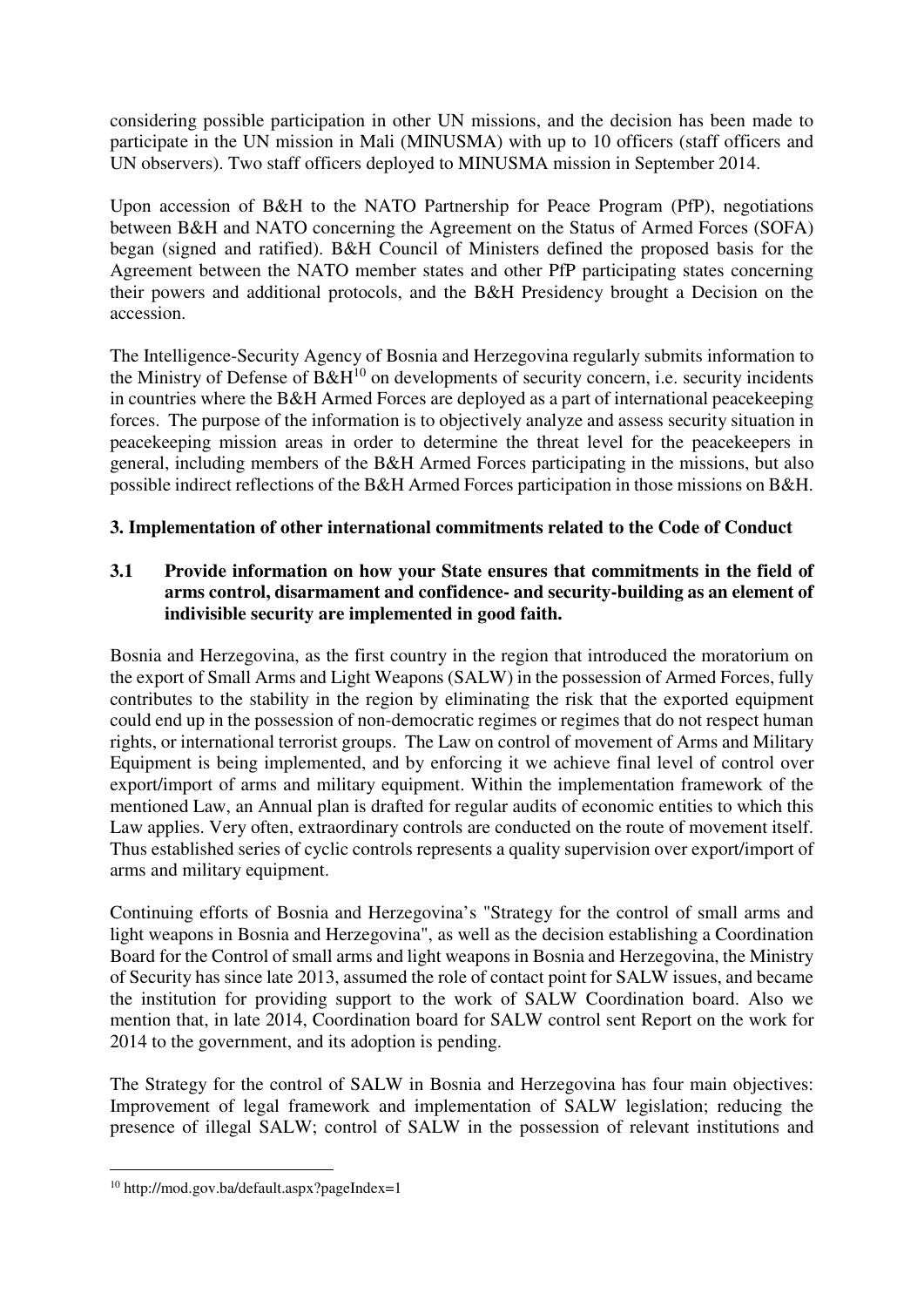agencies in Bosnia and Herzegovina; international and regional cooperation with NGOs in regards to small arms and light weapons. In relation to SALW, and as a component of regional security, various activities continually organized within SIPRI (Stockholm International Peace Research Institute), the RACVIAC Center for Security Cooperation, SEESAC (South Eastern and Eastern Europe Clearinghouse for the Control of SALW), SECI (Southeast European Cooperative Initiative), BAFA (Budget and Financial Analysis Branch). Bosnia and Herzegovina cooperates with the countries within the framework of international multilateral agreements as well as international bilateral agreements, but also send reports and other forms of exchange of information with the UN, OSCE, SEESAC, and RACVIAC (seminars, analytical documents, etc.).

## **3.2 Provide information on how your State pursues arms control, disarmament and confidence- and security-building measures with a view to enhancing security and stability in the OSCE area**

In the field of arms control, disarmament and CSBM and their continued implementation, remain important elements of Euro-Atlantic stability, security as well as developing good neighborly relations and strengthening regional cooperation. Bosnia and Herzegovina attaches great importance to the implementation of its commitments. Bosnia and Herzegovina signed the Agreement on Open Skies, and as the state member of the OSCE participates in the implementation of the Vienna Document 2011. Bosnia and Herzegovina is also state party to the Agreement on Sub-regional Arms Control, Article IV.

The Agreement on Sub-Regional Arms Control rebuilt peace and stability in the region. The agreement is now a multilateral agreement between four countries (Bosnia and Herzegovina, Republic of Croatia, Montenegro, and the Republic of Serbia). These four countries are the negotiating and contracting Parties, and they have developed this arms control agreement for enhancing regional co-operation with the possibility of moving towards a future security community within EU structures for all states in the Western Balkans. The OSCE provides assistance and support through the Personal Representative for Article IV of the OSCE Chairperson in Office, the Contact Group Countries and OSCE community. Ownership of the process has been transferred to the four countries through the removal of the role of the Personal Representative for Article IV of the OSCE Chairperson in Office, which was ceremonially agreed at the OSCE Ministerial Conference in Basel, in DEC-2014.

The process of arms control and disarmament has a very important role in the defense policy of Bosnia and Herzegovina. According to the Vienna Document 2011, Bosnia and Herzegovina had an obligation to receive 3 inspection and 1 evaluation visit per year. Bosnia and Herzegovina conducted one specified area inspection in Italy. Also Bosnia and Herzegovina established a bilateral agreement, concerned to arms control and VD 2011 with Germany. According to this bilateral agreement, Germany conducted one evaluation visit in Bosnia and Herzegovina. According to Sub-regional Control Agreement Bosnia and Herzegovina had an obligation to receive 4 inspection and conducted 4 inspections in States Parties. Bosnia and Herzegovina conducted one specified area inspection in Italy. Also Bosnia and Herzegovina established a bilateral agreement, concerned to arms control and VD 2011 with Germany. According to this bilateral agreement, Germany conducted one evaluation visit in Bosnia and Herzegovina.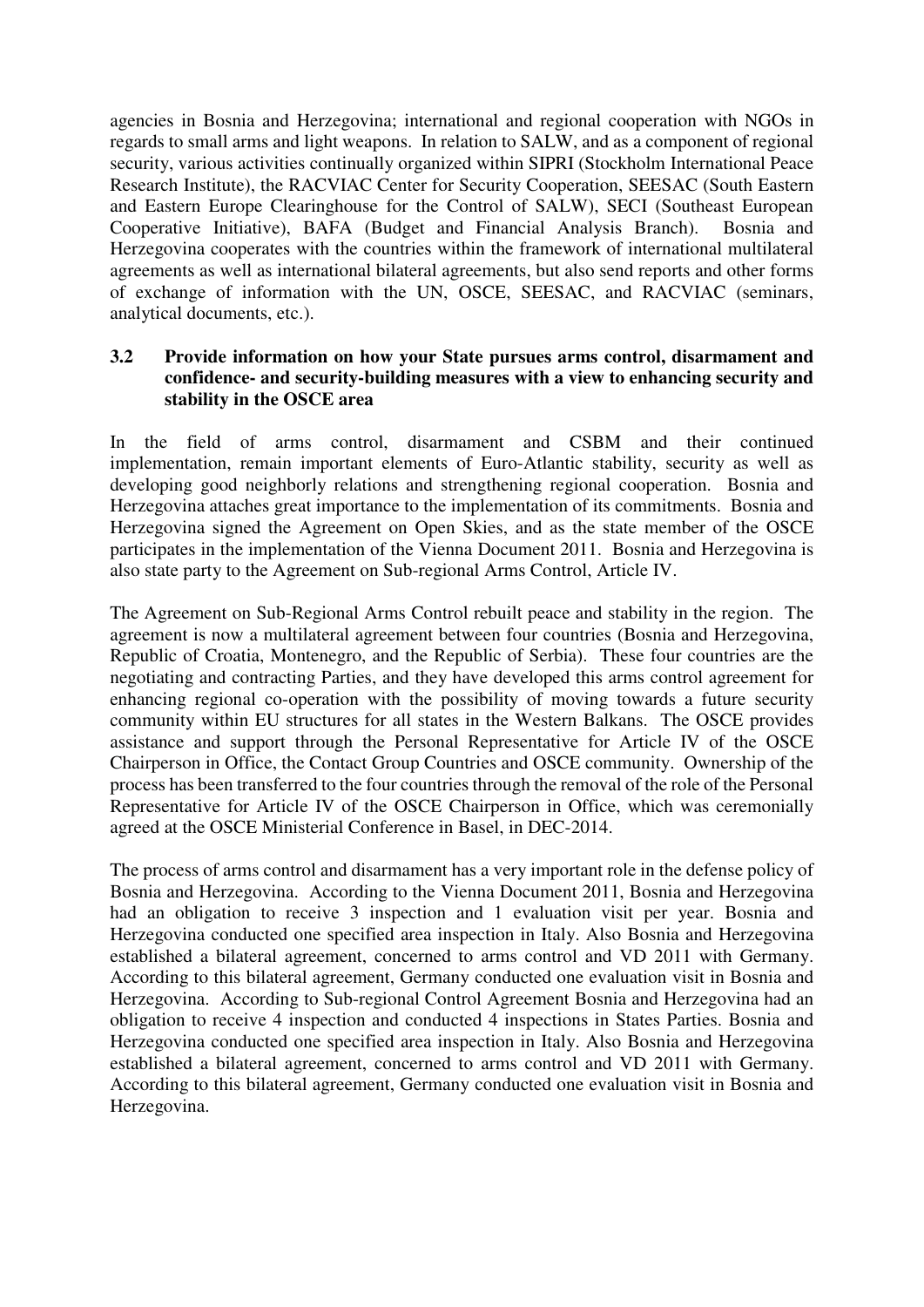# **SECTION II: INTRA-STATE ELEMENTS**

# **1. National planning and decision-making process**

## **1.1 What is the national planning and decision-making process in determining/approving military posture and defense expenditures in your State?**

Competencies of the Parliamentary Assembly of Bosnia and Herzegovina (PA)<sup>11</sup> are stipulated by Article 10 of the Law on Defense of Bosnia and Herzegovina. With respect to the defense sector, the Law stipulates the following competencies of the Parliamentary Assembly:

- The PA exercises democratic parliamentary control over Armed Forces and all defense institutions at the level of Bosnia and Herzegovina;
- Adopts laws related to the organization, financing, recruitment, training, equipment, deployment and engagement of the Armed Forces;
- Confirms appointment of the Chief and Deputy Chief of Staff in the Joint Headquarters of Armed Forces, Commander and deputies of Armed Forces Operative Command, Commanders and deputies of Armed Forces Support Command and all officers with the rank of general in the Armed Forces;
- Conducts oversight and investigations of all issues related to organization, financing, recruitment, training , equipment , deployment and engagement of the Armed Forces

The following are competencies of the Joint Committee for Defense and Security of Bosnia and Herzegovina:

- considers and monitors the implementation of Security and Defense Policy of B&H;
- **EXECUTE:** monitors the work and considers reports submitted by Standing Committee for Military Issues, B&H Ministry of Defense, B&H Ministry of Security and other executive bodies dealing with defense and security issues, reports thereof to the B&H PA, with particular focus on the reports, short-term and long-term plans related to the structure of the Armed Forces of B&H, personnel policy and recruitment, salaries and wages, education and training of B&H Armed Forces staff professional conduct and ethical standards of civilian and military staff, Army equipment, military industrial work, procurement and import and export of military equipment, material assistance and contracts with foreign companies, rendering services to the defense institutions on commercial basis, combat readiness, military exercises and operations including enforcement of international obligations and international peace support operations;
- considers laws and amendments to laws within the competencies of Joint Committee;
- considers and submits opinions and recommendations, amendments and changes to the defense budget proposal;
- considers reports on defense budget execution as well as audit reports of the institutions in the domain of B&H defense and security policy;
- considers the issues of cooperation of Bosnia and Herzegovina with the United Nations, OSCE in Europe, NATO, and other organizations and countries in the domain of defense and security
- considers activities of permanent and ad hoc delegations of Bosnia and Herzegovina in international and inter-parliamentary institutions in the domain of security and defense;
- considers and submits opinion of B&H PA on ratification and implementation of international treaties in the domain of security and defense;

<sup>&</sup>lt;u>.</u> 11 https://www.parlament.ba/default.aspx?langTag=en-US&pril=b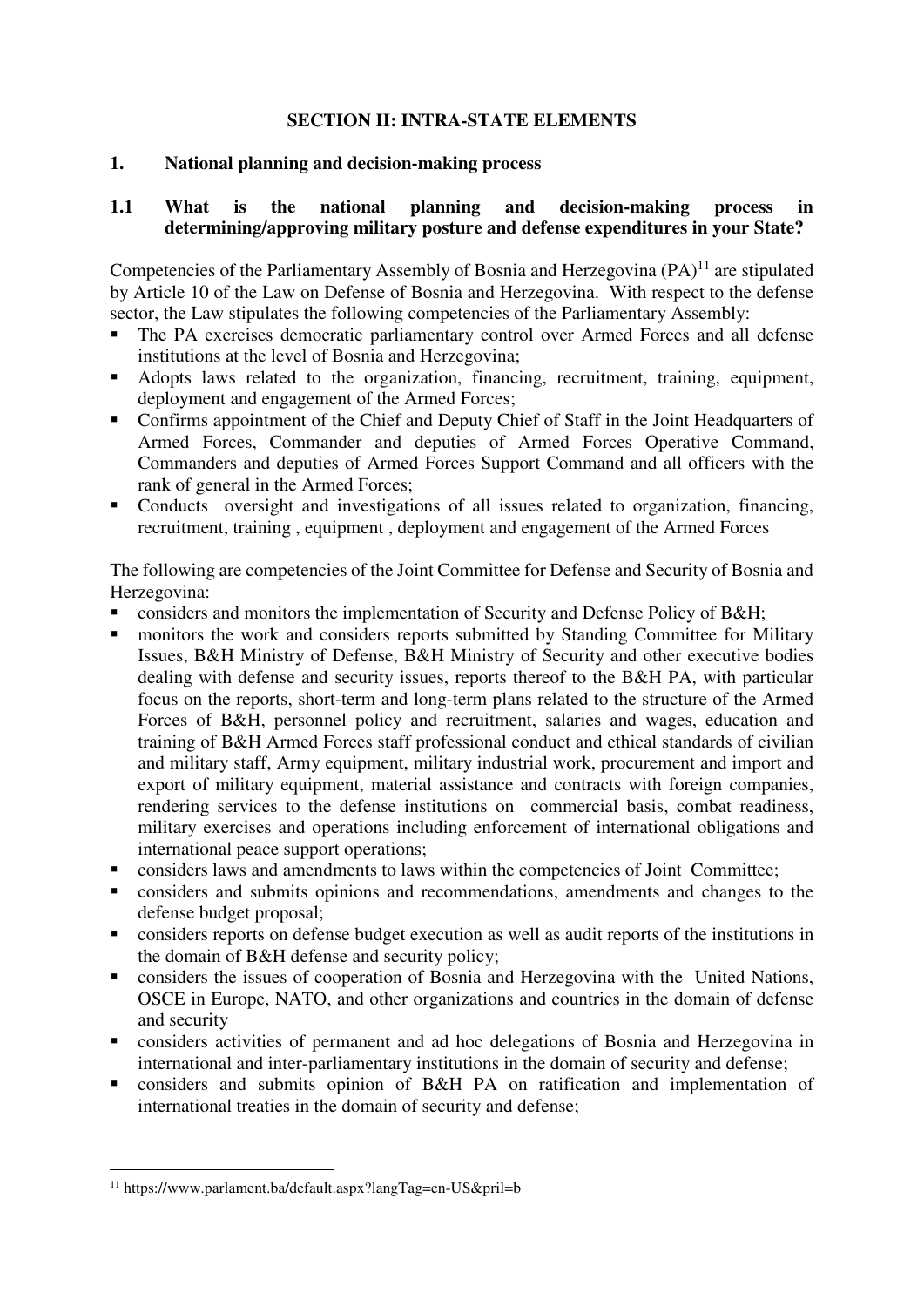- **Example 1** establishes cooperation with competent parliamentary committees of B&H entities, other countries as well as with international organizations and other bodies in the domain of defense;
- Joint Committee considers all other issues in the domain of B&H security.

The complete process of planning, programming, budgeting and implementing the budget is continuously improved and transparent. The Ministry of Defense initiates a process of developing the defense budget. The Parliamentary Assembly reviews and adopts the total budget through the regular parliamentary procedure. One of the aims of the defense reform, the implementation of which is in progress, is to achieve sustainable level of the defense expenditures, consistent with the economic capacity of Bosnia and Herzegovina.

## **1.2 How does your State ensure that its military capabilities take into account the legitimate security concerns of other States as well as the need to contribute to international security and stability?**

With the goal of lasting peace, security, and stable democratic state development, as well as to include Bosnia and Herzegovina in modern European, political, economic and security integration, Bosnia and Herzegovina set accession to Euro-Atlantic integration processes as one of its foreign policy priorities. By accession to the NATO Partnership for Peace (PfP) programme, B&H demonstrated its commitment to reach full interoperability as soon as possible in all segments with all NATO member states. B&H will continue with the NATO Partnership for Peace Planning and Review Process (PARP), in order to meet preconditions for Membership Action Plan (MAP) as well as eventual full-fledged NATO membership.

In addition to NATO membership, one of the main foreign policy objectives of B&H is full membership in the European Union. On that path, Bosnia and Herzegovina has foreseen several crucial activities. First of all, B&H is working intensively on improving its internal coordination system in terms of EU integration process. Every other year B&H receives a European Partnership (EP) document underlying various obligations and priorities divided into key, short-term and mid-term priorities. On the basis of the EP as well as of Stabilization and Association Agreement (SAA) provisions, all B&H institutions are involved in the process of development of a program of B&H integration in the EU. An important mechanism for implementation of EP obligations is Reform Process Monitoring (RPM) and reporting to the European Commission. It is particularly important for B&H to inform the public and raise its awareness in terms of importance of EU integration process. B&H continues to strengthen human resources that will be capable of implementing all the tasks deriving from the SAA. B&H intends to establish and continually improve functional coordination mechanisms between the institutions at all levels in Bosnia and Herzegovina, within political, legislative, and technical framework.

Continuous improvement of cooperation with neighboring countries (Republic of Croatia, Republic of Serbia, and Montenegro), based on common interests and principles of equality, mutual respect, respect of sovereignty and territorial integrity, is a corner stone and permanent priority of B&H foreign policy. In this regard, B&H continues to initiate series of activities to intensify cooperation in all areas and will actively participate in resolution of bilateral issues of mutual interest. We will actively work on improving economic, cultural, and political and security cooperation, and resolving issues to define international borders with neighboring countries. B&H will constructively act in order to resolve some specific issues with neighbors and will actively contribute to further continuation of mutual contractual regulation of relations.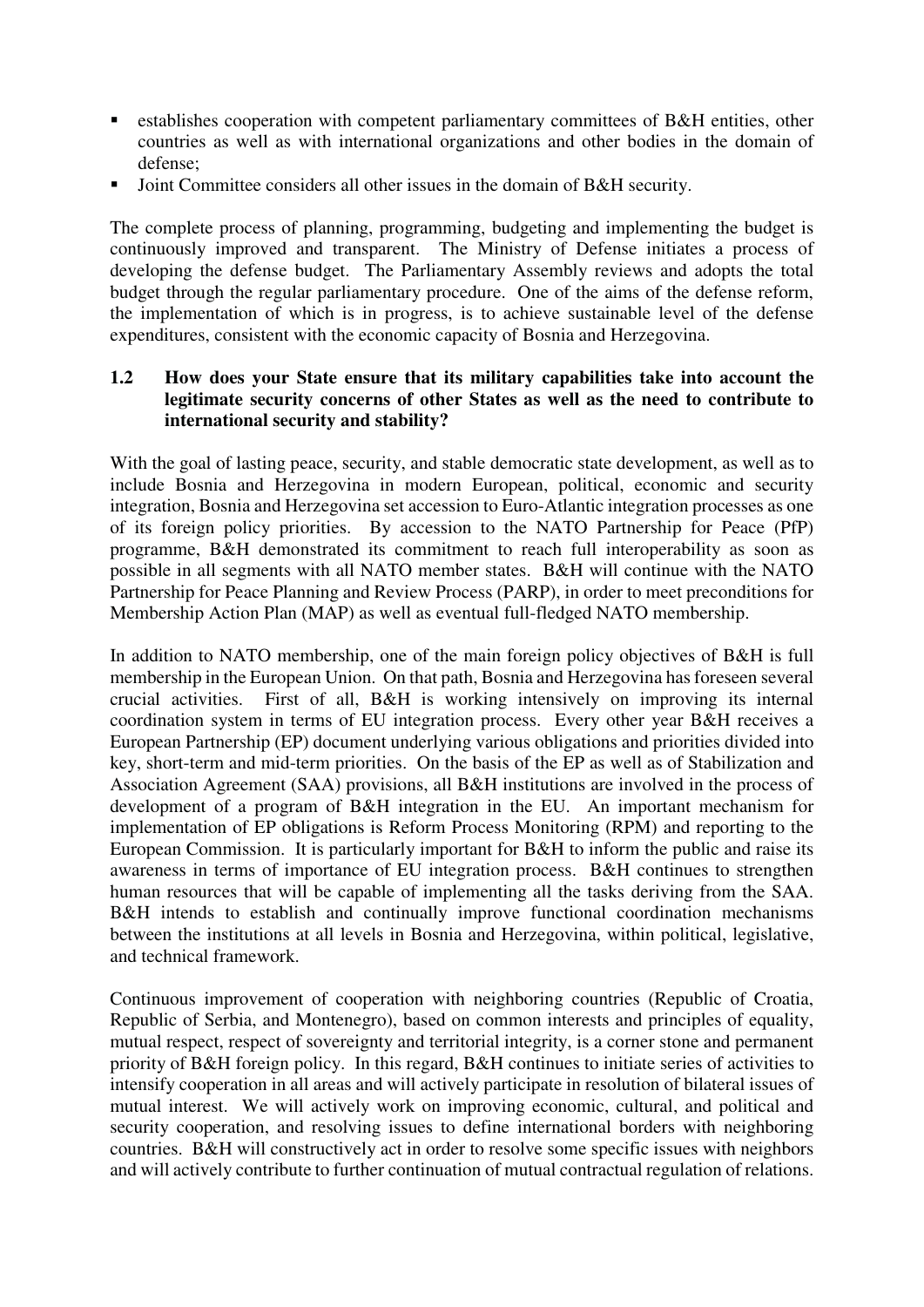Special attention will be paid to resolution of the issues on identification of border line with the neighboring countries, resolution of pending property issues, border cooperation with the neighboring countries with regard to prevention of illegal border crossing, in particular with the Republic of Croatia, and cooperation in the area of reaching EU standards at international border crossings with the neighboring countries.

# **2. Existing structures and processes**

# **2.1 What are the constitutionally established procedures for ensuring democratic political control of military, paramilitary and internal security forces, intelligence services and the police?**

In accordance with the Law on Defense of Bosnia and Herzegovina, the Parliamentary Assembly of B&H conducts the parliamentary control over the B&H Armed Forces (AF B&H) and all defense institutions at the State level. The competencies of the B&H Parliamentary Assembly over the AF B&H are regulated by Article 10 of the B&H Law on Defense. The Parliamentary Assembly Joint Committee for Defense and Security performs tasks in the area of the oversight over the B&H defense and security institutions, in accordance with Article 54 of the B&H Parliamentary Assembly House of Representatives Rules of Procedure. The Joint Committee for Defense and Security conducts parliamentary oversight of the following institutions of Bosnia and Herzegovina: Ministry of Defense, Armed Forces, Ministry of Security, SIPA, Border Police, National Central Bureau of INTERPOL, and the BH Demining Centre.

Democratic control over the AF B&H is conducted by the Presidency of Bosnia and Herzegovina and the B&H Minister of Defense. The role of the Presidency of Bosnia and Herzegovina in the oversight of the AF B&H is conducted in accordance with Article 12 of the B&H Law on Defense. According to the B&H Law on Defense, the B&H Minister of Defense is a civilian in charge of the B&H Ministry of Defense and conducts his function in the area of administrative, organizational, and command authority as well as control and inspection of the B&H AF.

Outside management and supervision of Intelligence-Security Agency of B&H, as well as internal management and control is regulated by the Law on Intelligence and Security Agency of Bosnia and Herzegovina. The rights and liabilities of the subjects of legislative and executive authority regarding OSA B&H are clearly defined, such as: B&H Presidency's rights and liabilities; Council of Minister's rights and liabilities; Chairman of the Council of Ministers' rights and liabilities; Executive Intelligence Board; and Parliamentary supervision. The Agency is directly subordinated to the Council of Ministers, Executive Intelligence Committee, and the most directly to the Chairman of the Council of Ministers. The control of Agency work legitimacy is done by Security-Intelligence Committee for Supervision of the Agency, established by B&H Parliament. The Committee is responsible for supervising the Agency's work, conducting investigation on the Agency's work based on a grounded suspicion of illegal performance of the Agency, i.e. pursuant to the relevant legal provisions as well as analyzing the expenditures of the Agency's budget, including issuing opinion on the draft budget of the Agency.

Ministries and police agencies at the lower levels of government also have constitutionally established procedures ensuring the effective, democratic control over their activities. Legislation in this regard is listed under Annex I.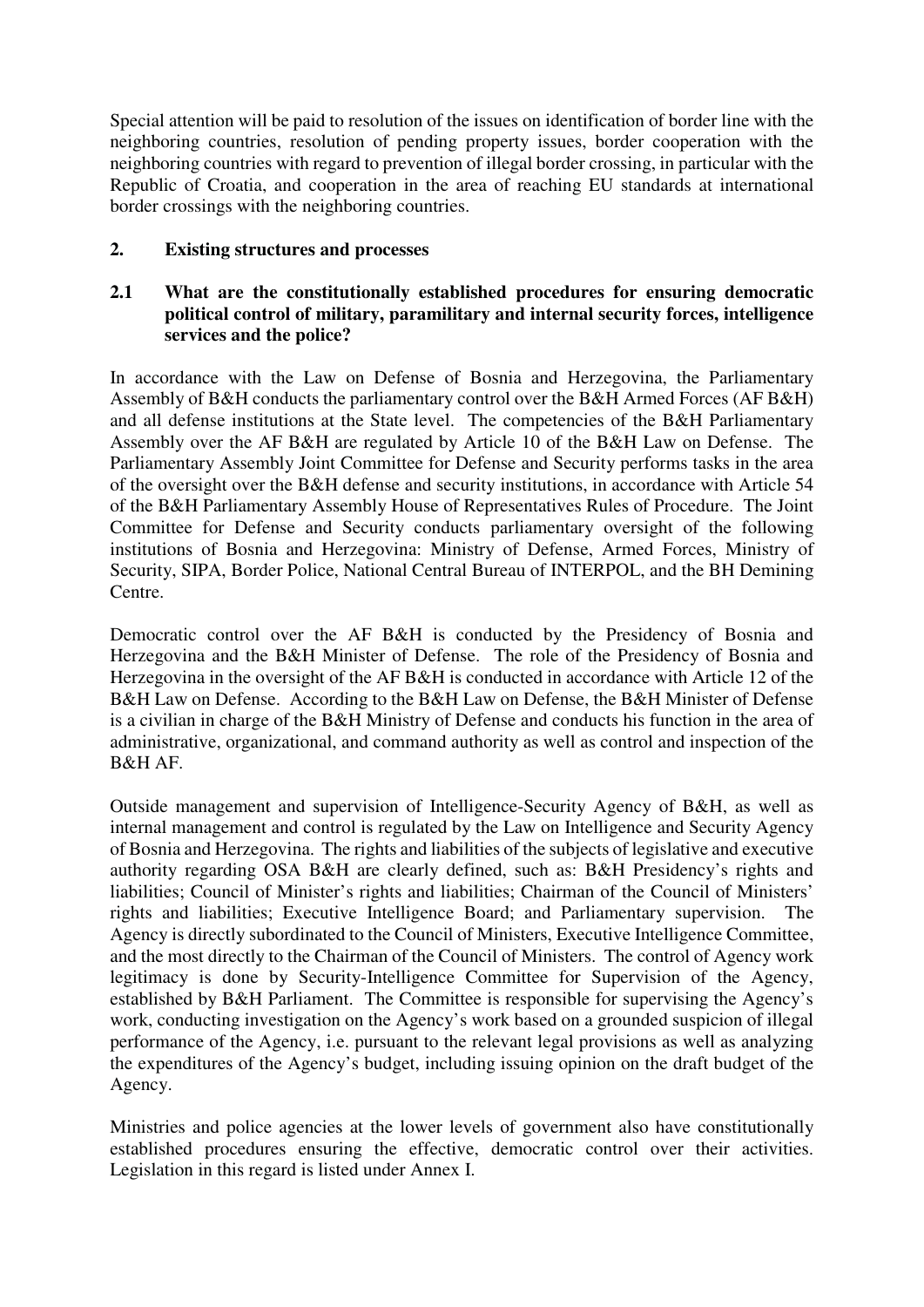## **2.2 How is the fulfillment of these procedures ensured, and which constitutionally established authorities/institutions are responsible for exercising these procedures?**

The Law on Defense of Bosnia and Herzegovina regulates the competencies of State institutions in the defense sector. Democratic control is implemented through a clear chain of command and control, defined by the Law on Defense of B&H, which begins at the Presidency of B&H, through the Minister of Defense to the Chief of the Joint Staff of the B&H Armed Forces (AF B&H).

The parliamentary control over the AF B&H shall be performed by the B&H Parliamentary Assembly, directly through the Joint Committee for Defense and Security, by defining necessary laws and the process of creating the budget, and supervision over its implementation and execution. The Parliamentary Assembly has the executive authority to adopt laws relevant to the organization, funding, appointment, training, mobilization, equipping, and use of the B&H Armed Forces.

The Parliamentary Assembly also has the authority to announce the state of war upon the request by the Presidency, in the case of direct attack to B&H or parts of B&H, as well as to announce a state of emergency. The Parliamentary Assembly confirms the appointment of the Chief and Deputy Chief of Joint Staff of the AF B&H, Commanders and Deputy Commanders of the AF B&H Operational Command, Commander and Deputy Commander of the Support/Logistics Command and all officers in the rank of General in the AF B&H. The Joint Committee for Defense and Security Policy of the Parliamentary Assembly of Bosnia and Herzegovina is in charge of the control and supervision of defense and security institutions of Bosnia and Herzegovina.

The Joint Committee for Defense and Security Policy manages parliamentary supervision over following B&H institutions: the Ministry of Defense, the Ministry of Security, the Border Police (BP), the State Investigation and Protection Agency (SIPA), the National Office of Interpol, the Mine Action Centre – BHMAC. Besides the above mentioned, the Joint Committee also considers and monitors implementation of the security and defense policy of Bosnia and Herzegovina; supervises and considers reports of: the Permanent Committee for Military Matters, the B&H Ministry of Defense, the B&H Ministry of Security and other executive bodies dealing with security and defense matters reporting on the subject the Parliamentary Assembly of Bosnia and Herzegovina.

With regard to the reports, a special focus is being given to short-term and long-term activities concerning structure of the B&H Armed Forces, personnel policy and recruitments, salaries and compensations, education and training of the B&H Armed Forces members, professional conduct and ethical standards for civil and military staff, provision of military equipment, work of the military industry, acquisition of assets and export/import of arms and military equipment, material assistance and contracts signed with foreign companies providing commercial services for defense institutions, combat preparedness, drills and operations which include fulfillment of international obligations and international peace support operations. Further, the Committee considers laws and amendments to the laws within its competence; considers and gives opinions and recommendations, makes changes and amendments to the defense budget proposal; considers reports on defense budget execution, and reports on revision of institutions dealing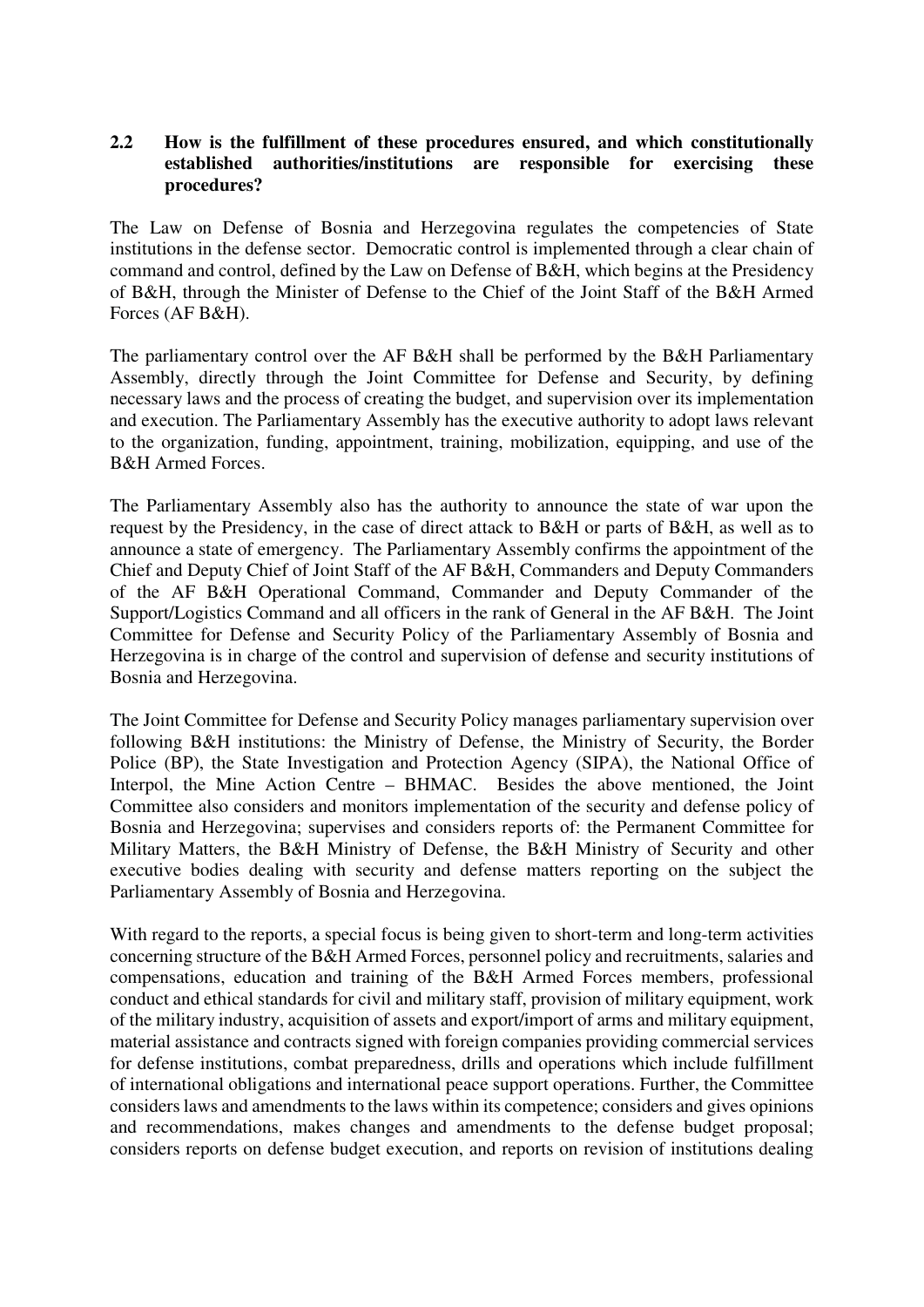with the defense and security policy of Bosnia and Herzegovina, as well as the other issues that concern security of Bosnia and Herzegovina.

# **2.3 What are the roles and missions of military, paramilitary and security forces, and how does your State control that such forces act solely within the constitutional framework?**

The Armed Forces of Bosnia and Herzegovina (AF B&H) are a professional, single military force organized and controlled by the state of B&H. The Armed Forces can be organized, trained, equipped, or mobilized in the territory of B&H, only in accordance with the Law on defense of B&H and the Law on service in the Armed Forces of B&H.

The mission of the Armed Forces of Bosnia and Herzegovina is to:

- Participate in operations of collective security, peace support operations and self-defense operations, including fight against terrorism;
- Provide military defense of Bosnia and Herzegovina;
- **Provide assistance to civil authorities in reacting to natural disasters and catastrophes;**
- Demining activities in  $B&H$ :
- Fulfill international obligations of B&H

Engagement of the AF B&H is conducted upon the proposal of the Minister of Defense of Bosnia and Herzegovina, and based on a decision of the Presidency of Bosnia and Herzegovina, which (in case of announcement of a state of emergency, state of war or deployment of AF of B&H units to peace keeping missions) is confirmed by the Parliament of B&H.

The Armed Forces of B&H (AF B&H), according to the decision of the B&H Presidency from July 7, 2006, can have 10 000 professional soldiers, 1 000 civil employees (including employees of the Ministry of Defense) and 5 000 members of active reserve.

The AF B&H cannot be used for political purposes or activities of political parties. Armed Forces members, including generals, are neutral in political matters and shall not be engaged in any kind of political activity of political parties or be selected or appointed to public functions. These provisions shall not prevent members of the AF B&H to be registered for voting or to candidate for elections in accordance with the provisions of the Elections Law of B&H. Members of reserve units selected or appointed to public functions is not obliged to resign from the position if mobilized to regular training.

The training of members of security agencies for protection of persons and property, as well as the training of private detectives, establishment of such agencies and control over their activities is under the auspices of and executed by, in cooperation, between the Agency for Education and Professional Training (AEPTM) at the state level and lower government level ministries and police agencies.

# **3. Procedures related to different forces personnel**

# **3.1 What kind of procedures for recruitment and call-up of personnel for service in your military, paramilitary and internal security forces does your State have?**

The compulsory military service in Bosnia and Herzegovina was abolished in 2006. The Law on Defense of Bosnia and Herzegovina, however, prescribes the existence of an active reserve.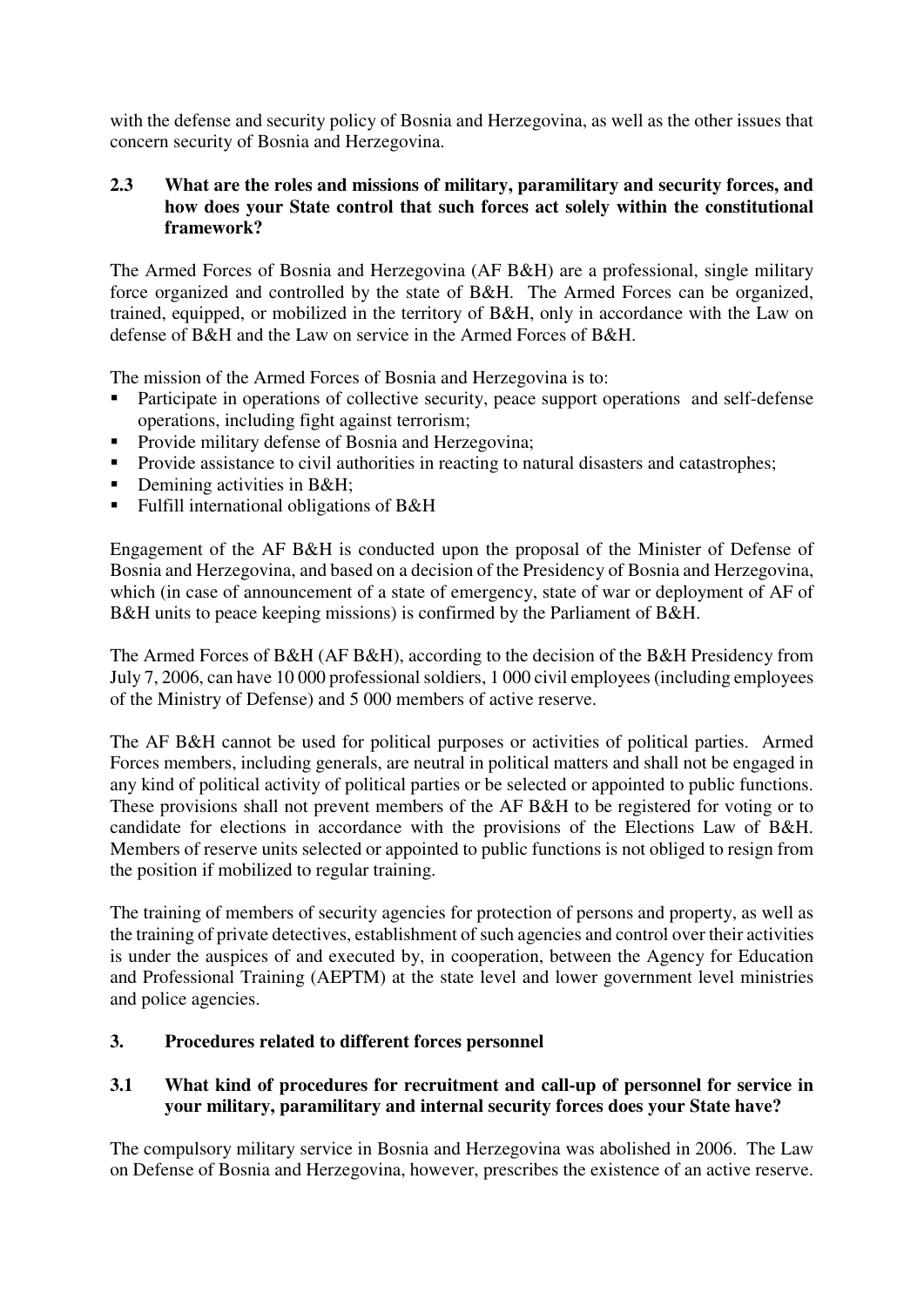There is no specifically designed reserve component of the AF B&H, but an active reserve is envisioned in the peacetime structure.

The Ministry of Defense of Bosnia and Herzegovina advertises available positions in the Armed Forces and, through prescribed procedures, selects the appropriate number of candidates for training in the center for Professional Development.

Recruitment of staff for police agencies, usually performed through public announcements, is executed by lower government level ministries and police agencies, and it is regulated through legislative acts at those levels, with particular attention paid to gender equality.

# **3.2 What kind of exemptions or alternatives to military service does your State have?**

There is no compulsory military service in Bosnia and Herzegovina. Bosnia and Herzegovina has only professional Armed Forces.

## **3.3 What are the legal and administrative procedures to protect the rights of all forces personnel as well as conscripts?**

The issue of recruiting staff for the purposes of Armed Forces of B&H is regulated by the Law on Defense of B&H, the Law on Service in the AF of B&H, the Law on participation of the members of AF of B&H, police officers, civil servants and other employees in peace support missions and other activities abroad, and the Law on the Parliamentary Military Commissioner of Bosnia and Herzegovina. Accession to AF of B&H is performed in accordance with legal provisions exclusively, regulated by the mentioned Laws.

Current solutions define that all members of the Armed Forces of B&H (AF B&H) during their active or reserve service exercise their rights and obligations in accordance with the Law on Defense and the Law on Service in the Armed Forces of B&H. The mentioned laws are in compliance with the Constitution of B&H and other relevant legislation. There is no Military Court within the Armed Forces of B&H.

Armed Forces personnel consist of military professionals, reserve personnel, and civilians employed in the AF B&H. Military professionals exercise their rights and obligations in accordance with the Law on Service in the AF B&H, which regulates: the service in the AF B&H, composition of the Armed Forces, admission into service, rights and obligations of the personnel serving in the Armed Forces, status during service, personnel classifying system, evaluations, promotions, personnel record and carrier management, ranks and insignia in the Armed Forces, standards of conduct and other status issues of the personnel serving in the Armed Forces. Civilians in service in the Armed Forces are civil servants and employees who exercise their rights and obligations in accordance with the Law on Civil Service in the institutions of  $B\&H$  and the Law on Labor in the institutions of  $B\&H$ .

The institution of the **Parliamentary Military Commissioner of Bosnia and Herzegovina** is set out by the Law on the Parliamentary Military Commissioner of Bosnia and Herzegovina. This established a new institution in the field of the protection of human rights and freedoms, specialized exclusively for the protection of human rights and freedoms of military personnel and cadets in the B&H Armed Forces and B&H Ministry of Defense.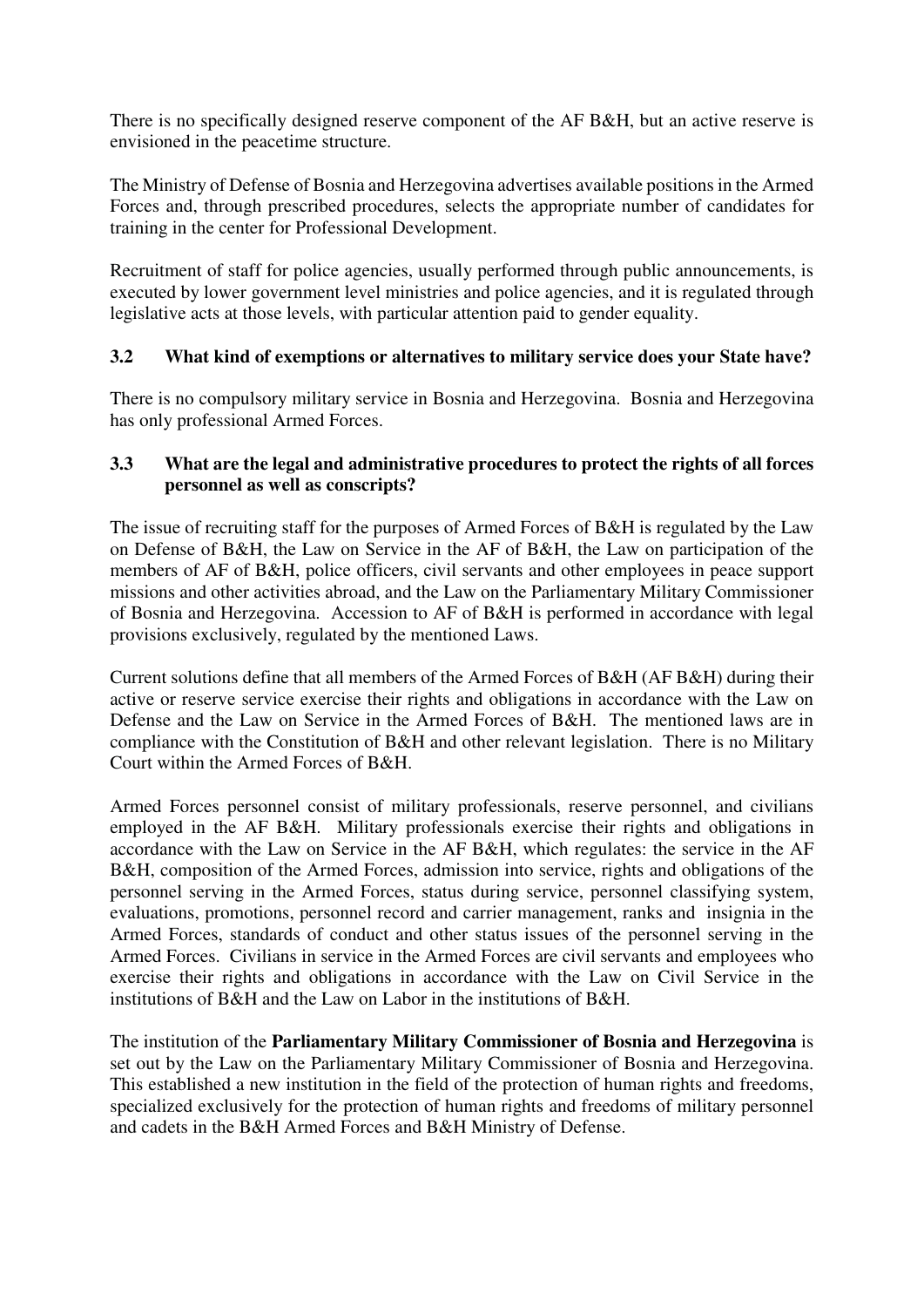The position of Military Commissioner is established in order to strengthen the rule of law, protection of human rights and freedoms of military personnel and cadets in the Armed Forces of Bosnia and Herzegovina and the B&H Ministry of Defense, as stipulated in the B&H Constitution and attached international agreements. The Military Commissioner works on professional basis only and does not advocate, protect or undermine interests of any political party, registered organization or association, or any people in B&H.

In performing parliamentary oversight of the work and other issues in the area of the protection of human rights and freedoms related to military personnel and cadets in the Armed Forces of B&H and the B&H Ministry of Defense, the Military Commissioner has the following competencies:

- Investigation of specific issues under the directions of the B&H Parliamentary Assembly and B&H Joint Committee on Defense and Security. The directions may be issued only in case that the issue is not already considered by the Joint Committee, and the Military Commissioner may request the Joint Committee to issue the directions for investigation of specific issues;
- Activities performed based on his/her personal assessment, following information received by the members of the B&H Parliamentary Assembly, or consideration of complaints by military personnel and cadets, or in any other circumstances indicating a violation of human rights and freedoms of military personnel and cadets.

Rights of military forces personnel are regulated by the Law on professional military service B&H and by the Law on Parliamentary military Commissioner B&H as well as subordinate legislation such as bylaws – for example, about promotion, disciplinary process, about food requirements, and other spheres of soldiers life and work. When it comes to limitation and restrictions on rights, it is important to emphasize that soldiers do not have a right to strike, neither to syndicate nor politics gathering. As mentioned above, soldiers do not have any kind of service personnel representatives or labor unions. That is the best reason that the establishment and growing of the PMC institution is necessary and that the role of PMC is to be , a lawyer of the citizens in uniform".

Activity of the Military Commissioner in 2014 can be divided on proceedings of complaints and provision of legal assistance. In fact, in 2014 there was a decreasing trend in the number of complaints, which is conditioned by reduction of the number of promotions, as well as discharge of professional military personnel in the Ministry of Defense of B&H, which were activities that were the backbone of discontent and filing of complaints of professional military personnel. On the other hand, areas that have been treated with these complaints varied in relation to the previous year when they were grouped in exactly certain events, and in 2014 they were in equally focused on all aspects of life and work of members of the Armed Forces, i.e. the exercise of rights and duty performance of cadets and professional military personnel.

However, number of requested legal aid of various aspects was increased at the same time, and those aspects ranged from the interpretation of certain norms, ways of regulating certain issues, to the explanation of the procedures in which military personnel was involved. As part of these requests there were two initiatives that were processed for the analysis of compliance of regulations of the Ministry of Defense of B&H with the current positively-legal regulations of Bosnia and Herzegovina.

Thus, in 2014, the Military Commissioner acted in 98 cases, of which 68 were procedures per complaints, 27 procedures upon requests for legal assistance, and three sets of proceedings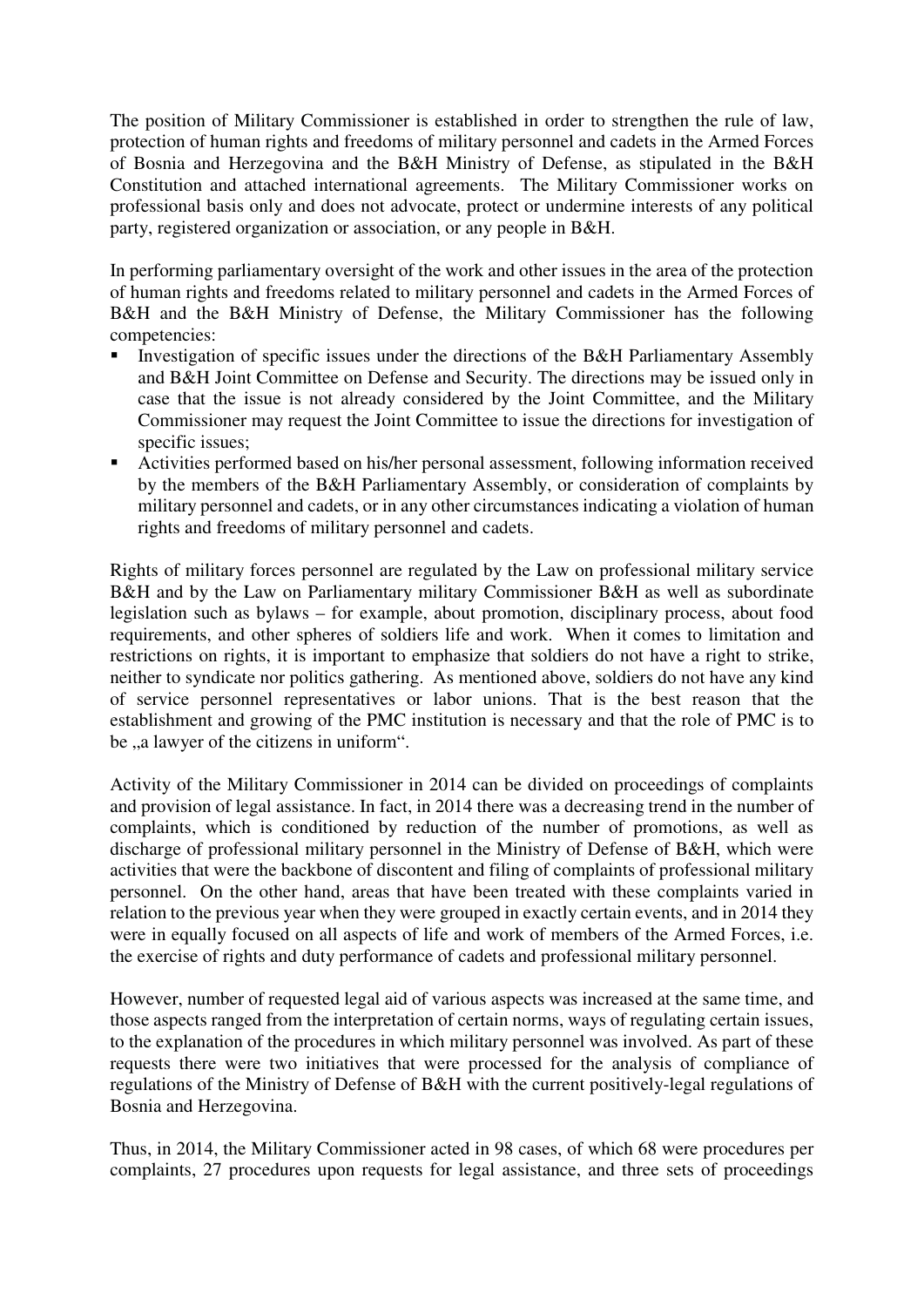initiated by the Military Commissioner on the basis of information or anonymous tips in a situation where there was a reasonable doubt that human rights were violated for a certain group of professional military personnel or that their freedom was restricted.

In this period, proceedings regarding complaints were completed in 40 cases; cases of requests for legal assistance have been completed in 23 proceedings, while proceedings initiated by the Military Commissioner were finalized in two cases. Also, the Military Commissioner has issued three recommendations for actions of the Ministry of Defense and Armed Forces B&H, as well as a number of opinions, information, warnings, instructions and observations with the aim to eliminate any shortcomings.

A special part of the Military Commissioner's work represents the meeting of members of the Ministry of Defense and Armed Forces and talking to them. In 2014, about 50 professional military personnel visited the Office of the Military Commissioner asking for help in protection of their rights as a part of the execution of regular duties and tasks. In situations where, according to the assessment of the Military Commissioner, the institute of mediation should have been applied, the same was done, which had also caused the reduction of the number of formal complaints, because, the disputable issues were resolved to the satisfaction of professional military personnel.

During 2014, areas represented in the complaints with the open proceedings, which had received special attention during investigative actions because of its severity and gravity, can be classified as:

- 1. complaints related to the promotion and appointments of professional military personnel;
- 2. complaints related to the situation of professional military personnel engaged in jobs of repair and maintenance of ammunition in TROM Doboj;
- 3. complaints related to the exercise of the right on pilot's wage benefits;
- 4. complaints regarding the position and status of women in the Armed Forces of Bosnia and Herzegovina;
- 5. complaints about the conditions of the environment and the work of members of the Armed Forces, especially in unpromising locations;
- 6. analyses of the readiness of the Ministry of Defense B&H and Armed Forces B&H to repatriation of professional military personnel engaged in peacekeeping missions;
- 7. complaints concerning the application of decisions on celebration of important dates in the religious calendars of the Ministry of Defense B&H and Armed Forces of B&H;
- 8. complaints about the status and position of non-commissioned officers in the Armed Forces of Bosnia and Herzegovina;
- 9. complaints about provisions of the terms of service in the Armed Forces of Bosnia and Herzegovina;
- 10. Other issues individual specific cases.

Security agencies for protection of persons and property, as well as Private Detective Agencies, establishment of such agencies and control over their activates is under the auspices of and executed by, in cooperation, between the Agency for Education and Professional Training (AEPTM) at the state level and lower government level ministries and police agencies. Legislation is also available on the state level as well as lower levels of government.

## **4. Implementation of other political norms, principles, decisions and international humanitarian law**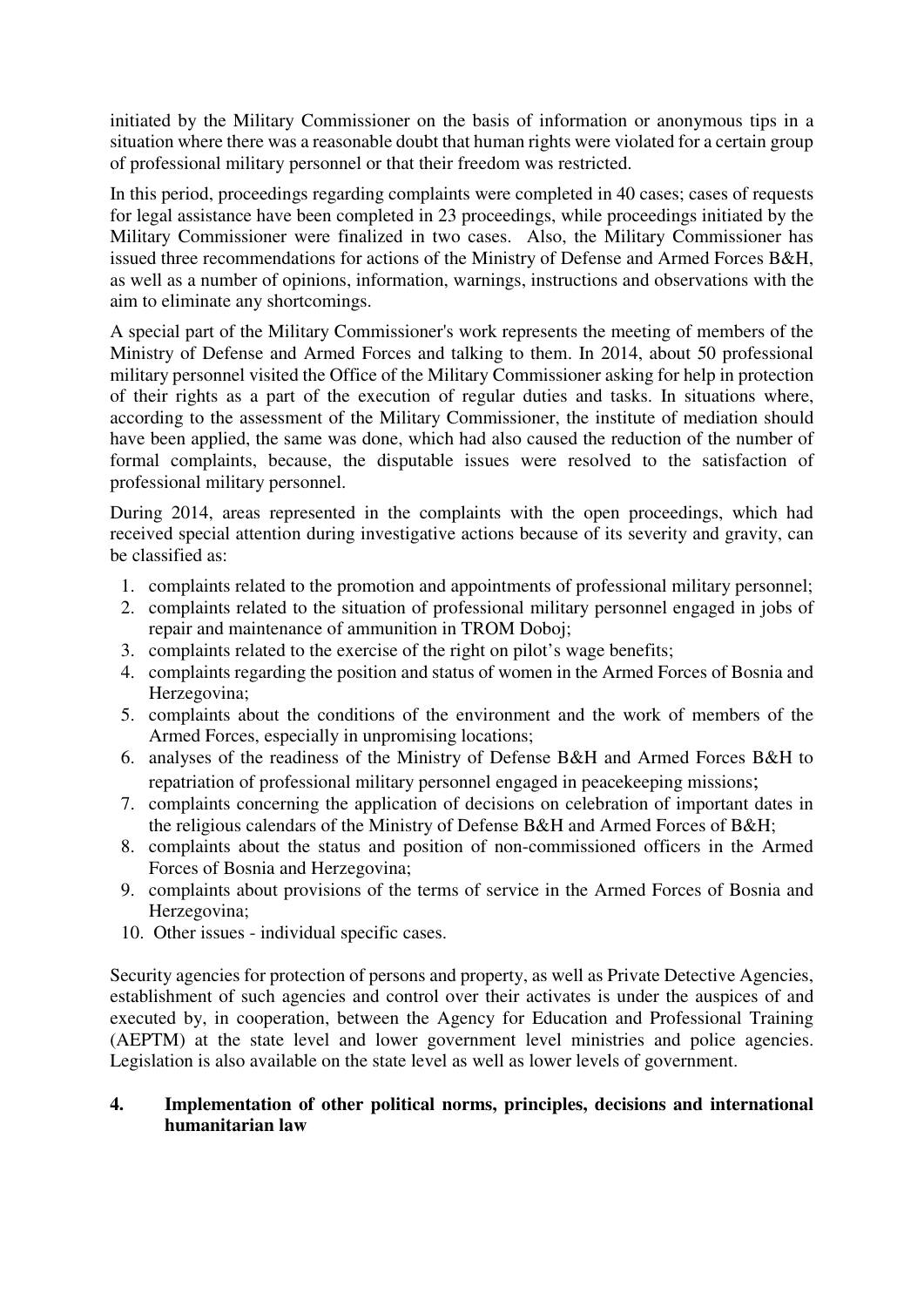# **4.1 How does your State ensure that International Humanitarian Law and Law of War are made widely available, e.g., through military training programmes and regulations?**

Bosnia and Herzegovina ensures that the Armed Forces of B&H (AF B&H) are equipped, trained, and managed in accordance with the provisions of International Humanitarian Law through the implementation of the Security and Defense Policy as well as the military Doctrine.

The training curriculum of basic and advance courses for NCOs and officers of the Armed Forces includes studying of International Humanitarian Law and conventions, which must be applied in armed conflicts, as well as relevant state legislation. The rules of engagement of AF B&H in peace support operations are identified in accordance with the provisions of International Humanitarian Law.

# **4.2 What has been done to ensure that armed forces personnel are aware of being individually accountable under national and international law for their actions?**

Law on Service in Armed Forces of B&H defines that members of the Armed Forces have the right and obligation to perform their duty in accordance with the Constitution and other legal acts. Regardless of rank, every member of the Armed Forces has personal responsibility to comply with the law. Commanders must ensure that the law is complied with by others and must take action in case of violations. Orders issued by a superior commander are not to be carried out if their execution represents a criminal activity.

Through the training of military professionals, prescribed in the "Leader's Development" manual, mandatory courses have been defined at the Center for Professional Development for the AFB&H officers and NCOs as: Command and Staff Course; Basic Officer Course; Basic NCO Course; Advanced Officer Course; Advanced NCO Course; Staff Officer Courses and Staff NCO Courses at Peace Support Operations Training Center B&H.

The attendance of these courses is mandatory for each AFB&H officer and NCO. Programs of instructions for all above-mentioned courses contain lessons, which address in details the IHL and Law on War. Also, at the level of all AFB&H units, the mentioned topics are mandatory and they are being planned on a regular basis and conducted through unit training. All unit members attend this training. Newly recruited soldiers that are being trained through TRADOC Basic Training Center attend classes in accordance with the approved programs of instructions on the Law on War, Geneva and Hague Conventions. The AFB&H in coordination with the ICRC organizes the execution of seminars and courses according to the ICRC plans and programs.

All AFB&H units that are to be deployed in peace support operations must be trained on IHL and Law on War. Additionally, the AFB&H has developed manuals that they can use during their mission execution in order to remind themselves on some provisions regarding stated rules and laws. The mentioned manuals are the part of the additional equipment for the AFB&H soldiers in peace support missions.

**4.3 How does your State ensure that armed forces are not used to limit the peaceful and lawful exercise of human and civil rights by persons as individuals or as representatives of groups nor to deprive them of national, religious, cultural, linguistic or ethnic identity?**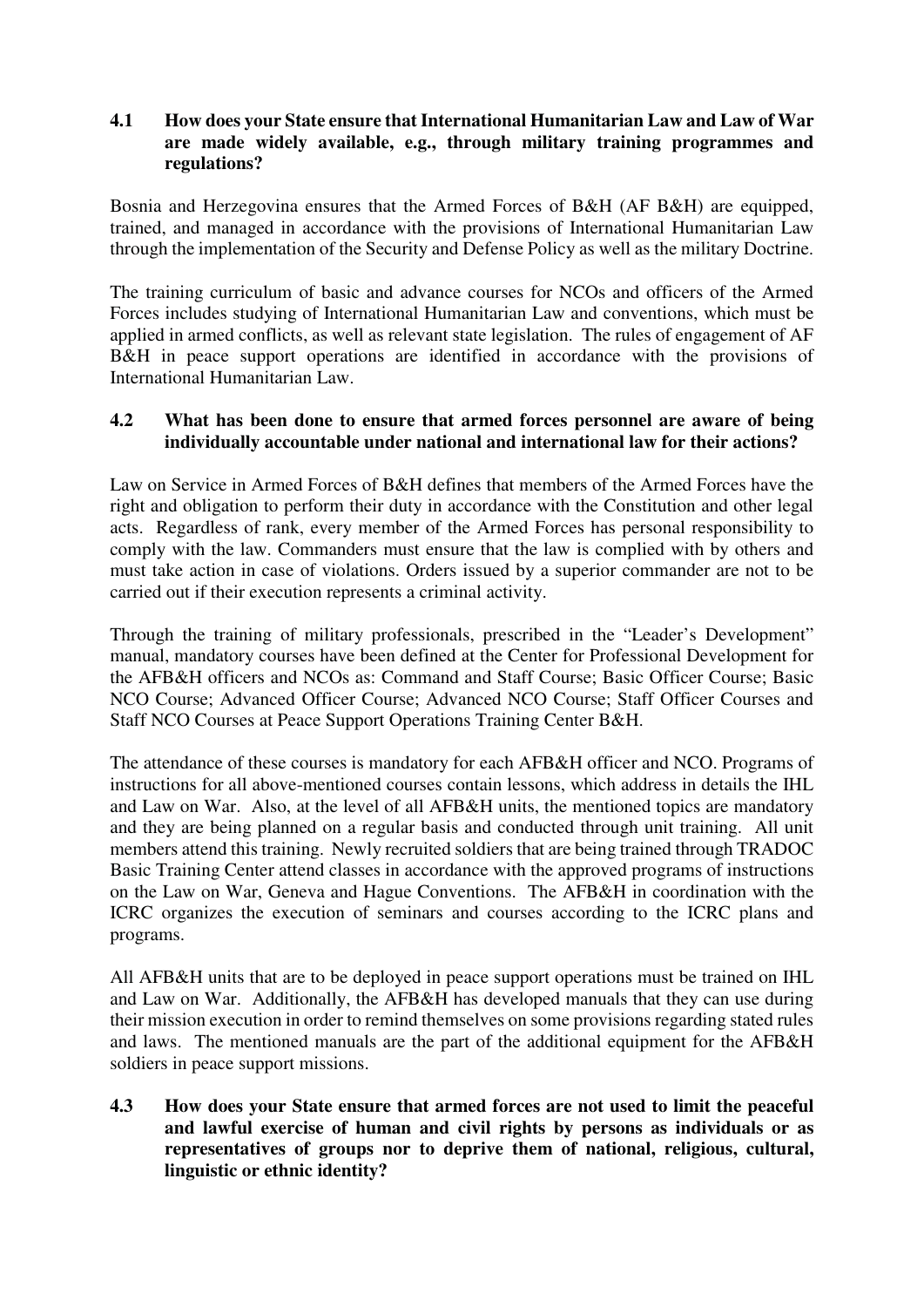Bosnia and Herzegovina ensures that Armed Forces are not used to limit the peaceful and lawful exercise of human and civil rights based on the provisions of the Constitution, the Defense Law of the Armed Forces, as well as other legislative acts regulating this particular matter**. A**rticle 4 of the Defense Law of B&H defines the missions of the Armed Forces. According to this article, the Armed Forces of Bosnia and Herzegovina cannot be used to limit human and civil rights. The Law of Defense regulates state institutions' competencies in the defense sector (civil and democratic control over the defense sector for the AF BH). The civil and democratic control additionally ensures that Armed Forces of B&H cannot be used to limit the peaceful and lawful exercise of human and civil rights by persons in Bosnia and Herzegovina.

# **4.4 What has been done to provide for the individual service member's exercise of his or her civil rights and how does your State ensure that the country's armed forces are politically neutral?**

The Article 5 of the B&H Defense Law defined that the B&H Armed Forces cannot be used for political purposes or for political party activities. Members of the Armed Forces are allowed to register for voting as well to participate in voting, and can nominate themselves for elections in accordance with the Election Law. The same article defined political engagement of the reserve members in a way that if the reserve member is elected or appointed on a public position, he/she is not obliged to resign if he/she is engaged in a regular training, but during the time in the AFB&H, he/she cannot perform activities from the party point of view. Article 26 of the AFB&H Service Law strictly prohibits syndical and political organization of all AF members.

# **4.5 How does your State ensure that its defense policy and doctrine are consistent with international law?**

The alignment of defense policy and doctrine with international law has been ensured by incorporating provisions of international law into domestic legislation. Additionally, open public debate, the requirement for parliamentary approval for the Armed Forces budget and major acquisitions, as well as operations, and the requirement of a UN Security Council mandate or an OSCE mandate for peace support operations help ensure that defense policy and doctrine are in accordance with international law. This is reinforced by a policy of neutrality and a practice of restraint regarding participation in operations outside Bosnia and Herzegovina. State legislation, including defense policy and doctrine documents, are consistent with international law as a result of their regular and thorough review with regard to domestic constitutional and legal arrangements as well as their compliance with international legal obligations of the Bosnia and Herzegovina.

# **SECTION III: PUBLIC ACCESS AND CONTACT INFORMATION**

# **1. Public access**

# **1.1 How is the public informed about the provisions of the Code of Conduct?**

The public is informed about all strategic documents, laws, policies and strategies related to OSCE's Code of Conduct through official websites of ministries and other relevant institutions of Bosnia and Herzegovina. All relevant institutions are encouraged to publish the Code of Conduct on their respective websites, as well as offer it to the public in other forms, and many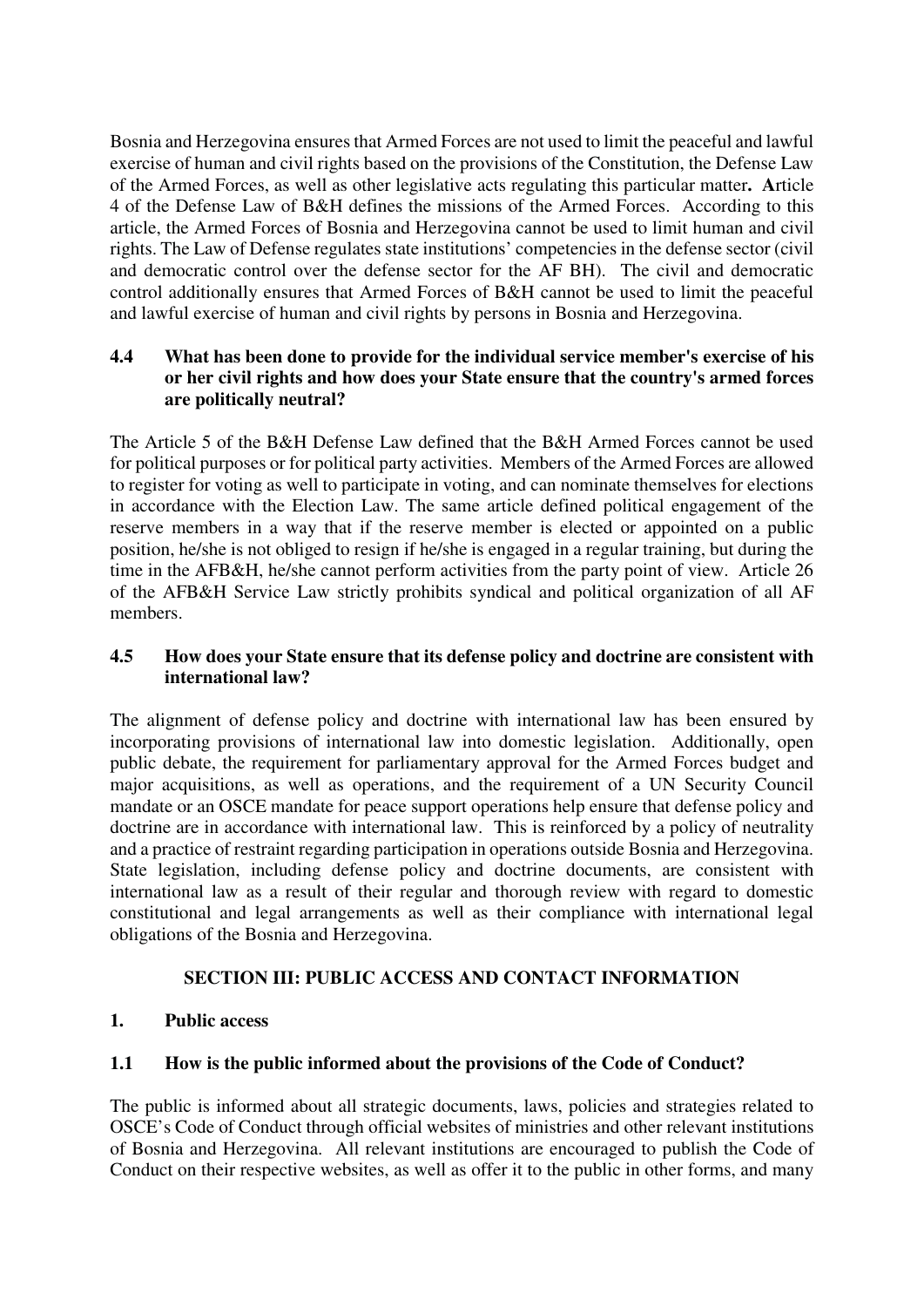institutions do so – either electronically or in printed form upon request. There are also efforts undertaken to raise awareness through seminars and involvement of civil society and nongovernmental organizations, by relevant authorities, and often with the assistance of the OSCE Mission to Bosnia and Herzegovina.

# **1.2 What additional information related to the Code of Conduct, e.g., replies to the Questionnaire on the Code of Conduct, is made publicly available in your State?**

Relevant institutions of Bosnia and Herzegovina are encouraged to publish the Code of Conduct as well as Bosnia and Herzegovina's reply to the Questionnaire on their respective websites. Any other information is available upon request.

# **1.3 How does your State ensure public access to information related to your State's armed forces?**

According to Bosnia and Herzegovina's defense policy, a transparent approach to the defense activities is in accordance with international standards, also assisting to restore and develop mutual confidence between all citizens of Bosnia and Herzegovina. This principle implies the implementation of the following objectives:

- Mutual exchange of information with reference to the planning of defense activities, engagement of assets and their origin and on the location of the military units and facilities;
- **Transparency of the budget and foreign military assistance;**
- Transparency of cooperation with the armed forces of other states;
- Full access to and oversight of all defense activities by civilian authorities exercising command and control of the defense structures in B&H;
- Cooperation with appropriate government and non-governmental organizations dealing with security and defense issues;
- Openness to the media and continued informing of the public about defense activities.

Public access to information related to the Armed Forces of B&H is in accordance with the Law on Free Access to Information in B&H. Also, representatives of media are invited on a regular basis to attend all significant events taking place at defense institutions and in the Armed Forces of B&H.

# **2. Contact information**

## **2.1 Provide information on the national point of contact for the implementation of the Code of Conduct**

Ministry of Foreign Affairs of Bosnia and Herzegovina Sector for Multilateral Affairs - Department for OSCE Musala 2, 71000 Sarajevo, Bosnia and Herzegovina Telephone: +387 (33) 281-107; Fax: +387 (33) 227-156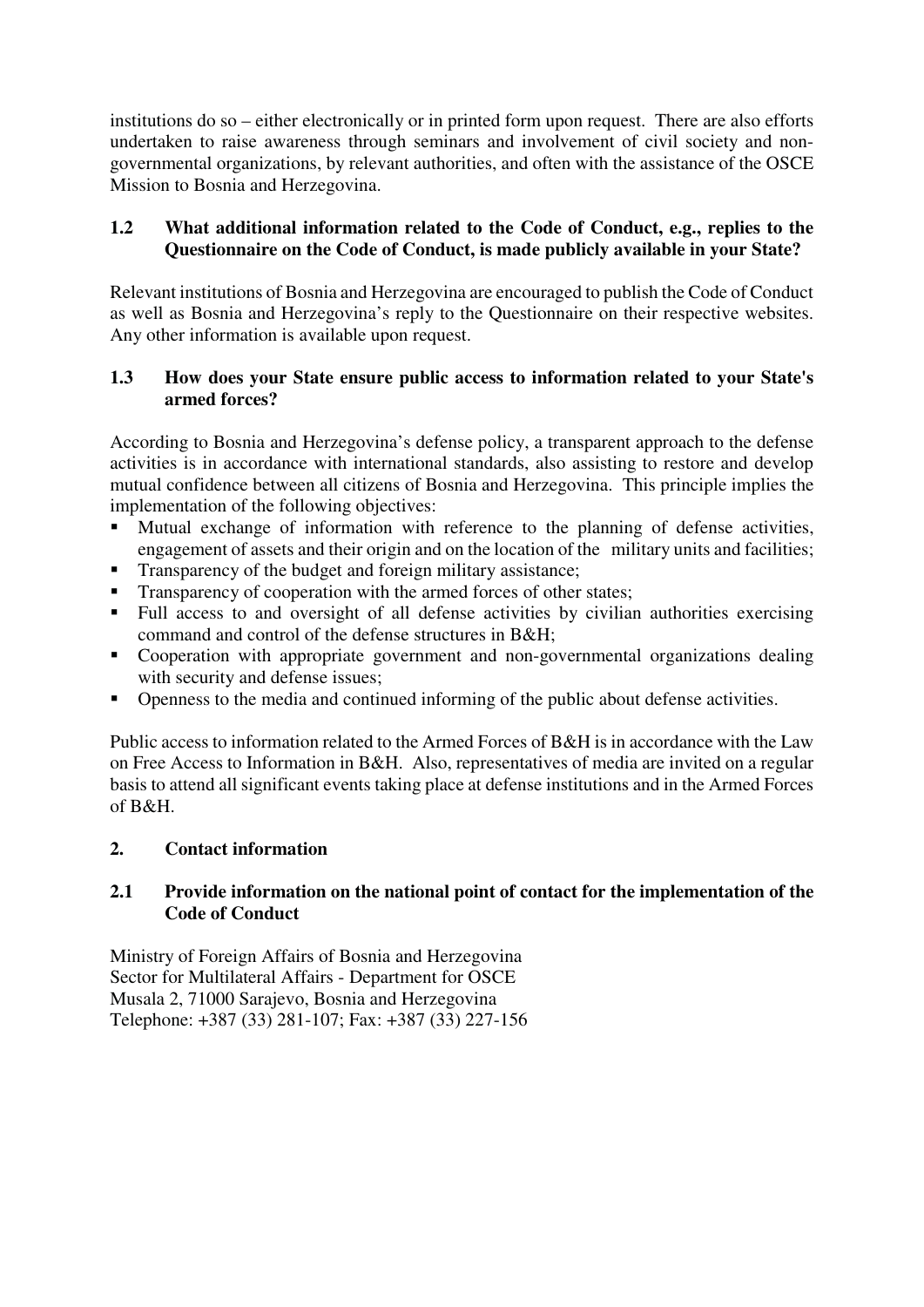#### **Information regarding implementation of UNSCR 1325**

### **I. Prevention**

### *1. Measures for spreading understanding among Armed forces personnel about special role that women have in conflicts*

Responsibility holders consistently use the Action Plan as a platform for delivering results and making changes on issues involving women in achieving and maintaining peace and security. Ministry of Defense of B&H used the Action Plan for the planning of educational and promotional activities such as workshops, presentations, meetings and media promotion. In the past three years training program for more than 4,000 members of Ministry of Defense and Armed Forces has been completed. This comprehensive initiative resulted in an increase of interest of young women from rural areas to participate in the armed forces.

PSOTC has developed a gender-specialized seminar "Utility of Gender on Peace Support Operations," which is performed once a year for members of the Armed Forces of B&H and the Ministry of Security of B&H but also international students in order to prepare police and military officers from the Western Balkan countries to effectively serve in future missions.

This seminar is accredited by NATO and the UN in order to increase awareness and conceptual understanding of gender issues in the security sector, as well as understanding the benefits of mixed units in the planning and execution of missions.

In 2014 in addition to training carried out internally by designated contact person, for the issue of gender equality at the level of commands and units of battalion, the members of MoD and AF B&H have participated in various other activities at home and abroad such as regional training instructor in the field of gender equality, and obtained first coaches degrees for gender equality, so in future work the network of trainers for gender equality will be established and expended in the MoD and AF B&H and at regional meetings. All officers and non-commissioned officer courses in peacekeeping operations have a gender module for a period of 1-3 hours and include theoretical lecture and short practical exercise / discussion.

In 2014 training in Bosnia and Herzegovina (various courses, seminars, etc.), the percentage of the total number of attendees and participants of B&H Armed Forces who participated in training was 93.54% of men and 6.46% of women. In 2014 training abroad (academy, various courses, seminars, etc.), the percentage of the total number of attendees and participants of B&H Armed Forces who participated in training was 91.38% of men and 8.62% of women. Depending on the requirements of the organizers of courses, as well as the necessary dispositions that should be given to applicants who attend courses (required act, the level of knowledge of a foreign language, gender, service etc.) the selection of candidates / activists was carried out. There is an evident tendency to increase participation of female members of the AF of B&H in the education program, as well as progress concerning elimination of barriers to women's participation in courses (eg. foreign language learning and conditioning of foreign languages, etc.).

MoD of B&H hosted a conference on the topic "Prevention of sexual violence in conflictempowerment regional security forces in peace support operations", and also representatives of the MoD attended the summit dedicated to sexual violence in conflict, which took place in London, UK.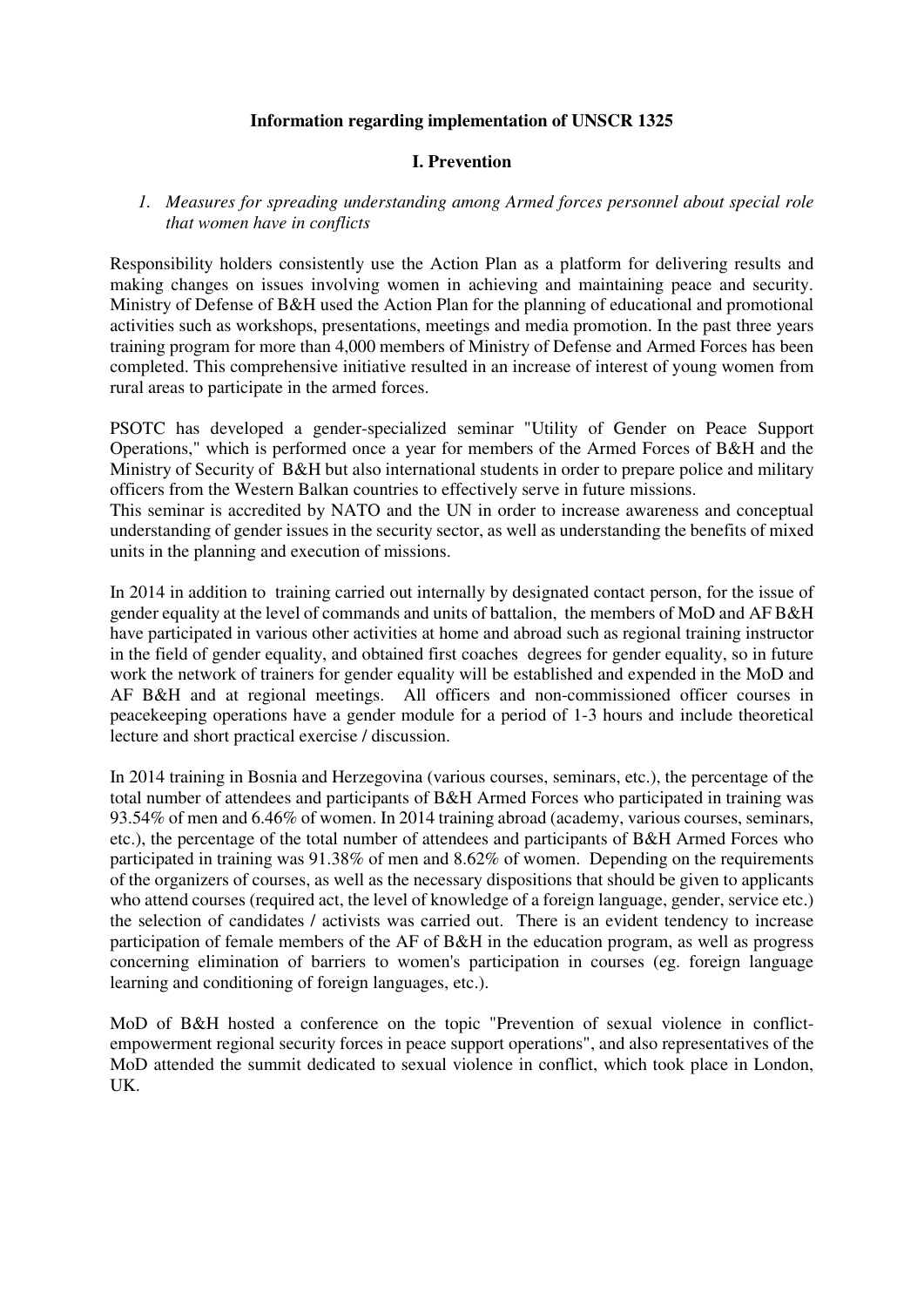#### *2. Measures for processing violations of rights of women and girls, according to international standards*

Armed forces of B&H have adopted "Standard Operating Procedures for naming contact person for gender equality issues" with the aim of integrating a gender perspective into the Armed forces. The procedures are regulating the role and task of the contact person at the commands and units, as well as making reports. Armed forces of B&H were the first to nominate contact person for gender equality issues, but also the first regarding B&H institutions and the region to adopt these Standard Operating Procedures. Also, MoD of B&H have introduced ethical line and code of conduct in AF of B&H and actively participated in the development of studies on women in the armed forces of the Western Balkans.

## **II. Participation**

*1. Measures for increase of number of women in general and decision making position in Armed forces and Ministry of Defense* 

There is an evidently increasing interest of female persons for admission into the Armed Forces of Bosnia and Herzegovina. At the last notice in 2014, the application was submitted by 256 female candidates (total number of 2800 registered) as the number of newly accepted women in the army is 23 members. MoD and AF of B&H regularly carry out specific measures to increase the number of women in the armed forces. Promotion of the military profession and taking promotional measures of positive action to try to eliminate prejudices which are based on the idea of the inferiority or superiority of either sex. MoD and AF B&H issue newsletters and brochures promoting the military profession, relevant press releases are being published, and the television of B&H in cooperation with the public service shows a thematic show "Our strength". All candidates can inform about the requirements, characteristics and risks of the profession through a web of pages B&H MoD (www.mod.gov.ba), as well as through the Regional centers for the recruitment and transition.

The MoD and AF of B&H are organizing open door events on the occasion of celebrating days of AF B&H, days of regiments, visits of students and the cooperation with the local community. The women of the Armed Forces of B&H are involved in the planning, presentation and specific tasks during these visits. In ZŠ OS B&H a list of contact persons has been established, and also a list of the entire female person with the same profiles. By adoption of standard operational procedures and reporting from persons of contact after period of one year from time regarding these procedures it is possible to make analysis based on such elements (numerical position of women, by ranking, etc.) and to remove defiance for the year 2014 and years to come in order to improve position of women in armed forces. According to last data of MoD in 2014 from total amount of employees in AF B&H 5,4% are women PVL and 23,6% are women civil servants. The percentage of women according to number of PVL and CL in AF B&H is 6,6%.The biggest percentage of women PVL in AF B&H is in category of soldiers, connected to rejuvenation of the staff. The smallest percentage of women PVL is in officer's rank.

The Ministry of Security, as well as all ministries and law enforcement agencies in Bosnia and Herzegovina on the state, entity, cantonal level, as well as Brčko District Police make efforts to motivate women for recruitment to the police. Many promotional activities through media and public presentations were organized on different occasions including in the schools aiming to bring the police profession closer to younger women. All institutions appointed gender focal points in 2014. There are more than 90 persons in the police structures who are dealing with the gender equality issues in the wider concept of human security. Gender focal points' responsibility is to advise their supervisors on how to improve the gender representation and the status of women in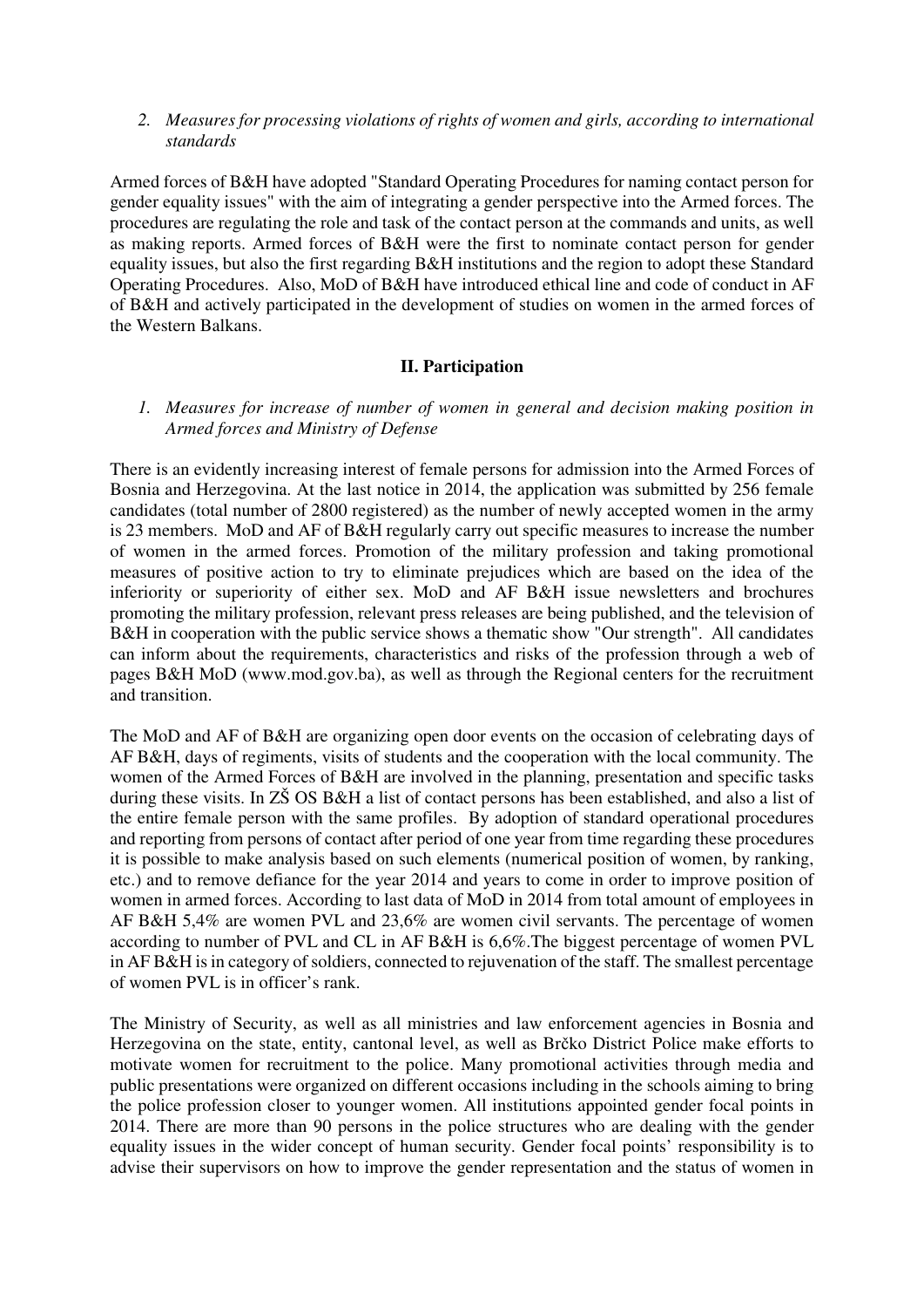the respective institution because they are still underrepresented in all law enforcement agencies. An important role in promoting the participation of women in police structures in BIH is played by two female police officers' networks - one in RS and one whose members are female police officers from 15 different law enforcement agencies in BiH.

According to data from the Ministry of Security of B&H the biggest participation rate of women is SIPA related with 13,38%, while Direction for the coordination of the police bodies of B&H has the smallest participation of women with 3,3%; largest percentage has the position of police officer and the lowest the position of chief inspector. The average overall percentage would be around 7 %. If we make analysis of all the employees in the institutions of the security the percentage gets higher for the positions of the smaller rank, in average about 45%.

### *2. Measures to increase number of women in peacekeeping forces*

## – *Number and percentage of women in peace-keeping forces, according to rank*

From the total number of members of AF B&H that participated in peace keeping missions in 2014, 8.62% are female members. Mostly, they occupy the post of non-commissioned officers and soldiers. The female officers haven't participated in 2014 peace keeping missions. According to the statistics of Ministry of Security B&H in peace keeping missions from 2000 to 2013, total amount of 228 police officers were active, from which 33 women or 14.47%. Momentarily 38 police employees are deployed in peace keeping missions in Liberia, South of Sudan and Cyprus from which 7 are women or 18.42%

It is important to highlight that during the  $8<sup>th</sup>$  rotation for the participation in post ISAF Mission in Afghanistan there were five female members of AF B&H which is the biggest rate of women to participate in one rotation so far.

At the moment, 47 police officers are deployed in peace keeping missions in Liberia, South Sudan and Cyprus, out of which 10 are women or 21,27%.

Female police officers in the missions have different ranks – from low ranks to senior ranks. They take different positions in the mission. Primarily they take care about local population and have regular contacts with the women and the children. They perform duties related to the protection of civilians in the sense of prevention and fighting sexual and gender based violence (SGBV) as police gender advisors.

The Ministry of Security has launched a number of initiatives and implemented activities with the aim of promoting the participation of women in peacekeeping missions, and the inclusion of gender equality in training for police officers before being sent on peacekeeping missions as well as affirmative action to increase the number of women in peacekeeping missions.

According to the procedure for deployment of the members of the police agencies in Bosnia and Herzegovina to peace support operations and other activities abroad, selection and training, rights, duties and responsibilities, conduct of members of the police service during the peace-support operations, rights, obligations and responsibilities of the commander of the contingent, gender representations is taken into account in the final selection for training and deployment in the peace support operations, as well by the appointment of commander of BIH police contingents. The Minister of Security appointed female police officers as Commanders of B&H contingents. In each mission there are two gender focal points- a man and a woman, ant they are responsible for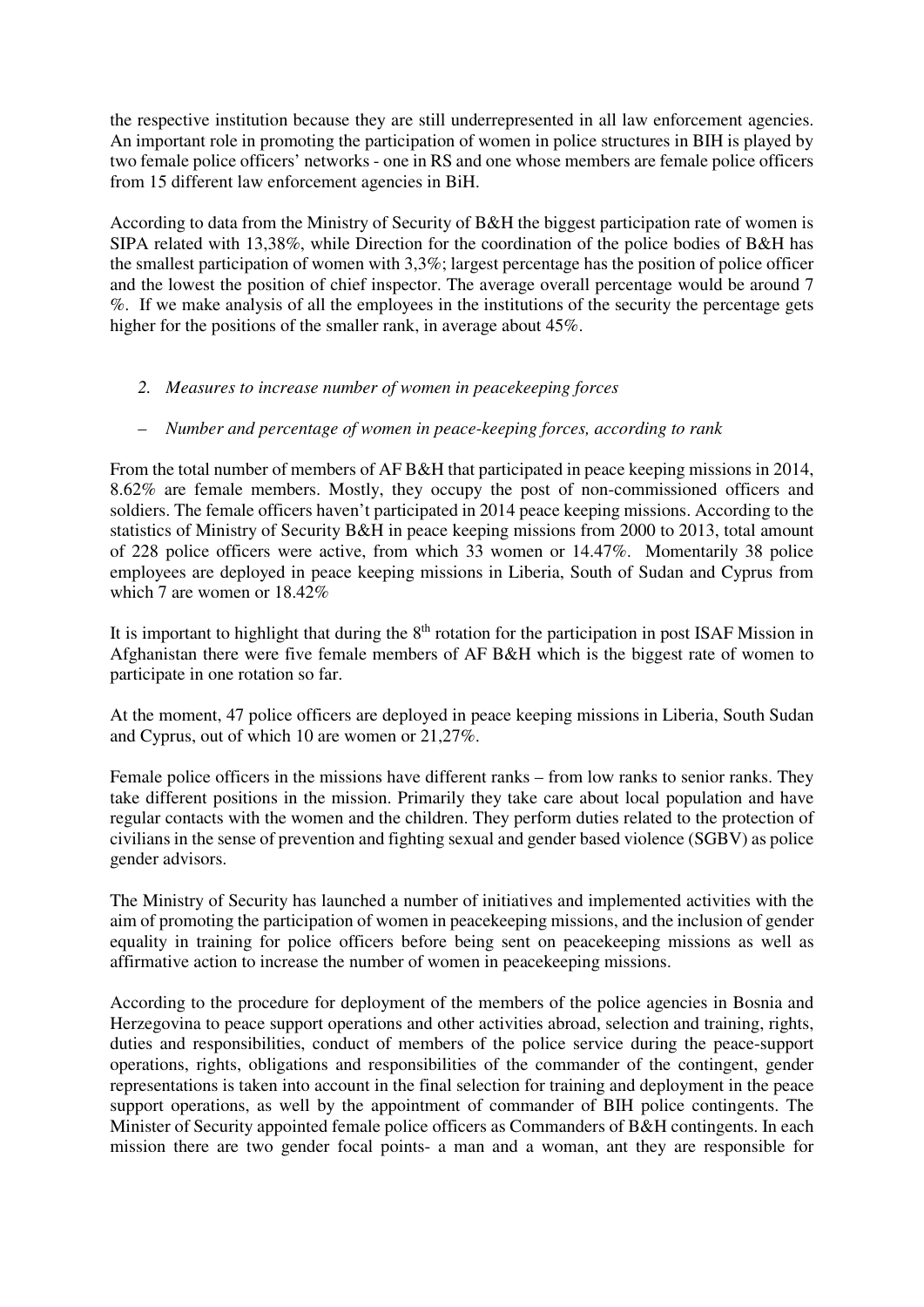monitoring the situations in the mission area related to the implementation UNRSC 1325 and other related resolutions.

In order to enhance participation of women in peace missions, Ministry of Security used affirmative measures by lowering the number of necessary years of work experience as one of main criteria for application for participation in selection process for deployment to peace missions, from 8 to 5 years for women. This affirmative measure has been introduced because law enforcement agencies in BH had no female employees with 8 years of continuous work in police structures. Consequence of not doing that would be stopping the deployment of men to peace keeping missions since UN demands and expects from member states to encourage women's deployment to particular missions

#### **III. Protection**

#### *1. Greater access to judiciary for women whose rights were violated*

– *Number and percentage of reported cases of exploitation and abuse allegedly by uniformed persons, that are being forwarded, investigated and looked into.* 

During 2014, Office of the parliamentary military commissioner has received complaints from female members regarding discrimination when it comes to promotion, life conditions, accepting awards and thank notes, specialization in comparison with male colleagues, members of AF of B&H. These complaints put special attention on child bearing women and mother of children up to 7 years of age. In relation with number of female members that are sent for education as condition for promotion for the period from 2010-2014, 1246 male members and 56 female members have been sent. In order to be able to get a promotion female members are sent for education and different levels of specialization, and in period 2010-2014 that number is 56 women members and 1246 of men.

It seeks special attention the fact that in AF of BIH the status of pregnant women hasn't been defined yet, so it means that pregnant women doesn't know what she should or shouldn't do in terms of her working activities; can she be sent to perform guards duties, or in the case she is sent to do so can she say no if she believes it will put in danger her and her child. Indicator that this issue is not being properly solved lies in a fact that in AF of B&H there is no proper equipment predicted for pregnant women. Also, mothers, members of AF of B&H having children up to 7 years of age are in worse position than other members because they are not able to attend school and courses that are important condition in order to get a promotion. While visiting military barracks and units there has been a remark that conditions of life and work of female members of AF of B&H have not reached sufficient level, especially in places where guard duty is being performed.

### **IV. Other information**

– *Information about development, implementation and evaluation of National plan for implementation of UNSC Resolution 1325.* 

In 2014, the Council of Ministers of B&H issued a Decision on the adoption of the Action Plan for implementation of UNSCR 1325 in Bosnia and Herzegovina for the period 2014-2017. This document contains strategic and med-term objectives, expected results and activities for the implementation of UN Resolution 1325 on "Women, Peace and Security" aimed at achieving gender equality in the sectors of security and defense in Bosnia and Herzegovina. The Council of Ministers of B&H has requested all relevant institutions in country to be actively involved in the implementation of planned activities. This Action Plan has been created in full cooperation with the Agency for Gender Equality and the institutions represented in the Coordination Board for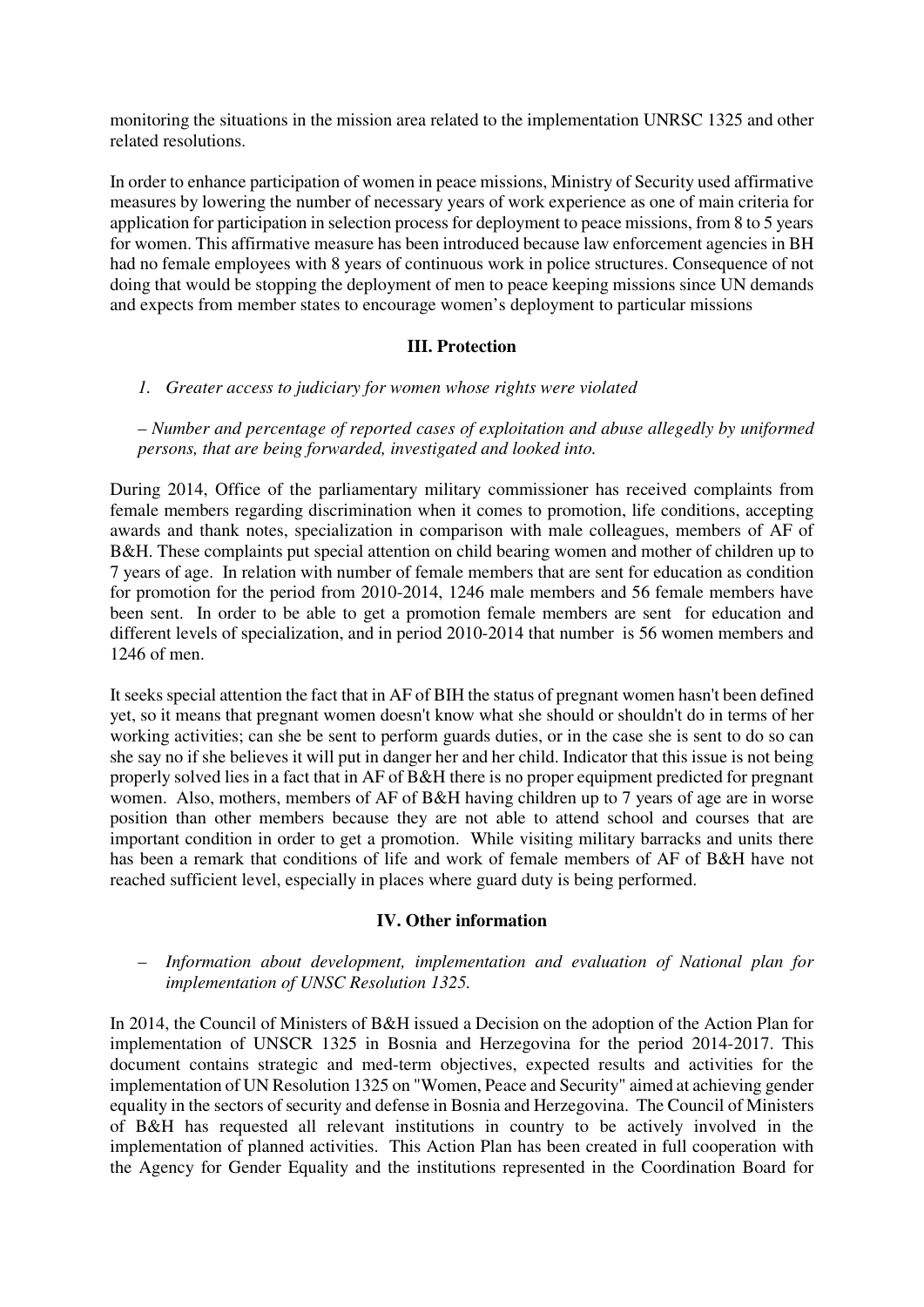monitoring the Action Plan, and also in consultation with NGOs. Professional and technical support in the preparation of the plan was provided by the Institute for Inclusive Security, within the program "Resolution to Act" and UN Women in Bosnia and Herzegovina. The new Action Plan has relied on the experience and lessons learned through the implementation of the previous plan.

In accordance with recommendations of independent assessment of implementation of former Action plan, the structure for the new Action plan for the period 2014-2017 was greatly improved. Former plan had 8 goals. In order to make implementation of new AP more effective, these goals are grouped into three basic categories in compliance with UN Resolution 1325: equal participation, prevention and protection. That ensured clearer definition of strategic and midterm objectives, expected results, but also formulating concrete, result-oriented activities. In such way, system of establishing indicators for monitoring Action plan was simplified, as well as system of collecting data necessary for making annual reports about implementation of the Plan.

In the new structure, protection and prevention are ensured through strategic goal 2: **Increased level of human security.** This introduced a whole new concept into Action plan, a concept that is based on a fact that security does not mean only protection of the state or institution, but also individuals or groups from the threats they face daily. Human security approach opened the way towards introducing gender equality principles into security sector since it enabled qualitatively different way of considering security on all the levels of power in Bosnia and Herzegovina, especially in local communities, but also to offer new solutions that would raise the level of security of citizens on a higher level. Also, new structure kept all the goals from previous Action plan, with the difference that **priority areas** are included in strategic goals 1 and 2, while third strategic goal ("horizontal goal") contains **transversal** ("cross-cutting") areas that are equally important for accomplishment of first two strategic goals. This refers to improving the mechanisms of coordination, instruments for implementation of Action plan and cooperation with other stakeholders (local governments, NGOs, international organizations).

Basic mechanism for monitoring implementation of Action plan for implementation of UNSCR 1325 in Bosnia and Herzegovina is **Coordination board**, composed of representatives of Ministry of Defense, Armed forces, Ministry of Security, State Border Police, SIPA, Ministry of foreign Affairs, Ministry of Finance, entity ministries of internal affairs, BH Mine Action Center, and NGO representative. Coordination board is appointed for the duration of Action plan.

In accordance with the Rules of procedure, Coordination board is responsible for: Consideration and adopting annual operative plans for implementation of Action plan; Coordinating implementation of activities of Action plan in relevant institutions, international organizations and non-government organizations; Consideration and recommendation of annual reports on implementation of Action plan to be submitted to the Council of ministers; and Monitoring other activities aimed at implementation of UNSCR 1325 in BH.

Action of Coordination Board for monitoring the Action Plan for implementation of UNSCR 1325 in Bosnia and Herzegovina was recognized in B&H and in the region as an example of best practice, joint interests and cooperation between relevant institutions in the implementation of a public policy.

### – *Information of best practices and lessons learned*

By promoting the military profession and by taking affirmative action measures, the aim is to eliminate prejudices based on the idea of the inferiority or superiority based on gender. There is an evident trend of increasing interest for the admission of women into the BH Armed Forces. To this end, BH Ministry of Defense and BH Armed Forces are continuously working to promote the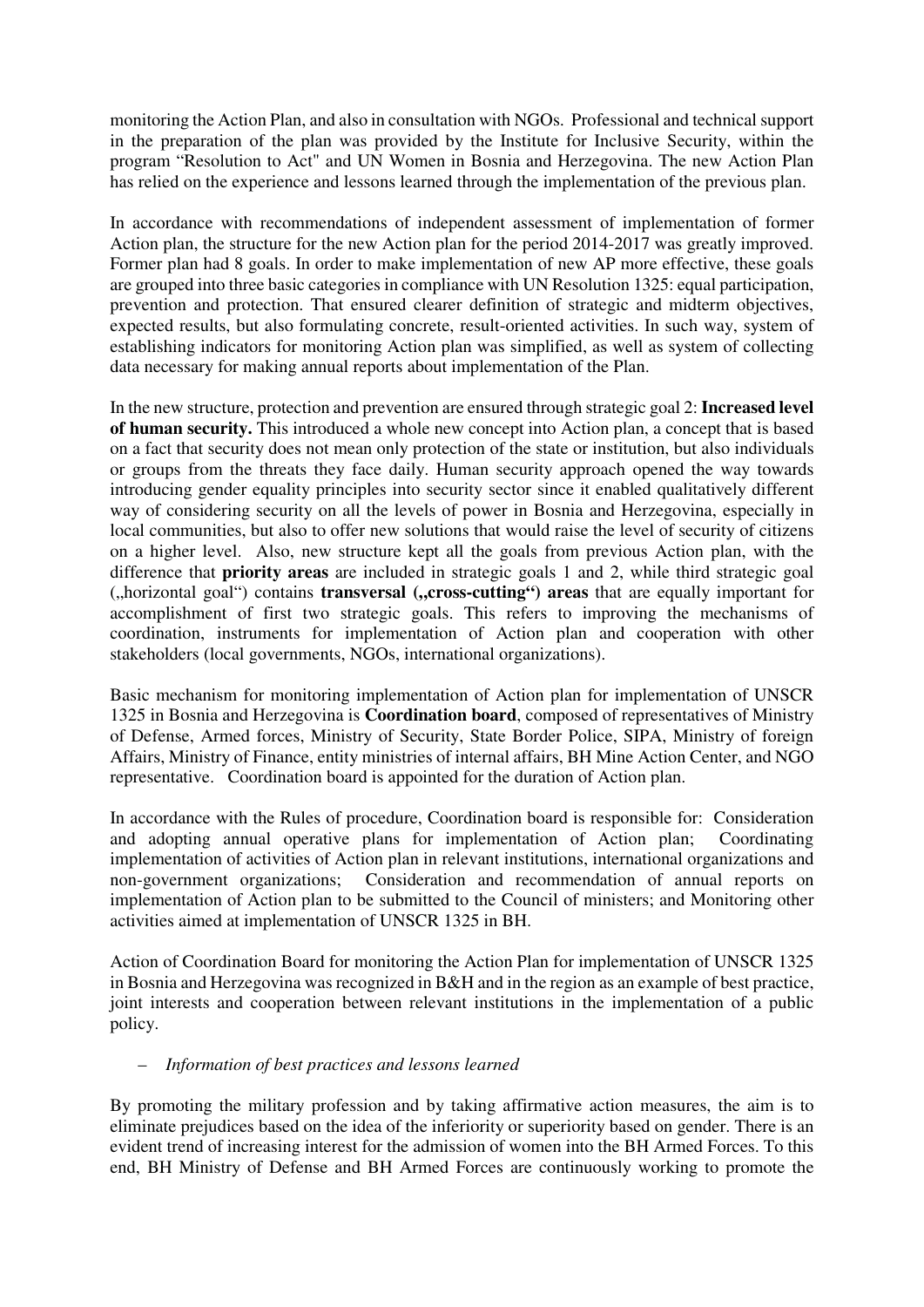military profession. One of the measures is that public advertisements for the admission of candidates in the professional military service should promote equal gender representation by including the sentence: *"When selecting candidates for admission to the military service, an equal gender representation should be taken into account in accordance with the Law on Gender Equality in BH"*. Regulations on admission to the military service state obligatory equal gender representation in the composition of the Commission for Reception.

In all commands and units of BH Armed Forces, up to the level of battalion, gender focal points have been appointed. After the appointment, the network of gender focal points was formed within BH Armed Forces. Gender focal points, alongside their usual duties, should monitor and evaluate current conditions, report and suggest measures for achieving gender equality. All those duties have been specified in "Standard operative procedures for gender focal points appointed in BH AF". With the support of NATO HQ in Sarajevo, workshops are being organized twice a year in order to introduce duties and obligations to appointed focal points.

The MoD has regular cooperation with organizations such as NATO HQ Sarajevo, EUFOR, PSOTC and UNDP in implementation of joint projects and activities aiming to improve gender equality in defense and security sector. As a mode of cooperation, numerous joint workshops and seminars have been organized. With the support of NATO HQ acquisition of equipment, footwear and garments for female members of BH AF was made. About 4 thousand members of BH Ministry of defense and units of BH AF have been introduced with UNSCR 1325 through trainings and field visits. Ministry is part of realization of regional project by UNDP/SEESAC "Strengthening of regional cooperation in integration of gender perspective in reform of security sector in countries of western Balkans". Within that project, it is significant to mention participation in making Study about position of women in armed forces of countries in western Balkans and, in accordance to needs rendered, special conditions for life and work of women in "Zaim Imamovic" barracks in Pazaric were improved. Action Plan of Bosnia and Herzegovina has become a platform for achieving results at the local, national, regional and global levels. The Agency for Gender Equality had already started collaboration on gender issues with the countries in the region, and in 2013 it has spread to the Mediterranean. In a broader sense, UNSCR 1325 will be used as an instrument of support to the processes of reconciliation, strengthening and preserving peace and stability in the region.

### – *Other relevant information*

Permanent Representative of Bosnia and Herzegovina to the Council of Europe signed on 8 March 2013, on behalf of the B&H the **Convention on preventing and combating violence against women and domestic violence (CAHVIO).** 

At the 38th regular session of the B&H Presidency held 7.8.2013.godine B&H Presidency brought Decision on ratification of Council of Europe Convention on preventing and combating violence against women and domestic violence (ETS 210), published in the "Official Gazette of B&H - International Agreements" No 19/13 of 10.10.2013.

Also, in 2014 an Association of Women Victims of War was created in RS.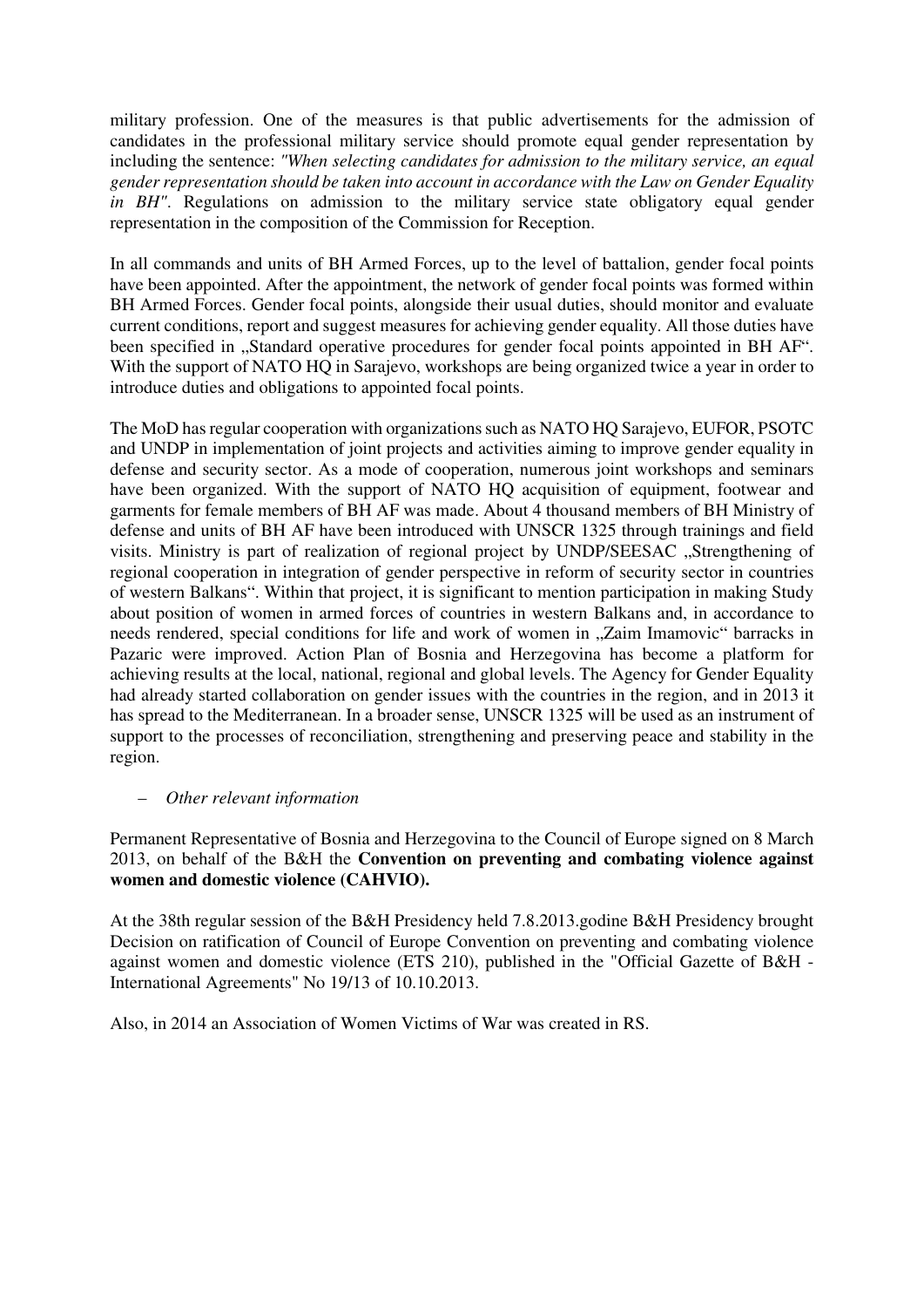# **Information on Private Military and Security Companies (PMSC)**

Bosnia and Herzegovina has 80 agencies for protection of persons and property operating on its territory, as well as two private detective agencies and one private detective.

In accordance with domestic legislation of Bosnia and Herzegovina (see Annex 1), Agencies perform protection (close body protection or other physical protection) of persons and property on the territory of Bosnia and Herzegovina. Agencies for protection of persons and property cannot be employed for the protection of persons and property for the Armed Forces of Bosnia and Herzegovina or for subjects under the jurisdiction of state level and/or lower levels of government.

A Draft Law on security companies and private detective agencies has been submitted to the Parliamentary Assembly of Bosnia and Herzegovina. The parliamentary procedure for this law has not been completed yet, however, and this matter is still in the process of adoption. There is adequate legislation in place, however, at lower levels of government that deal with the establishment, the organization, and the oversight of agencies that primarily deal with activities to protect persons and property.

Registration, licensing and monitoring of agencies for protection of persons and property is handled by the FB&H and RS Ministries of the interior as well as the Brcko District Police, in accordance with legislative acts dealing with this issues (see Annex 1). They maintain oversight and detailed databases of agencies for protection of persons and property and private detective agencies, as well as information about the precise number of employees of those agencies and number of firearms.

In accordance with the Law on the Directorate for the Coordination of Police Bodies and Police Support Agencies of Bosnia and Herzegovina, the Agency for Education and Professional Training Mostar<sup>12</sup> is responsible for the training of members of the agencies for protection of people and property, as well as the training of members of the detective agencies, and keeping records of their competency. Training of members of agencies for protection of people and property, as well as the training of members of the detective agencies, as well as keeping records of their competency is also executed by the FB&H and RS Ministries of the Interior, in accordance with legislation listed under Annex 1.

<sup>&</sup>lt;u>.</u> 12 http://www.aeptm.gov.ba/naslovnica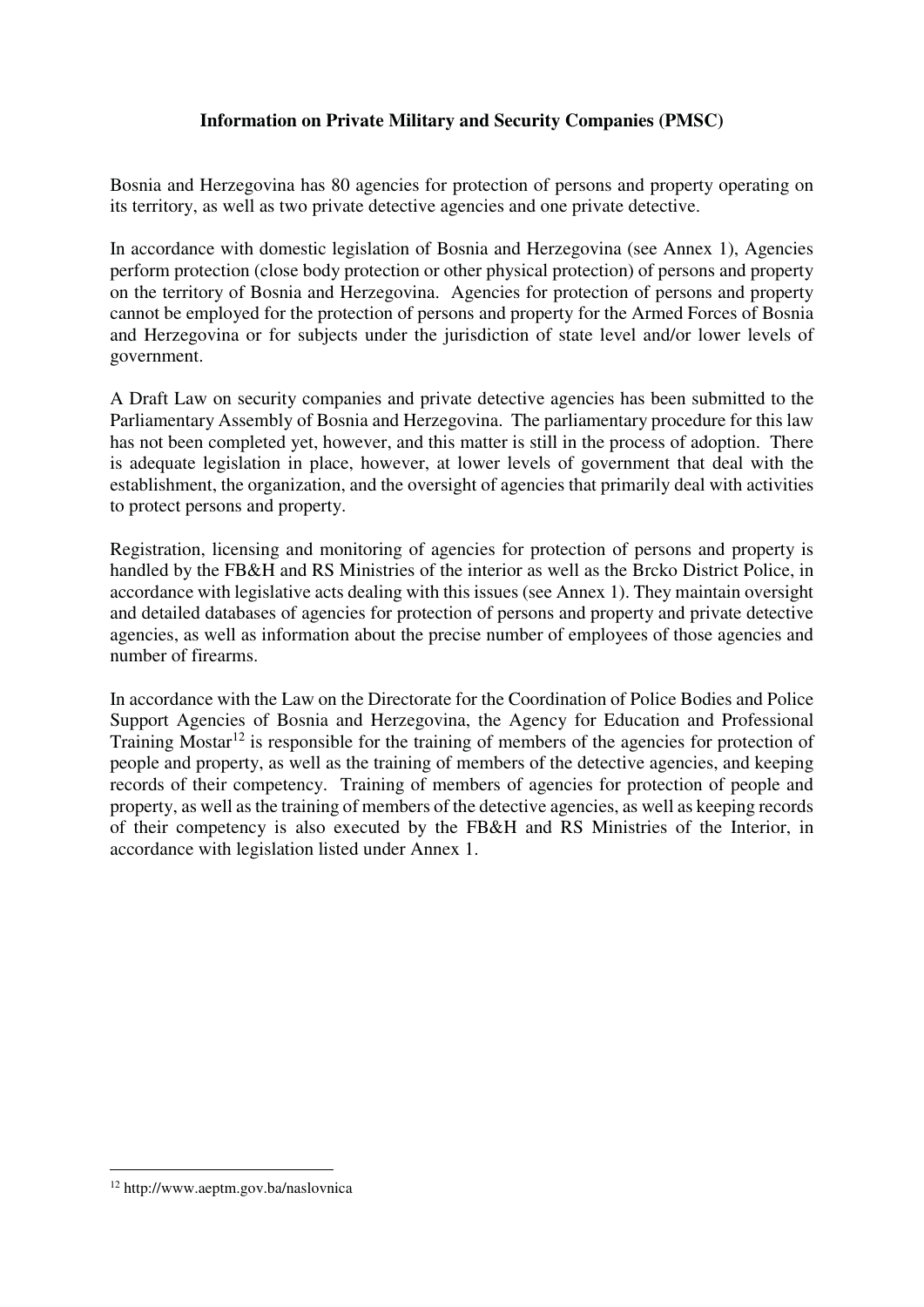#### **ANNEX I**

#### **Political documents:**

- Declaration on Measures to Eliminate International Terrorism, adopted by the General Assembly of the UN, 09 December 1994;
- Declaration to supplement the Declaration on Measures to Eliminate International Terrorism, adopted by the General Assembly of the UN, 17 December 1996;
- Proliferation Security Initiative, 09 February 2005.

#### **Universal international multilateral treaties:**

- Convention on Criminal Acts and other Acts Committed in Aircraft
- Convention on Suppression of Unlawful Seizure of Aircraft (Hijacking Convention)
- Convention on Suppression of Unlawful Acts Against Safety of Civil Aviation
- Convention on Prevention and Punishment of Criminal Acts against Persons under International Protection, Including Diplomatic Agents
- International Convention against the Taking of Hostages
- Protocol on Suppression of Unlawful Acts of Violence at the Airports serving International Civil Aviation, as an amendment to the Convention on Suppression of Unlawful Acts against the Safety of Civil Aviation dated 23 September 1971
- Convention on Suppression of Unlawful Acts against the Safety of Maritime Navigation (in the ratification procedure)
- Protocol on Suppression of Unlawful Acts against the Safety of Fixed Platforms Located in Epicontinental Seaway
- Convention on the Marking of Plastic Explosives for the Purpose of Detection, 01 March 1991;
- International Convention for the Suppression of Terrorist Bombings, 15 December 1997, ratified 19.06.2003
- International Convention for the Suppression of the Financing of Terrorism, 09 December 1999;

#### **Regional multilateral treaties:**

- Agreement on Cooperation to Prevent and Combat Trans-border Crime with the Charter of Organization and Operation of the South-East European Cooperative Initiative Regional Centre SECI for Combating Transborder Crime, 16 May 1999.
- OSCE Document on SALW (Vienna, 24.11.2001)
- OSCE Charter on Preventing and Combating Terrorism (Porto, December, 2002)
- OSCE Document on Stockpiles of Conventional Ammunition
- Strategic agreement between the Council of Ministers of B&H and the Office of the European Police (EUROPOL), signed on 26 January 2007;
- Agreement between the Council of Ministers of B&H and the North-Atlantic Treaty Organization (NATO) on security of information, signed on 16 March 2007;
- Agreement on the Exchange of Security Data with the European Union, signed in 2004.

#### **Bilateral agreements that define of police cooperation between Bosnia and Herzegovina (B&H) and other states:**

- Agreement between the Government of Bosnia and Herzegovina and the Government of the Republic of Hungary on Cooperation on Combating Terrorism, Traffic of Narcotics and Organized Crime, signed in Budapest (Hungary), on 21 April 1996 (ratification in the process of preparation);
- Agreement between the Council of Ministers of Bosnia and Herzegovina and the Government of the Republic of Turkey on Cooperation in Combating International Terrorism, Traffic of Narcotic Drugs and Psychotropic Substances and Organized Crime, signed in Ankara (Turkey), on 21 June 2000 (ratified by the Presidency of B&H on 5 April 2002);
- Agreement on cooperation between the Council of Ministers of B&H and the Government of the Republic of Italy in the field of the combat against organized crime, developed and signed in 2002, entered into force on 26 October 2007;
- Agreement between the Council of Ministers of Bosnia and Herzegovina and the Government of the Republic of Croatia on Cooperation in Combating Terrorism, Smuggling and Abuse of Drugs and Organized Crime, concluded in Sarajevo in 2002;
- Cooperation Agreement between the Ministry of Security of B&H and the Ministry of Internal Affairs of the Russian Federation, signed in September 2004;
- Agreement on Police cooperation between the Council of Ministers of B&H and the Republic of Greece, signed in March 2006.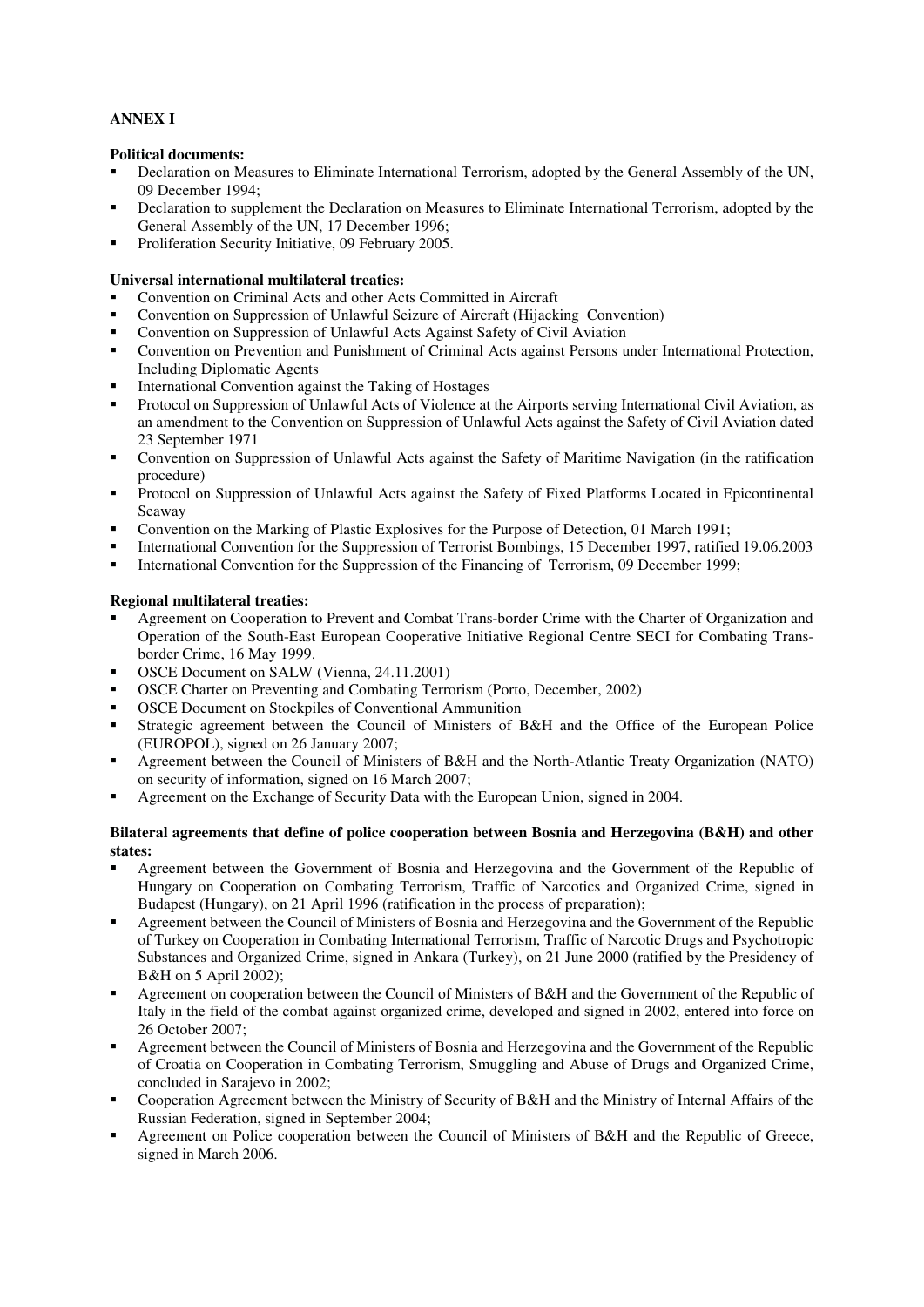- Agreement on Police cooperation between the Council of Ministers of B&H and the Republic of Austria, signed on 5 May 2006, entered into force on 01 September 2007.
- Agreement on Police cooperation between the Council of Ministers of B&H and the Islamic Republic of Iran, signed in 2005.
- Agreement on Police cooperation between the Council of Ministers of B&H and Switzerland, signed 25 April 2007.
- Agreement on Police cooperation between the Council of Ministers of B&H and the Republic of Slovakia, initiated in 2006.
- Agreement between the Council of Ministers of Bosnia and Herzegovina and Government of Serbia on cooperation in fight against organized crime, terrorism, drug trade, illegal migration and other criminal actsin procedure, Presidency of BH agreed to initialize the Agreement on 18.01.2007, awaiting approval from the Serbian side
- Strategic agreement between the Council of Ministers of B&H and the Office of the European Police (EUROPOL), signed on 26 January 2007;
- Agreement between the Council of Ministers of B&H and the North-Atlantic Treaty Organization (NATO) on security of information, signed on 16 March 2007;
- Agreement between the Council of Ministers of B&H and the Government of the Republic of Croatia on Cooperation and Monitoring of the State Border (signed on29 March 2007);
- Agreement between the Council of Ministers of B&H and the Government of the Republic of Romania on Police Cooperation in Bucharest, signed 04 June 2007;
- Protocol on Implementation between the B&H Ministry of Security and the Government of the Republic of Romania Ministry of Internal Affairs and Administrative Reform, signed in Bucharest on 06 July, 2007;
- Agreement between the B&H Council of Ministers and the Government of the Republic of Romania on readmission of their citizens and foreigners, signed in Bucharest on 10 October 2005;
- Agreement between the Council of Ministers of B&H and the Government of the Republic of Bulgaria on Police Cooperation in Pleven, signed on 20 September 2007;
- Agreement between the Council of Ministers of B&H and the Government of Montenegro on Police Cooperation in Becici, signed on 07 September 2007;
- Agreement between the Council of Ministers of B&H and the European Union on Readmission; Agreement ratified and entered into force on 01 January 2008;
- Agreement between the B&H Council of Ministers and the European Union on Benefits for Visas; Agreement ratified and entered into force on 01 January 2008;
- Agreement on police cooperation with the Republic of Macedonia, signed on 24.03.2009, Official Gazette no 7/09
- Protocol on joint border patrols along the state border with the Republic of Serbia, signed on 6 March 2009, Official Gazette, no 08/09
- Memorandum on fight against terrorism, organized crime and illegal drug trade between Bosnia and Herzegovina and Belgium, negotiations conducted during 2009; in the procedure
- Memorandum on understanding on cooperation in fight against crime, terrorism, organized crime and illegal drug trade between Council of Ministers of BH and Government of Germany, in the procedure
- Agreement on cooperation in fight against organized crime, terrorism and illegal drug trade between Bosnia and Herzegovina and Ukraine, in procedure
- Agreement on cooperation in the area of security between Council of Ministers of Bosnia and Herzegovina and Government of the Republic of France, signed on 29.03.2010. Concrete measures and actions are anticipated with special attention devoted to fight against terrorism, organized crime, illegal drug trade, money laundering and human trafficking.
- According to Agreement on State Border Surveillance Cooperation, the following protocols were created and signed between the Council of Ministers of Bosnia and Herzegovina and the Government of Republic Croatia:
	- Protocol between Ministry of Security of B&H Border Police and Ministry of Interior of Republic Croatia – Police Directorate, on Conducting Joint patrols along Common Border;
	- Protocol between Ministry of Security of B&H Border Police and Ministry of Interior of Republic Croatia – Police Directorate, on Forming Joint Groups for Fighting Crime;
	- Protocol between Ministry of Security of B&H Border Police and Ministry of Interior of Republic Croatia – Police Directorate, on Assigning Liaison Officers;
	- Protocol between Ministry of Security of B&H Border Police and Ministry of Interior of Republic Croatia – Police Directorate, on Official Transit Across the Other Contracting Party Territory to Act in Own State Area.
- In accordance with Police Cooperation Convention in Southeastern Europe, the following Protocols and Agreements were signed with the Republic of Serbia: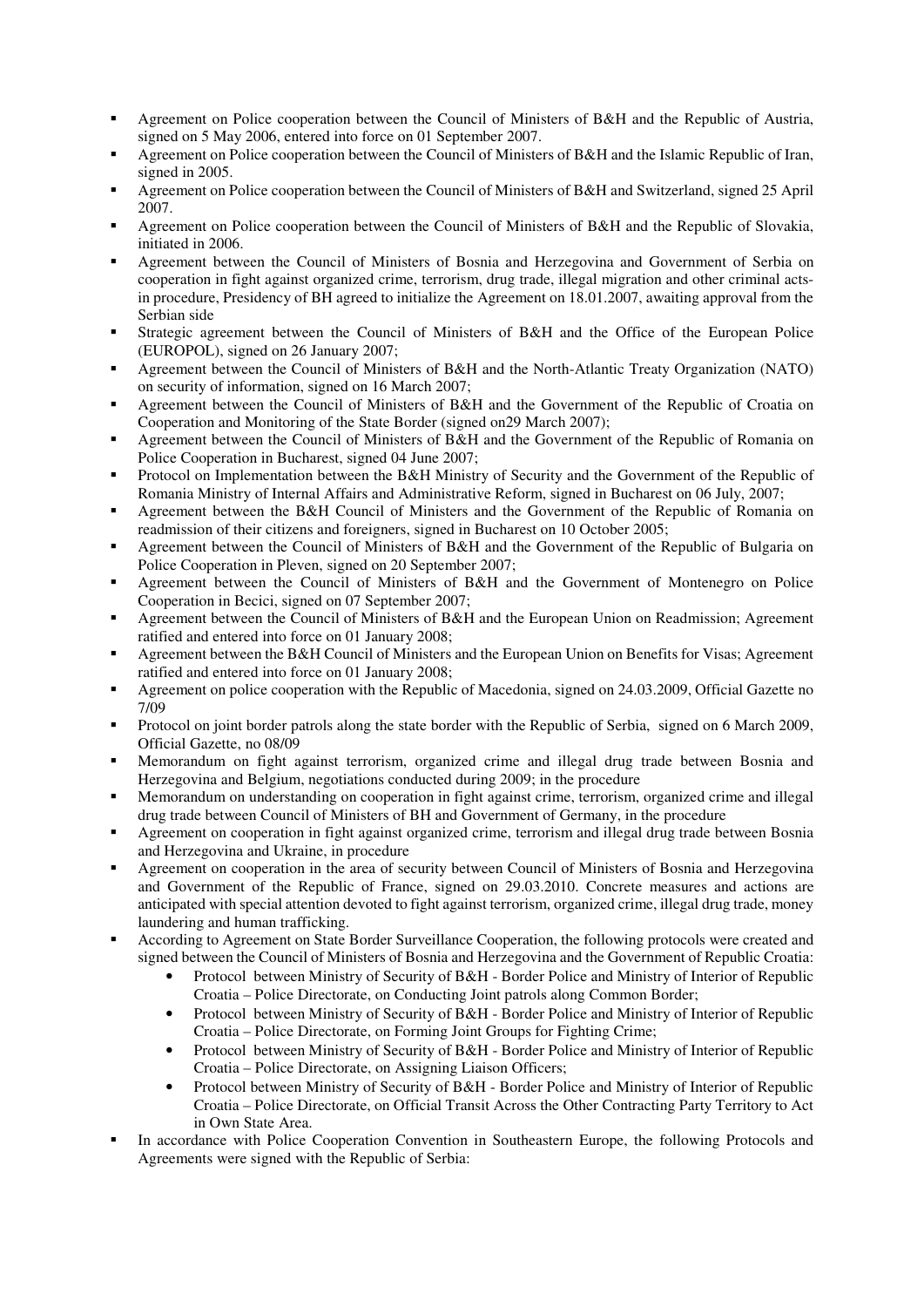- Protocol between Ministry of Security of Bosnia and Herzegovina and Ministry of Interior of Republic Serbia on Conducting Joint patrols along Common Border;
- Protocol between Ministry of Security of Bosnia and Herzegovina and Ministry of Interior of Republic Serbia on Holding Regular Meetings of Border Police Representatives at National, Regional and Local Levels.
- In accordance with Police Cooperation Convention in Southeastern Europe, the following Protocols and Agreements were signed with Montenegro:
	- Protocol between Ministry of Security of Bosnia and Herzegovina and Ministry of Interior and Public Administration of Montenegro on Organizing and Holding Regular Meetings of Border Polices at National, Regional and Local Levels;
	- Protocol between Ministry of Security of Bosnia and Herzegovina and Ministry of Interior and Public Administration of Montenegro on Conducting Joint patrols along Common Border;
	- Agreement between Council of Ministers of Bosnia and Herzegovina and Government of Montenegro on Conducting Border Checks at Joint Border-crossing Points.
- In accordance with signed Protocols on Conducting Joint Patrols, regional Plans for conducting joint patrols with Republic Croatia, Montenegro, and the Republic Serbia have been agreed upon, and currently, appropriate actions are being taken in the field.

#### **National legislation related to combating terrorism and terrorism-related activities and legislation related to democratic control of armed forces:**

- Criminal Code of Bosnia and Herzegovina<br>
Law on Criminal Proceedings of Bosnia and
- Law on Criminal Proceedings of Bosnia and Herzegovina
- **Law on State Investigation and Protection Agency**
- Law on Police Officials of Bosnia and Herzegovina
- Law on Border Control of Bosnia and Herzegovina, followed by creation of implementation regulations to enable full enforcement of all provisions of the Law and the mentioned Protocols and Agreements. So far, the following have entered into force:
- Book of rules on the manner of weapons and ammunition transport across the state border
- Book of rules on layouts, contents, conditions and procedure of issuing and taking away permits for movement and stay of persons at international airports
- Law on Protection of Witnesses under Threat and Vulnerable Witnesses
- Law on Witness Protection Program
- Law on applying certain temporary measures for the efficient enforcement of the mandate of International Crime Court for the former Yugoslavia and other international restrictive measures.
- The Law on Classified Data Protection of B&H
- Law on the Protection and Rescue of People and Property in the Event of Natural or Other Disasters
- **Law on Prevention of Money Laundering and Financing of Terrorism**
- Law on Identity Cards of Citizens of Bosnia and Herzegovina
- Bosnia and Herzegovina has also ratified the following treaties in the field of radioactive and nuclear material security:
	- Treaty on the Non-Proliferation of Nuclear Weapons;
	- The New Safeguards Agreement between Bosnia and Herzegovina and International Atomic Energy Agency in Connection with the Treaty on the Non-Proliferation of Nuclear Weapons (Ratified on 12th December 2012);
	- Additional Protocol to the Safeguards Agreement between Bosnia and Herzegovina and International Atomic Energy Agency in Connection with the Treaty on the Non-Proliferation of Nuclear Weapons (Ratified on 12th December 2012).
	- Convention on the Physical Protection of Nuclear Material:
	- Amendment to the Convention on the Physical Protection of Nuclear Material.
	- Also, Bosnia and Herzegovina has expressed political support to the implementation of the "Code of Conduct on the Safety and Security of Radioactive Sources."
- There are also other legal and secondary legislation (strategies, and similar documents), which regulate different aspects of institutions and agencies in the area of combating and preventing terrorism in Bosnia and Herzegovina.
- Constitution of Bosnia and Herzegovina
- Law on the Parliamentary Military Commissioner of Bosnia and Herzegovina
- Law on Defense of B&H
- Law on Service in the AF of B&H
- Law on participation of the members of AF of B&H, police officers, civil servants and other employees in peace support missions and other activities abroad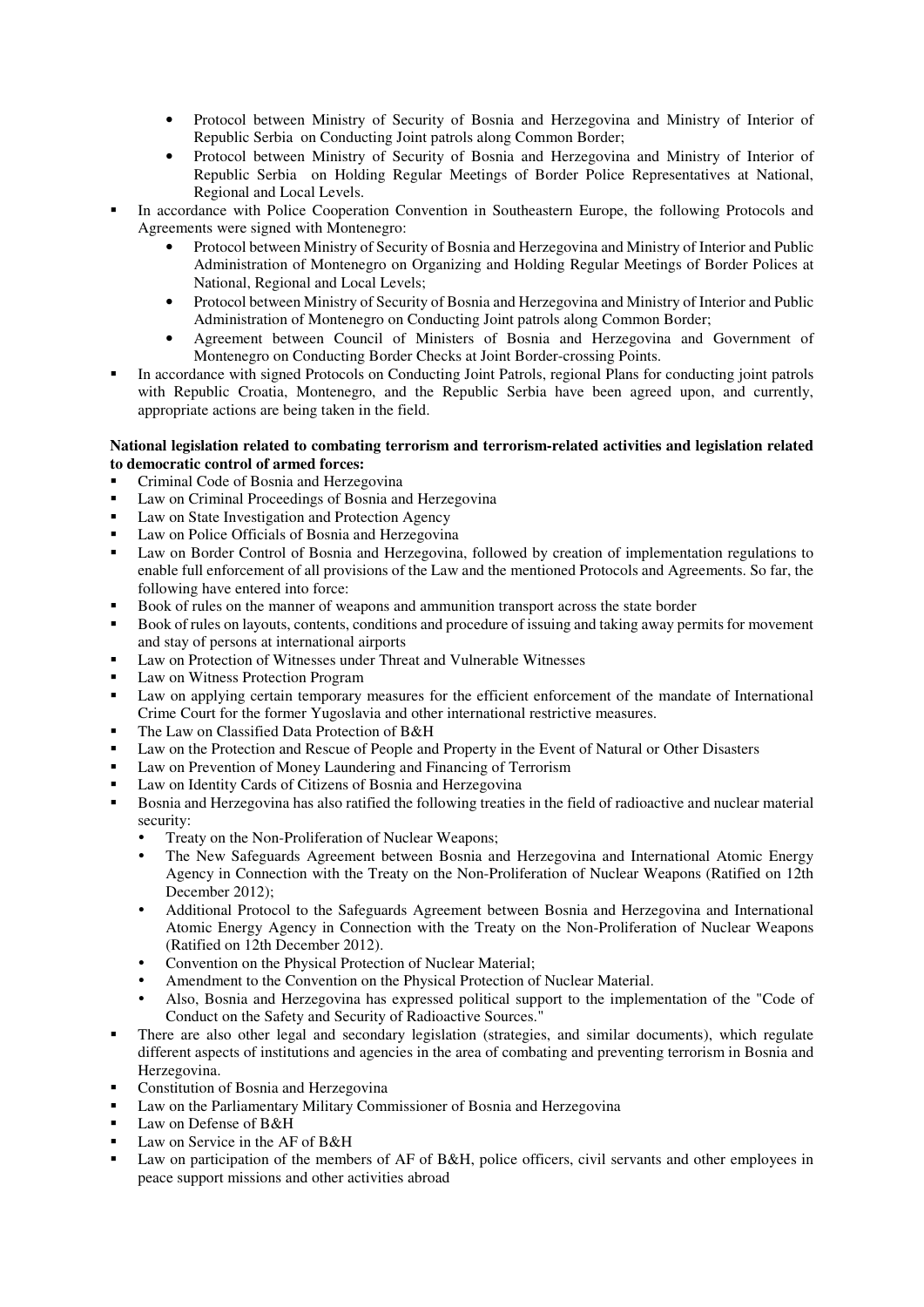- $\blacksquare$  Law on travel documents of B&H
- Law on amendments to the law on travel documents of B&H
- Constitution of Federation of B&H (FB&H)
- **•** Memorandum of Cooperation in the Fight against Terrorism between the Federal Police Administration and Cantonal Ministries of Interior in the FB&H
- **Constitution of Republika Srpska (RS)**
- Law on Agencies for Protection of Persons and Property and on Private Detective Activities of RS
- Law on the Government of RS
- Law on Administration of RS
- Law on Internal Affairs of RS **(amended in 2014)**
- Law on Parliamentary Oversight of the Defense and Security Sector of RS
- Law on Amendments of the Law on Parliamentary Oversight of the Defense and Security Sector of RS
- Law on Police Officers of RS
- Law on Amendments of the Criminal Code of the RS
- **•** Criminal Code of Brcko District (BD)
- Statute of BD
- **Law on Police of BD**
- Law on Agencies for Protection of Persons and Property and on Private Detective Activities of BD
- Law on police officers of BD
- Law on civil service in administration of BD
- Labor Law of BD
- **Regulation on Security of Nuclear Material and Radioactive Sources**

#### **Relevant Council of Europe anti-terrorism conventions:**

- European Convention on Combating Terrorism (ETS 90)
- Additional Protocol (ETS 190)
- **European Convention on Extradition (ETS 24)**
- First Additional Protocol (ETS 86)
- Second Additional Protocol (ETS 98)
- **European Convention on Mutual Assistance in Criminal Matters (ETS 30)**
- First Additional Protocol (ETS 99)
- Second Additional Protocol (ETS 182)
- European Convention on Transfer of Proceedings in Criminal Matters (ETS 73)
- European Convention on Compensation of Damage to the Victims of Violent Crimes (ETS 116)
- **European Convention on Laundering, Search, Seizure and Confiscation of the Proceeds from Crime (ETS** 141)
- Convention on Cybercrime (ETS 185)
- Additional protocol to the Convention on Cybercrime on Incrimination of the Acts of Xenophobic and Racist Nature (ETS 189)
- European Council Convention on Terrorism Prevention (ETS 196)
- European Council Convention on Laundering, Search, Seizure and Confiscation of the Proceeds from Crime and on Combating Terrorism (ETS 198)

#### **Security Council Resolutions:**

S/RES/1963 (2010) [on extension of the mandate of Counter-Terrorism Committee Executive Directorate (CTED) as special political mission under the policy guidance of Counter-Terrorism Committee (CTC)

S/RES/1904 (2009) [on threats to international peace and security caused by terrorist acts]

S/RES/1822 (2008) [on directing 1267 Committee to conduct a review of all names on the Consolidated List by 30 June 2010 and followed by regular reviews; making accessible publicly releasable reasons for the listing of individuals and entities and extending the mandate of the Analytical Support and Sanctions Monitoring Team for a further period of 18 months]

S/RES/1810 (2008) [on extending mandate of the 1540 Committee for a further three years until 25 April 2011]

S/RES/1805 (2008) [on extending mandate of Counter-Terrorism Committee Executive Directorate (CTED) until 31 December 2010]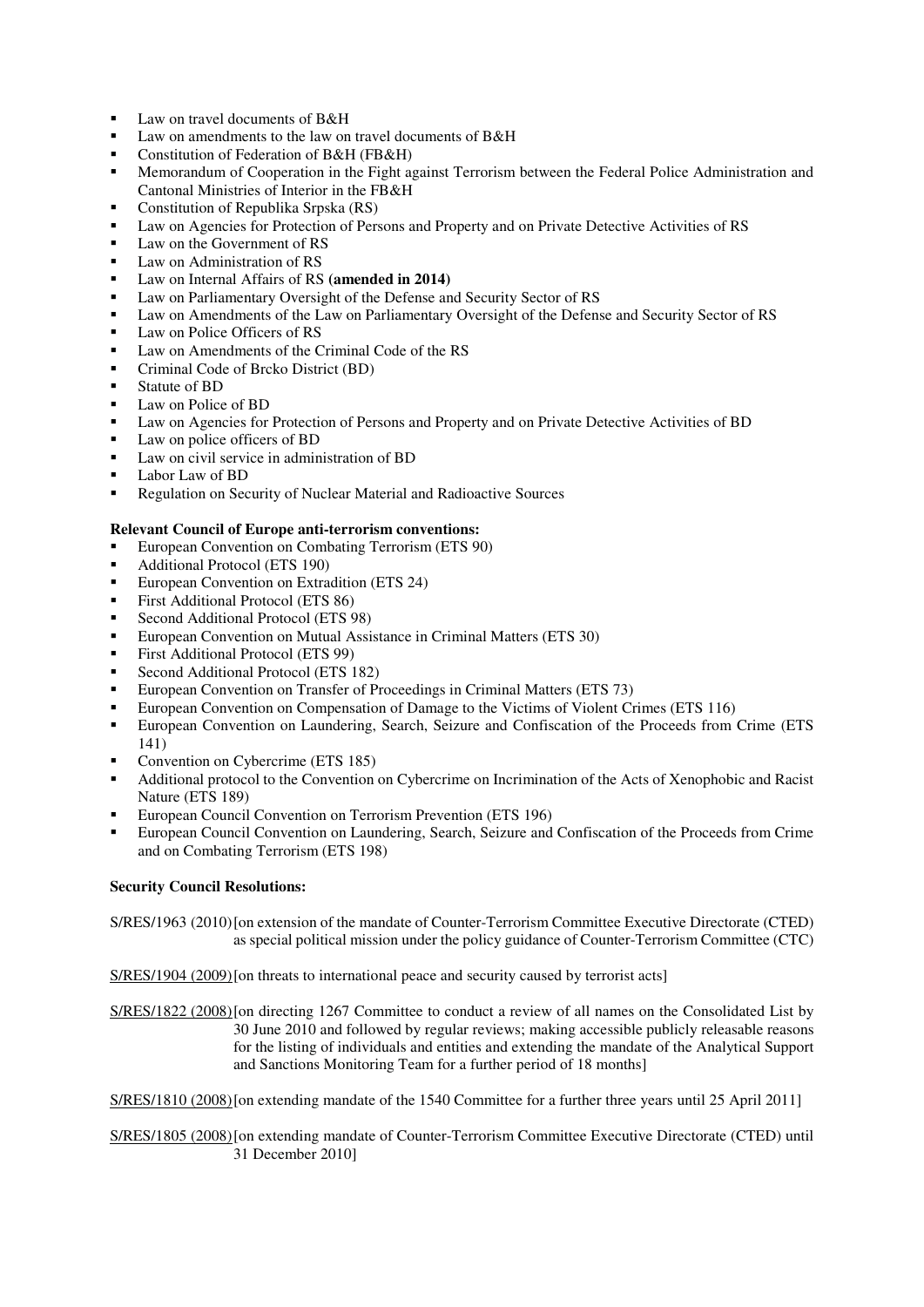S/RES/1787 (2007) [on extension of Counter-Terrorism Committee Executive Directorate (CTED) mandate]

- S/RES/1735 (2006) [on reviewing the measures imposed resolution 1267 (1999) with a view to their further strengthening in 18 months; providing cover sheet for listing submissions, extending consideration period for exemption requests under resolution 1452 (2002), and extending the mandate of the Analytical Support and Sanctions Monitoring Team for a further period of 18 months]
- S/RES/1732 (2006) [on taking note with interest of the best practices and methods contained in the report of the Informal Working Group on General Issues of sanctions (S/2006/997) and requesting subsidiary bodies to take note as well.]
- S/RES/1730 (2006) [on establishment of a focal point within the Secretariat to receive de-listing requests and directs the relevant sanctions committees to revise their guidelines accordingly
- S/RES/1699 (2006) [on requesting the Secretary-General to take the necessary steps to increase cooperation between the United Nations and Interpol]
- S/RES/1673 (2006) [on extending mandate of the 1540 Committee for a further two years]
- S/RES/1631 (2005) [on cooperation between the United Nations and regional organizations in maintaining international peace and security]
- S/RES/1625 (2005) [Threats to international peace and security caused by terrorist acts]
- S/RES/1624 (2005) [on prohibition of incitement to commit terrorist acts] requires that the national criminal legislations incriminate incitement to terrorism as a criminal offence and prevent every form of subversive terrorist action via religious and educational organizations.
- S/RES/1618 (2005) [on condemnation of terrorist attacks in Iraq]
- S/RES/1617 (2005) [on reviewing the measures imposed by resolution 1267 (1999) with a view to their further strengthening in 17 months; providing definition of "associated with", calling for submission of checklist, and requesting the Secretary-General to extend the mandate of the Analytical Support and Sanctions Monitoring Team for 17 months] It calls upon all the countries to use Interpol resources and databases for suppression of terrorism
- S/RES/1611 (2005) [on condemnation of terrorist attacks in London]
- S/RES/1566 (2004) [on creation of working group to consider measures against individuals, groups and entities other than Al-Qaida/Taliban]
- S/RES/1540 (2004) [Under Chapter VII of the United Nations Charter, obliges States to refrain from supporting by any means non-State actors from developing, acquiring, manufacturing, possessing, transporting, transferring or using nuclear, chemical or biological weapons and their delivery systems]
- S/RES/1535 (2004) [on creation of Counter-Terrorism Committee Executive Directorate (CTED)]
- S/RES/1530 (2004) [on the bomb attacks in Madrid, Spain, on 11 March 2004]
- S/RES/1526 (2004) [on further improving the implementation of resolution 1267 (1999), strengthening the mandate of the 1267 Committee and requesting the Secretary-General to appoint an Analytical Support and Sanctions Monitoring Team for 18 months (paras 1, 3, 6  $\&$  7)] the Security Council requests the member states to take intensified measures, particularly financial measures against targeted individuals and entities, that include not only finances, but also undertakings and organizations, including finances obtained from the property owned or controlled, directly or indirectly, by individuals and groups related to Al-Qaida. The countries are requested to prevent such individuals from having benefit, directly or indirectly, from the above mentioned finances. The Resolution strengthens the measures directed towards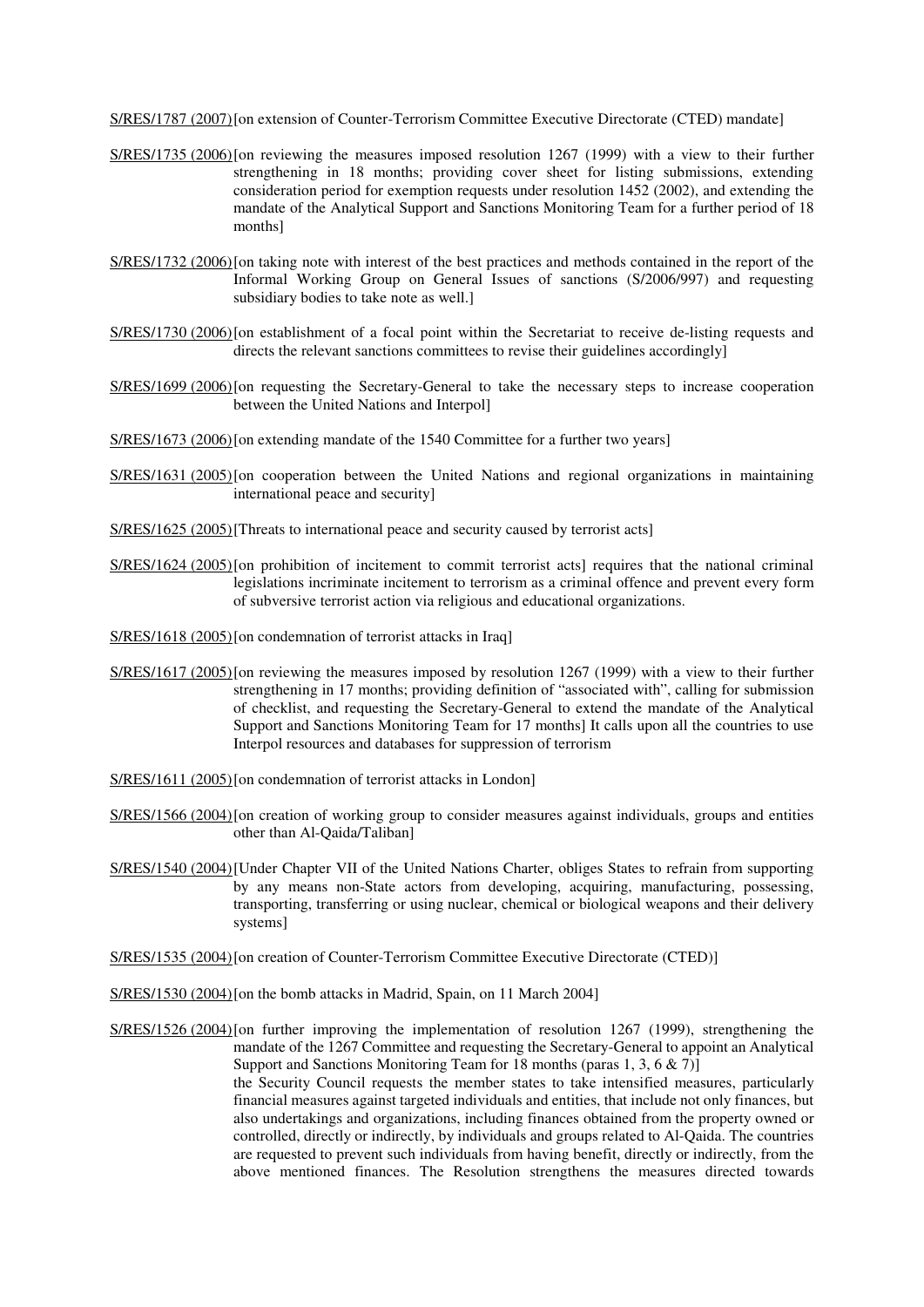prevention of movement of the individuals the sanctions are applied to. The Resolution forbids direct or indirect supply, sale or transfer of weapons and military equipment for such individuals and groups. The Resolution establishes the Analytical Support and Sanctions Monitoring Team that will, as an expert body, assist the Security Council Committee in carrying out its tasks.

S/RES/1516 (2003) [on the bomb attacks in Istanbul, Turkey, on 15 November 2003 and 20 November 2003]

S/RES/1465 (2003) [on the bomb attack in Bogota, Colombia]

- S/RES/1456 (2003) [on high-level meeting of the Security Council on combating terrorism] the Security Council adopts the Ministerial Declaration on combating terrorism
- S/RES/1455 (2003) [on improving implementation of measures imposed by resolution 1267 (1999]
- S/RES/1452 (2002) [on implementation of measures imposed by resolution 1267 (1999)]
- S/RES/1450 (2002) [on condemning the terrorist bomb attack, in Kikambala, Kenya, and the attempted missile attack on the airline departing Mombasa, Kenya, 28 November 2002]
- S/RES/1440 (2002) [on condemning the act of taking hostages in Moscow, Russian Federation, on 23 October 2002]
- S/RES/1438 (2002) [on the bomb attacks in Bali, Indonesia]
- S/RES/1390 (2002) on lifting the provisions imposed by the Resolutions 1267 (1999) and 1333 (2000) in relation to forbidding taking off and landing in their territory to Afghan aircrafts, and lifts the provision on closing Ariane Afghan Airlines offices (lifts the air embargo)

S/RES/1377 (2001) [on the adoption of declaration on the global effort to combat terrorism]

- S/RES/1373 (2001) [on international cooperation to combat threats to international peace and security caused by terrorist acts] As a consequence of the terrorist attacks on USA on September 11th, 2001 the UN Security Council on September 28th, 2001 unanimously adopted the resolution 1373 presenting a comprehensive strategy for combating international terrorism. The Resolution establishes the Committee for supervision of the implementation of R-1373. The Resolution requests all the countries to take measures for prevention of terrorism, e.g. freeze the funds of those who commit, prepare to commit or assist terrorist acts, ensure that terrorist acts in domestic legislation are described as severe criminal offences with appropriate punishment, mutually exchange information on terrorist activities, become parties to relevant conventions in combating terrorism, ensure that refugee and asylum status is not misused for the purpose of terrorism.
- S/RES/1368 (2001) [condemning the terrorist attacks of 11 September 2001 in New York, Washington, D.C. and Pennsylvania, United States of America]
- S/RES/1363 (2001) [on the establishment of a mechanism to monitor the implementation of measures imposed by resolutions 1267 (1999) and 1333 (2000)]
- S/RES/1333 (2000) [on measures against the Taliban] decides that all the countries introduce weapons embargo and military *know-how* on the territory of Afghanistan controlled by the Talibans: a) Countries having diplomatic relations with the Talibans are requested to reduce them significantly, including reduction of staff within the Talibans' missions, and limitations and control of movement of the Talibans' representatives (diplomatic sanctions). b) All the countries are requested to close offices that represent Talibans' interests, as well as Ariane Afgan Airlines.

S/RES/1269 (1999) [on international cooperation in the fight against terrorism]